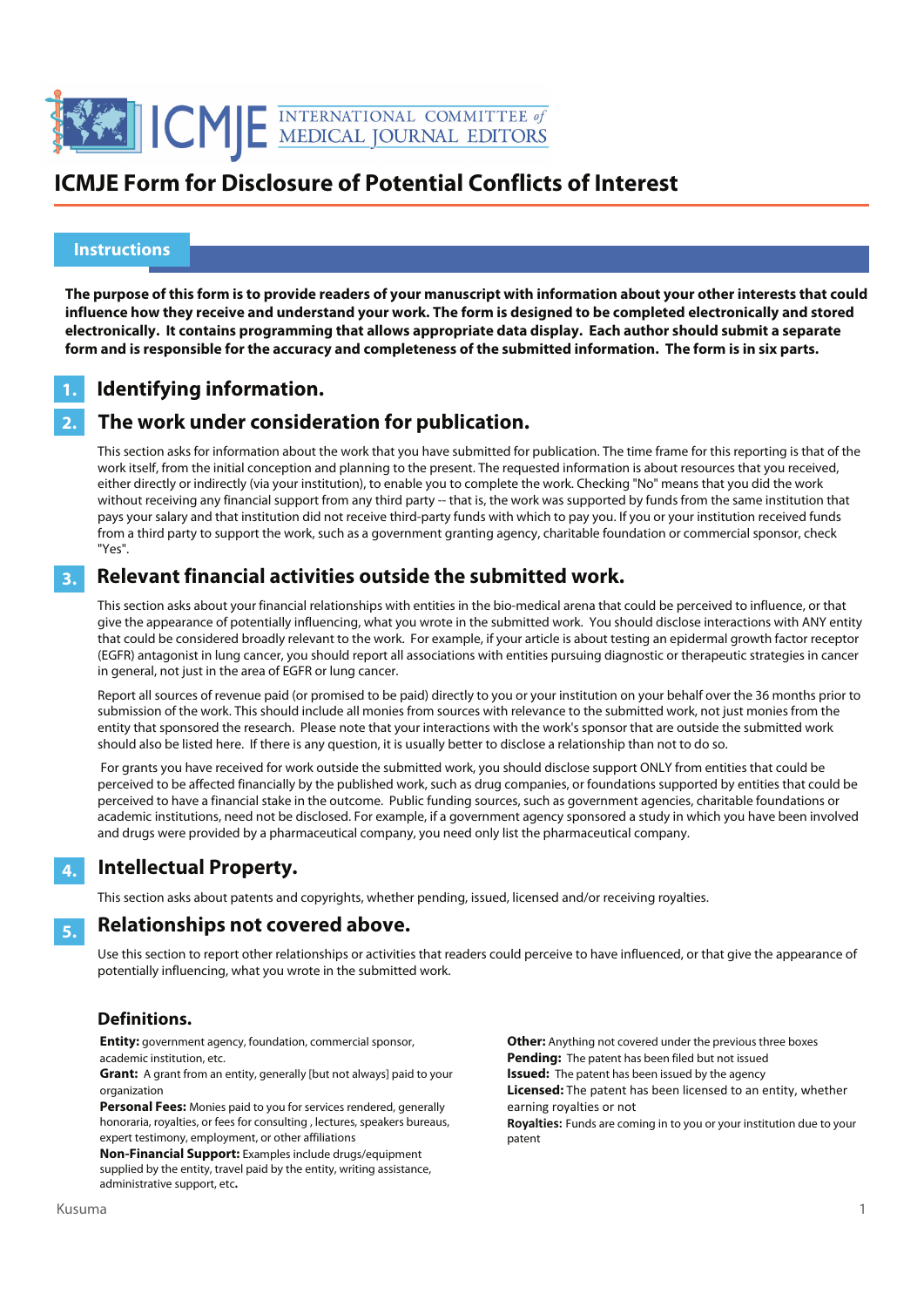

| <b>Section 1.</b>                                                                                                                                                                                                                                                                                                                                                                                                                                                                                                      | <b>Identifying Information</b>                    |                                                          |                                                                                                                         |  |  |
|------------------------------------------------------------------------------------------------------------------------------------------------------------------------------------------------------------------------------------------------------------------------------------------------------------------------------------------------------------------------------------------------------------------------------------------------------------------------------------------------------------------------|---------------------------------------------------|----------------------------------------------------------|-------------------------------------------------------------------------------------------------------------------------|--|--|
| 1. Given Name (First Name)<br>Angga                                                                                                                                                                                                                                                                                                                                                                                                                                                                                    |                                                   | 2. Surname (Last Name)<br>Kusuma                         | 3. Date<br>25-February-2020                                                                                             |  |  |
| 4. Are you the corresponding author?                                                                                                                                                                                                                                                                                                                                                                                                                                                                                   |                                                   | $\sqrt{ N}$<br>Yes                                       | Corresponding Author's Name<br>Eike Steinmann                                                                           |  |  |
| 5. Manuscript Title                                                                                                                                                                                                                                                                                                                                                                                                                                                                                                    |                                                   |                                                          | C19orf66 is an interferon-induced inhibitor of HCV replication restricting formation of the viral replication organelle |  |  |
| JHEPAT-D-19-01585                                                                                                                                                                                                                                                                                                                                                                                                                                                                                                      | 6. Manuscript Identifying Number (if you know it) |                                                          |                                                                                                                         |  |  |
|                                                                                                                                                                                                                                                                                                                                                                                                                                                                                                                        |                                                   |                                                          |                                                                                                                         |  |  |
| <b>Section 2.</b>                                                                                                                                                                                                                                                                                                                                                                                                                                                                                                      |                                                   | The Work Under Consideration for Publication             |                                                                                                                         |  |  |
| Did you or your institution at any time receive payment or services from a third party (government, commercial, private foundation, etc.) for<br>any aspect of the submitted work (including but not limited to grants, data monitoring board, study design, manuscript preparation,<br>statistical analysis, etc.)?<br>Are there any relevant conflicts of interest?<br>No<br>Yes<br>$\sqrt{}$                                                                                                                        |                                                   |                                                          |                                                                                                                         |  |  |
| <b>Section 3.</b>                                                                                                                                                                                                                                                                                                                                                                                                                                                                                                      |                                                   |                                                          |                                                                                                                         |  |  |
| Relevant financial activities outside the submitted work.<br>Place a check in the appropriate boxes in the table to indicate whether you have financial relationships (regardless of amount<br>of compensation) with entities as described in the instructions. Use one line for each entity; add as many lines as you need by<br>clicking the "Add +" box. You should report relationships that were present during the 36 months prior to publication.<br>Are there any relevant conflicts of interest?<br>No<br>Yes |                                                   |                                                          |                                                                                                                         |  |  |
| <b>Section 4.</b>                                                                                                                                                                                                                                                                                                                                                                                                                                                                                                      |                                                   | <b>Intellectual Property -- Patents &amp; Copyrights</b> |                                                                                                                         |  |  |
|                                                                                                                                                                                                                                                                                                                                                                                                                                                                                                                        |                                                   |                                                          | Do you have any patents, whether planned, pending or issued, broadly relevant to the work?<br>$\sqrt{ NQ}$<br>Yes       |  |  |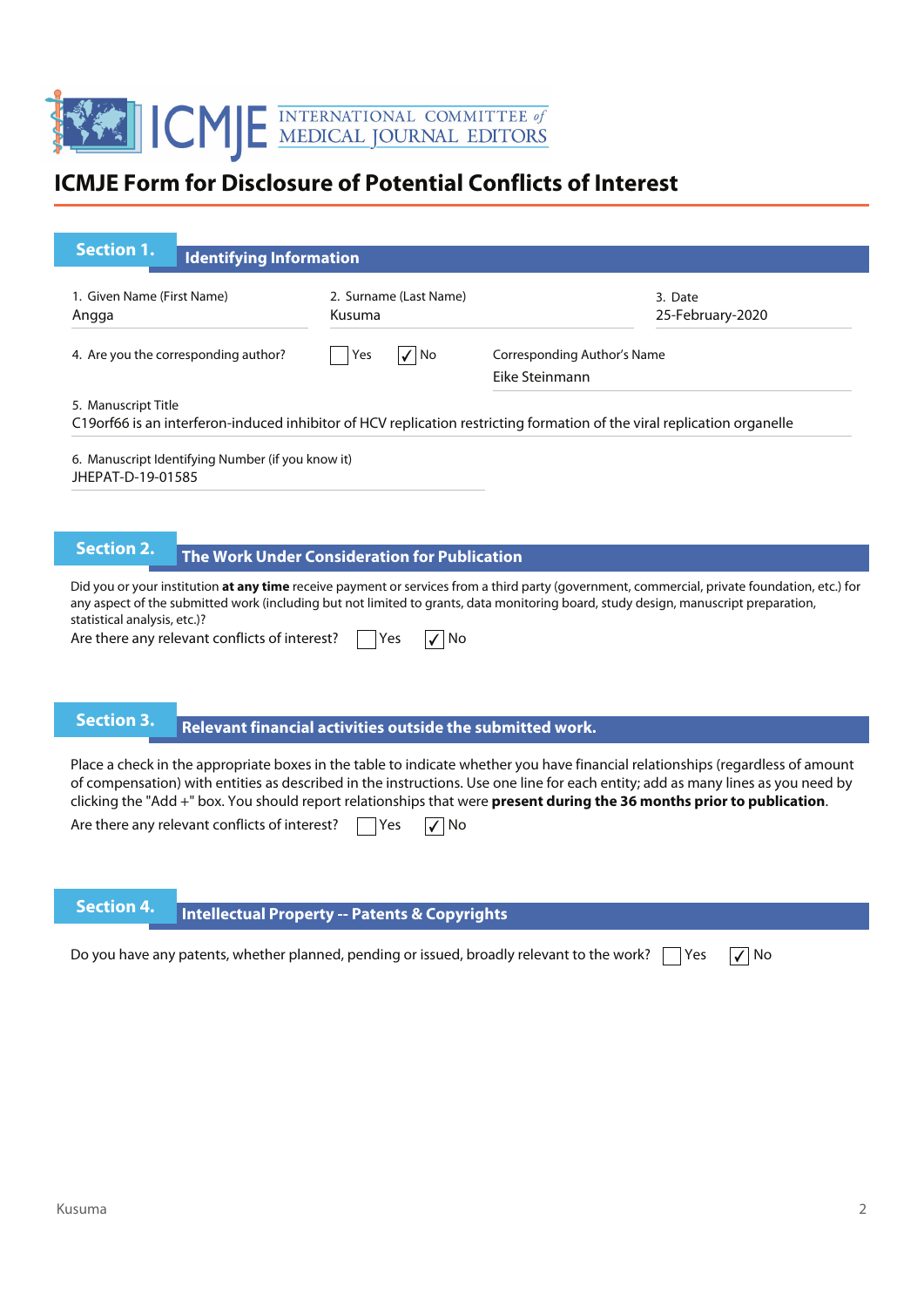

# **Section 5.** Relationships not covered above

Are there other relationships or activities that readers could perceive to have influenced, or that give the appearance of potentially influencing, what you wrote in the submitted work?

 $\Box$  Yes, the following relationships/conditions/circumstances are present (explain below):

 $\sqrt{\phantom{a}}$  No other relationships/conditions/circumstances that present a potential conflict of interest

At the time of manuscript acceptance, journals will ask authors to confirm and, if necessary, update their disclosure statements. On occasion, journals may ask authors to disclose further information about reported relationships.

## **Section 6. Disclosure Statement**

Based on the above disclosures, this form will automatically generate a disclosure statement, which will appear in the box below.

Dr. Kusuma has nothing to disclose.

## **Evaluation and Feedback**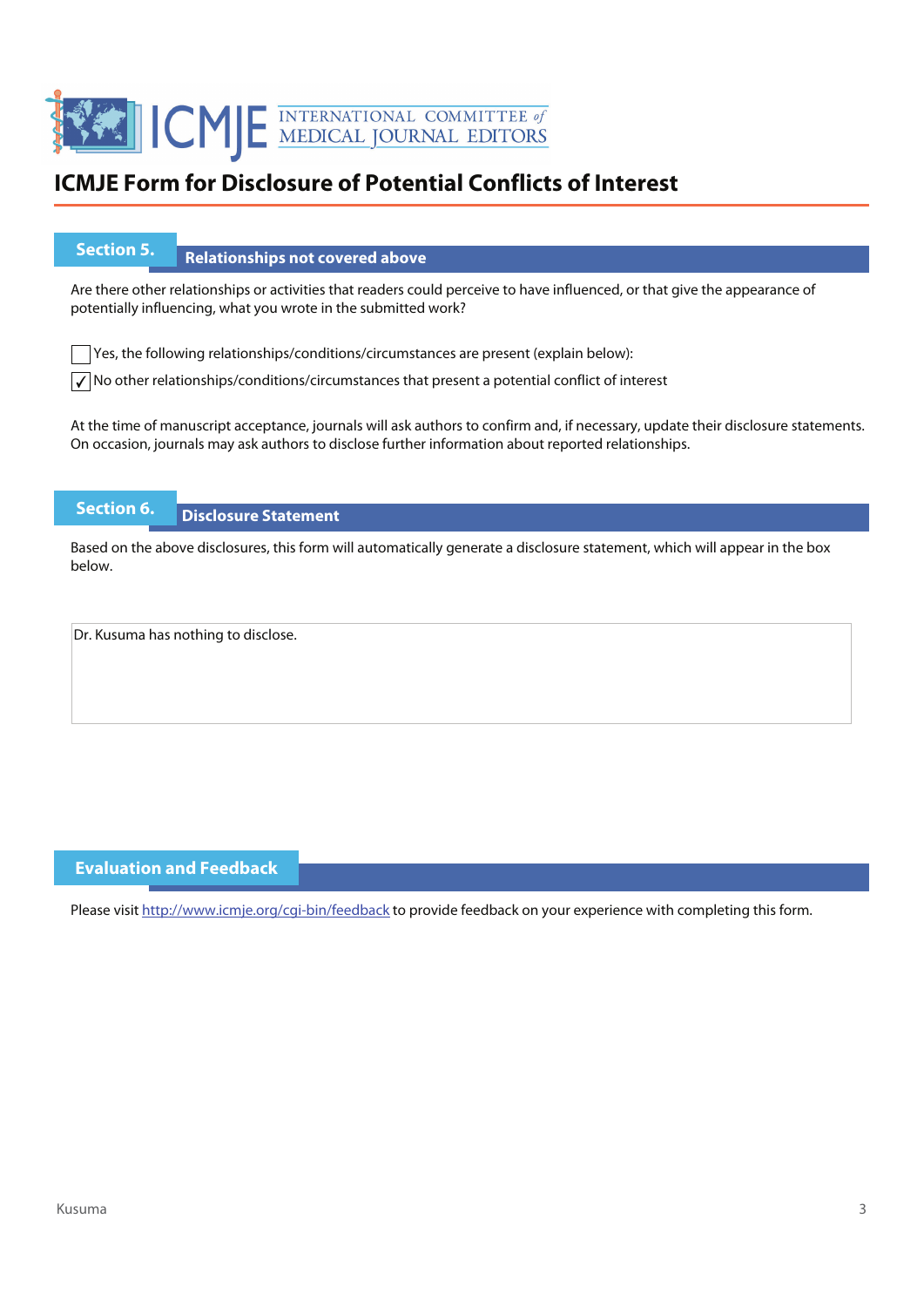

### **Instructions**

 l

> **The purpose of this form is to provide readers of your manuscript with information about your other interests that could influence how they receive and understand your work. The form is designed to be completed electronically and stored electronically. It contains programming that allows appropriate data display. Each author should submit a separate form and is responsible for the accuracy and completeness of the submitted information. The form is in six parts.**

#### **Identifying information. 1.**

#### **The work under consideration for publication. 2.**

This section asks for information about the work that you have submitted for publication. The time frame for this reporting is that of the work itself, from the initial conception and planning to the present. The requested information is about resources that you received, either directly or indirectly (via your institution), to enable you to complete the work. Checking "No" means that you did the work without receiving any financial support from any third party -- that is, the work was supported by funds from the same institution that pays your salary and that institution did not receive third-party funds with which to pay you. If you or your institution received funds from a third party to support the work, such as a government granting agency, charitable foundation or commercial sponsor, check "Yes".

#### **Relevant financial activities outside the submitted work. 3.**

This section asks about your financial relationships with entities in the bio-medical arena that could be perceived to influence, or that give the appearance of potentially influencing, what you wrote in the submitted work. You should disclose interactions with ANY entity that could be considered broadly relevant to the work. For example, if your article is about testing an epidermal growth factor receptor (EGFR) antagonist in lung cancer, you should report all associations with entities pursuing diagnostic or therapeutic strategies in cancer in general, not just in the area of EGFR or lung cancer.

Report all sources of revenue paid (or promised to be paid) directly to you or your institution on your behalf over the 36 months prior to submission of the work. This should include all monies from sources with relevance to the submitted work, not just monies from the entity that sponsored the research. Please note that your interactions with the work's sponsor that are outside the submitted work should also be listed here. If there is any question, it is usually better to disclose a relationship than not to do so.

 For grants you have received for work outside the submitted work, you should disclose support ONLY from entities that could be perceived to be affected financially by the published work, such as drug companies, or foundations supported by entities that could be perceived to have a financial stake in the outcome. Public funding sources, such as government agencies, charitable foundations or academic institutions, need not be disclosed. For example, if a government agency sponsored a study in which you have been involved and drugs were provided by a pharmaceutical company, you need only list the pharmaceutical company.

#### **Intellectual Property. 4.**

This section asks about patents and copyrights, whether pending, issued, licensed and/or receiving royalties.

#### **Relationships not covered above. 5.**

Use this section to report other relationships or activities that readers could perceive to have influenced, or that give the appearance of potentially influencing, what you wrote in the submitted work.

## **Definitions.**

**Entity:** government agency, foundation, commercial sponsor, academic institution, etc.

**Grant:** A grant from an entity, generally [but not always] paid to your organization

**Personal Fees:** Monies paid to you for services rendered, generally honoraria, royalties, or fees for consulting , lectures, speakers bureaus, expert testimony, employment, or other affiliations

**Non-Financial Support:** Examples include drugs/equipment supplied by the entity, travel paid by the entity, writing assistance, administrative support, etc**.**

**Other:** Anything not covered under the previous three boxes **Pending:** The patent has been filed but not issued **Issued:** The patent has been issued by the agency **Licensed:** The patent has been licensed to an entity, whether earning royalties or not **Royalties:** Funds are coming in to you or your institution due to your patent

Plociennikowska 1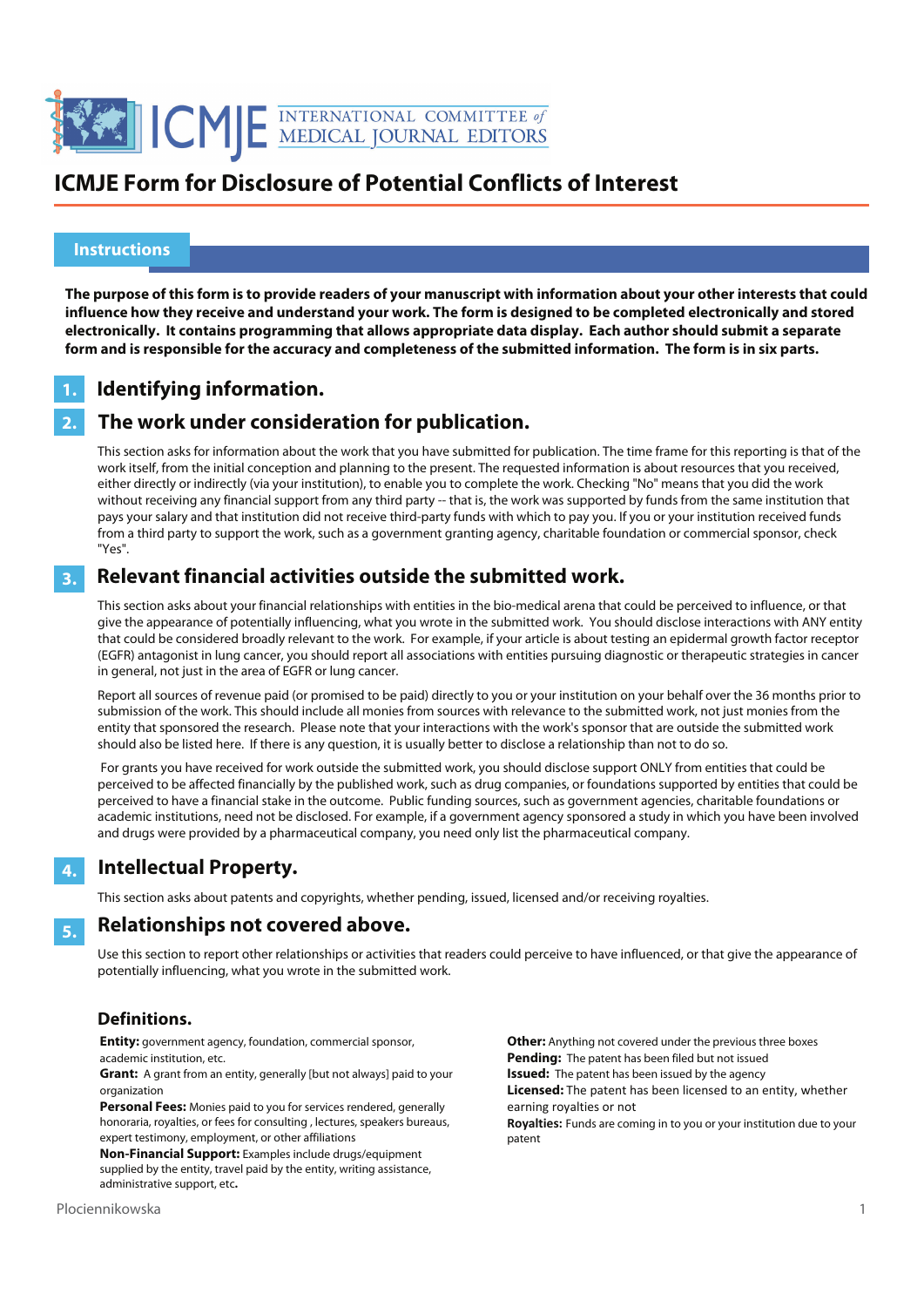

| <b>Section 1.</b>                                                                                                                                                                                                                                                                                                                                                                                                                                                   | <b>Identifying Information</b>                    |                                                           |                                                                                                                         |                             |  |
|---------------------------------------------------------------------------------------------------------------------------------------------------------------------------------------------------------------------------------------------------------------------------------------------------------------------------------------------------------------------------------------------------------------------------------------------------------------------|---------------------------------------------------|-----------------------------------------------------------|-------------------------------------------------------------------------------------------------------------------------|-----------------------------|--|
| 1. Given Name (First Name)<br>Agnieszka                                                                                                                                                                                                                                                                                                                                                                                                                             |                                                   | 2. Surname (Last Name)<br>Plociennikowska                 |                                                                                                                         | 3. Date<br>25-February-2020 |  |
|                                                                                                                                                                                                                                                                                                                                                                                                                                                                     | 4. Are you the corresponding author?              | $\sqrt{\log n}$<br>Yes                                    | Corresponding Author's Name<br>Eike Steinmann                                                                           |                             |  |
| 5. Manuscript Title                                                                                                                                                                                                                                                                                                                                                                                                                                                 |                                                   |                                                           | C19orf66 is an interferon-induced inhibitor of HCV replication restricting formation of the viral replication organelle |                             |  |
| JHEPAT-D-19-01585                                                                                                                                                                                                                                                                                                                                                                                                                                                   | 6. Manuscript Identifying Number (if you know it) |                                                           |                                                                                                                         |                             |  |
|                                                                                                                                                                                                                                                                                                                                                                                                                                                                     |                                                   |                                                           |                                                                                                                         |                             |  |
| <b>Section 2.</b>                                                                                                                                                                                                                                                                                                                                                                                                                                                   |                                                   | The Work Under Consideration for Publication              |                                                                                                                         |                             |  |
| Did you or your institution at any time receive payment or services from a third party (government, commercial, private foundation, etc.) for<br>any aspect of the submitted work (including but not limited to grants, data monitoring board, study design, manuscript preparation,<br>statistical analysis, etc.)?<br>Are there any relevant conflicts of interest?<br>$\sqrt{}$ No<br><b>Yes</b>                                                                 |                                                   |                                                           |                                                                                                                         |                             |  |
| <b>Section 3.</b>                                                                                                                                                                                                                                                                                                                                                                                                                                                   |                                                   |                                                           |                                                                                                                         |                             |  |
|                                                                                                                                                                                                                                                                                                                                                                                                                                                                     |                                                   | Relevant financial activities outside the submitted work. |                                                                                                                         |                             |  |
| Place a check in the appropriate boxes in the table to indicate whether you have financial relationships (regardless of amount<br>of compensation) with entities as described in the instructions. Use one line for each entity; add as many lines as you need by<br>clicking the "Add +" box. You should report relationships that were present during the 36 months prior to publication.<br>Are there any relevant conflicts of interest?<br>$\sqrt{ NQ}$<br>Yes |                                                   |                                                           |                                                                                                                         |                             |  |
|                                                                                                                                                                                                                                                                                                                                                                                                                                                                     |                                                   |                                                           |                                                                                                                         |                             |  |
| <b>Section 4.</b>                                                                                                                                                                                                                                                                                                                                                                                                                                                   |                                                   | <b>Intellectual Property -- Patents &amp; Copyrights</b>  |                                                                                                                         |                             |  |
| Do you have any patents, whether planned, pending or issued, broadly relevant to the work?<br>$\sqrt{ N_{0}}$<br><b>Yes</b>                                                                                                                                                                                                                                                                                                                                         |                                                   |                                                           |                                                                                                                         |                             |  |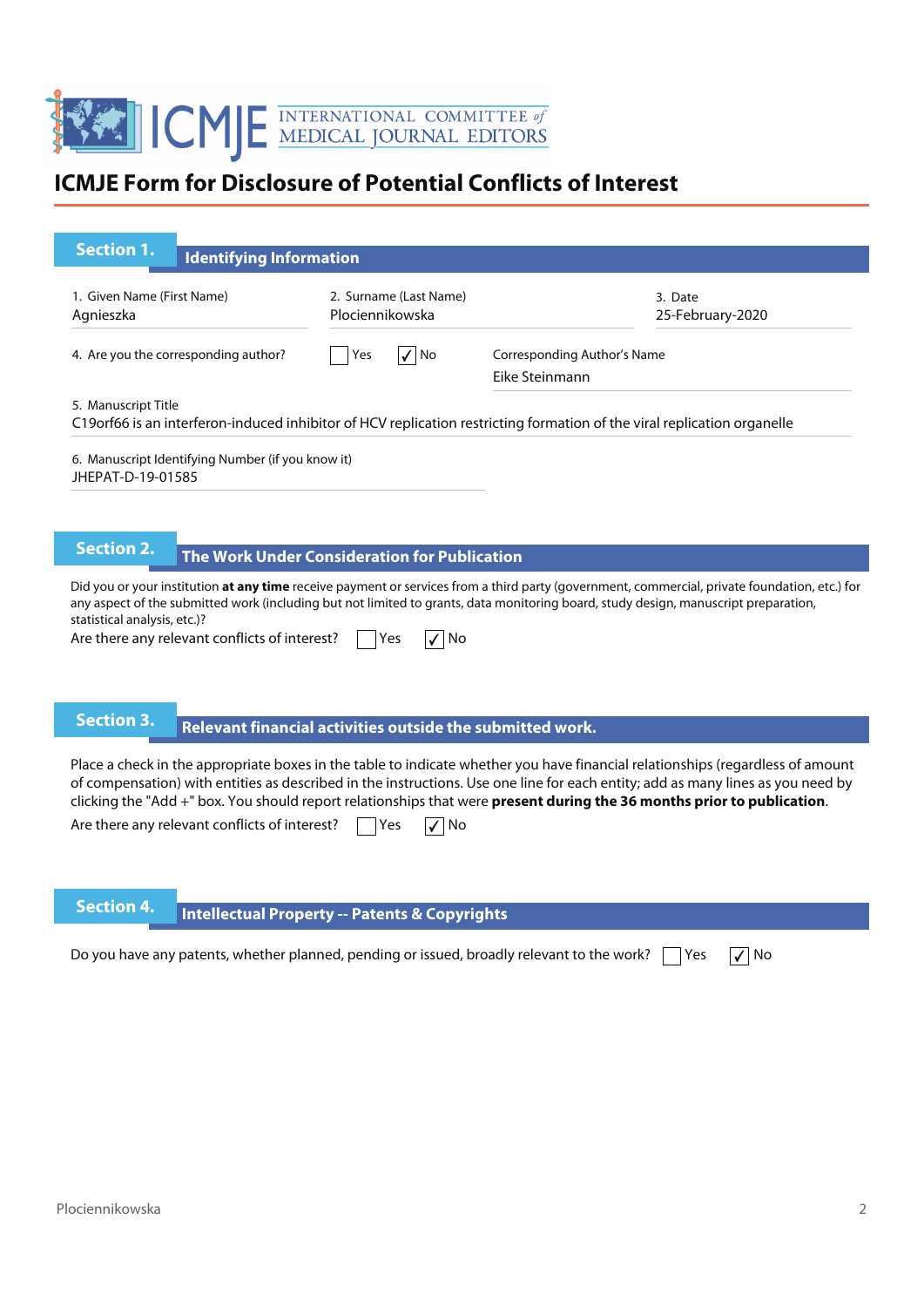

# **Section 5.** Relationships not covered above

Are there other relationships or activities that readers could perceive to have influenced, or that give the appearance of potentially influencing, what you wrote in the submitted work?

 $\Box$  Yes, the following relationships/conditions/circumstances are present (explain below):

 $\sqrt{\phantom{a}}$  No other relationships/conditions/circumstances that present a potential conflict of interest

At the time of manuscript acceptance, journals will ask authors to confirm and, if necessary, update their disclosure statements. On occasion, journals may ask authors to disclose further information about reported relationships.

## **Section 6. Disclosure Statement**

Based on the above disclosures, this form will automatically generate a disclosure statement, which will appear in the box below.

Dr. Plociennikowska has nothing to disclose.

## **Evaluation and Feedback**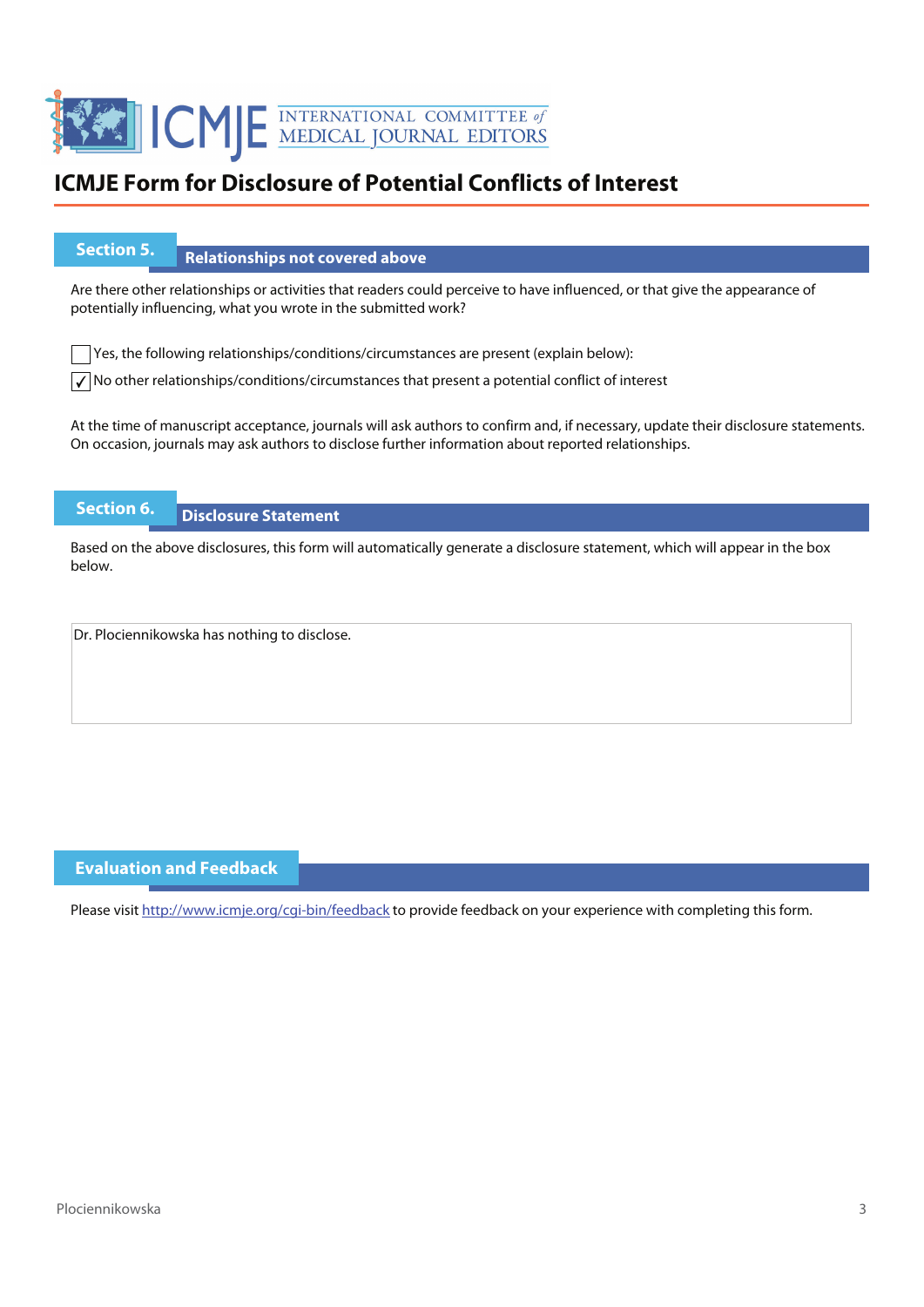

### **Instructions**

 l

> **The purpose of this form is to provide readers of your manuscript with information about your other interests that could influence how they receive and understand your work. The form is designed to be completed electronically and stored electronically. It contains programming that allows appropriate data display. Each author should submit a separate form and is responsible for the accuracy and completeness of the submitted information. The form is in six parts.**

#### **Identifying information. 1.**

#### **The work under consideration for publication. 2.**

This section asks for information about the work that you have submitted for publication. The time frame for this reporting is that of the work itself, from the initial conception and planning to the present. The requested information is about resources that you received, either directly or indirectly (via your institution), to enable you to complete the work. Checking "No" means that you did the work without receiving any financial support from any third party -- that is, the work was supported by funds from the same institution that pays your salary and that institution did not receive third-party funds with which to pay you. If you or your institution received funds from a third party to support the work, such as a government granting agency, charitable foundation or commercial sponsor, check "Yes".

#### **Relevant financial activities outside the submitted work. 3.**

This section asks about your financial relationships with entities in the bio-medical arena that could be perceived to influence, or that give the appearance of potentially influencing, what you wrote in the submitted work. You should disclose interactions with ANY entity that could be considered broadly relevant to the work. For example, if your article is about testing an epidermal growth factor receptor (EGFR) antagonist in lung cancer, you should report all associations with entities pursuing diagnostic or therapeutic strategies in cancer in general, not just in the area of EGFR or lung cancer.

Report all sources of revenue paid (or promised to be paid) directly to you or your institution on your behalf over the 36 months prior to submission of the work. This should include all monies from sources with relevance to the submitted work, not just monies from the entity that sponsored the research. Please note that your interactions with the work's sponsor that are outside the submitted work should also be listed here. If there is any question, it is usually better to disclose a relationship than not to do so.

 For grants you have received for work outside the submitted work, you should disclose support ONLY from entities that could be perceived to be affected financially by the published work, such as drug companies, or foundations supported by entities that could be perceived to have a financial stake in the outcome. Public funding sources, such as government agencies, charitable foundations or academic institutions, need not be disclosed. For example, if a government agency sponsored a study in which you have been involved and drugs were provided by a pharmaceutical company, you need only list the pharmaceutical company.

#### **Intellectual Property. 4.**

This section asks about patents and copyrights, whether pending, issued, licensed and/or receiving royalties.

#### **Relationships not covered above. 5.**

Use this section to report other relationships or activities that readers could perceive to have influenced, or that give the appearance of potentially influencing, what you wrote in the submitted work.

## **Definitions.**

**Entity:** government agency, foundation, commercial sponsor, academic institution, etc.

**Grant:** A grant from an entity, generally [but not always] paid to your organization

**Personal Fees:** Monies paid to you for services rendered, generally honoraria, royalties, or fees for consulting , lectures, speakers bureaus, expert testimony, employment, or other affiliations

**Non-Financial Support:** Examples include drugs/equipment supplied by the entity, travel paid by the entity, writing assistance, administrative support, etc**.**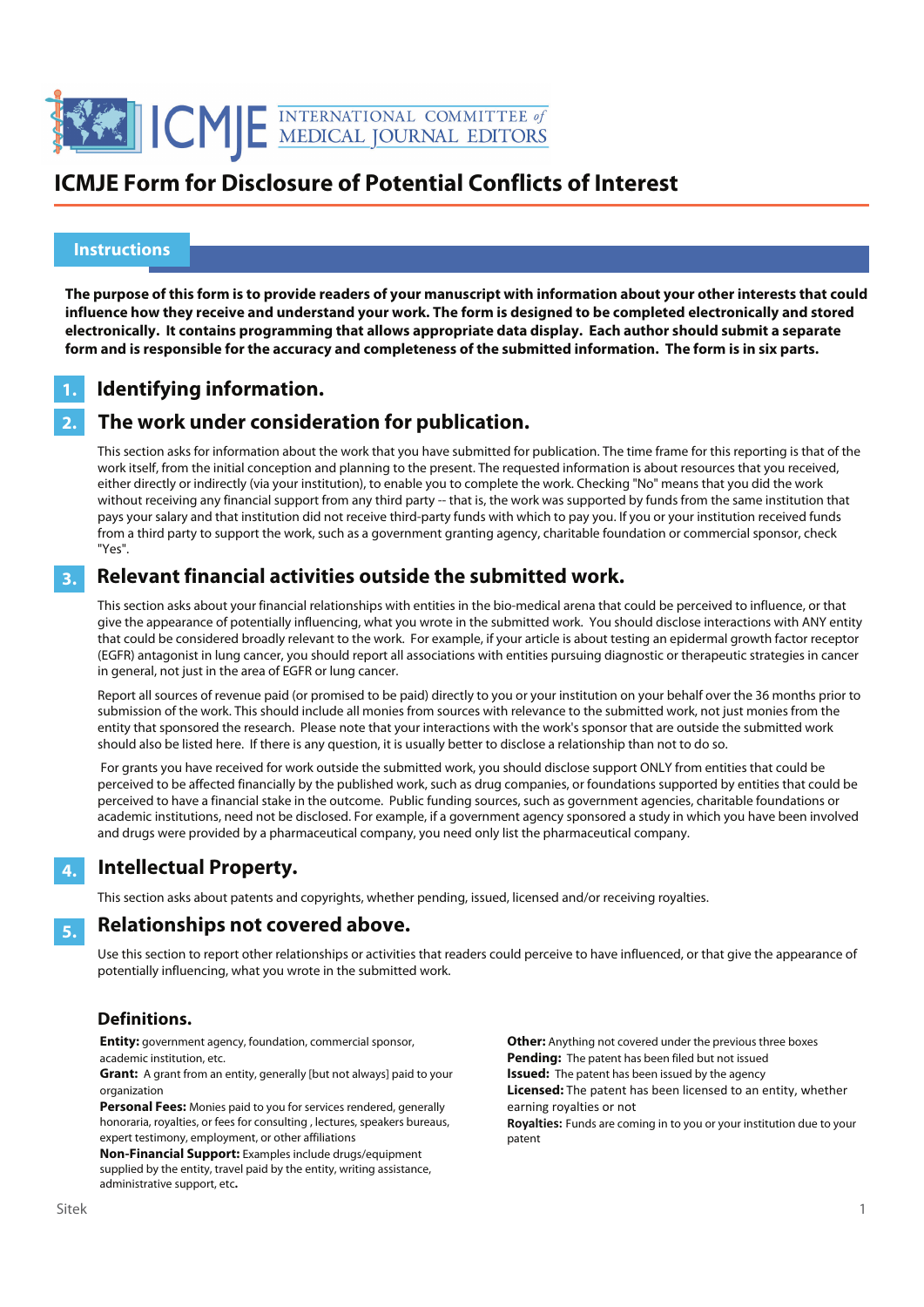

| <b>Section 1.</b>                                                                                                                                                                                                                                                                                                                                                                                                                                                                                                                   | <b>Identifying Information</b>                    |                                                          |                                                                                                                          |  |  |
|-------------------------------------------------------------------------------------------------------------------------------------------------------------------------------------------------------------------------------------------------------------------------------------------------------------------------------------------------------------------------------------------------------------------------------------------------------------------------------------------------------------------------------------|---------------------------------------------------|----------------------------------------------------------|--------------------------------------------------------------------------------------------------------------------------|--|--|
| 1. Given Name (First Name)<br>Barbara                                                                                                                                                                                                                                                                                                                                                                                                                                                                                               |                                                   | 2. Surname (Last Name)<br><b>Sitek</b>                   | 3. Date<br>25-February-2020                                                                                              |  |  |
|                                                                                                                                                                                                                                                                                                                                                                                                                                                                                                                                     | 4. Are you the corresponding author?              | $\sqrt{ NQ}$<br>Yes                                      | Corresponding Author's Name<br>Eike Steinmann                                                                            |  |  |
| 5. Manuscript Title                                                                                                                                                                                                                                                                                                                                                                                                                                                                                                                 |                                                   |                                                          | C19orf66 is an interferon-induced inhibitor of HCV replication restricting formation of the viral replication organelle  |  |  |
| JHEPAT-D-19-01585                                                                                                                                                                                                                                                                                                                                                                                                                                                                                                                   | 6. Manuscript Identifying Number (if you know it) |                                                          |                                                                                                                          |  |  |
|                                                                                                                                                                                                                                                                                                                                                                                                                                                                                                                                     |                                                   |                                                          |                                                                                                                          |  |  |
| <b>Section 2.</b>                                                                                                                                                                                                                                                                                                                                                                                                                                                                                                                   |                                                   | <b>The Work Under Consideration for Publication</b>      |                                                                                                                          |  |  |
| Did you or your institution at any time receive payment or services from a third party (government, commercial, private foundation, etc.) for<br>any aspect of the submitted work (including but not limited to grants, data monitoring board, study design, manuscript preparation,<br>statistical analysis, etc.)?<br>Are there any relevant conflicts of interest?<br>No<br>Yes                                                                                                                                                  |                                                   |                                                          |                                                                                                                          |  |  |
| <b>Section 3.</b>                                                                                                                                                                                                                                                                                                                                                                                                                                                                                                                   |                                                   |                                                          |                                                                                                                          |  |  |
| Relevant financial activities outside the submitted work.<br>Place a check in the appropriate boxes in the table to indicate whether you have financial relationships (regardless of amount<br>of compensation) with entities as described in the instructions. Use one line for each entity; add as many lines as you need by<br>clicking the "Add +" box. You should report relationships that were present during the 36 months prior to publication.<br>Are there any relevant conflicts of interest?<br>$\sqrt{}$<br>No<br>Yes |                                                   |                                                          |                                                                                                                          |  |  |
| <b>Section 4.</b>                                                                                                                                                                                                                                                                                                                                                                                                                                                                                                                   |                                                   | <b>Intellectual Property -- Patents &amp; Copyrights</b> |                                                                                                                          |  |  |
|                                                                                                                                                                                                                                                                                                                                                                                                                                                                                                                                     |                                                   |                                                          | Do you have any patents, whether planned, pending or issued, broadly relevant to the work?<br>$\sqrt{ NQ}$<br><b>Yes</b> |  |  |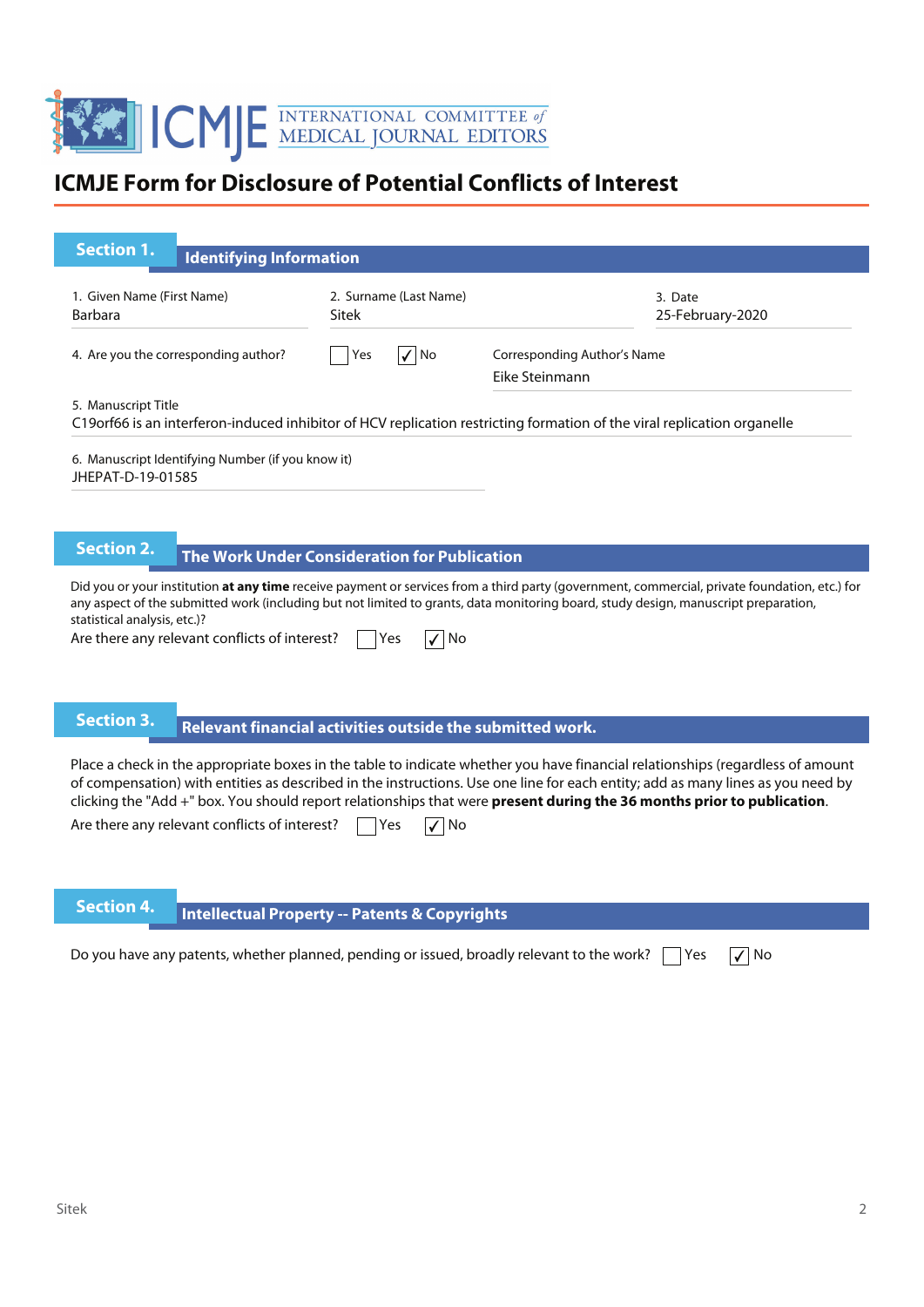

# **Section 5. Relationships not covered above**

Are there other relationships or activities that readers could perceive to have influenced, or that give the appearance of potentially influencing, what you wrote in the submitted work?

Yes, the following relationships/conditions/circumstances are present (explain below):

 $\sqrt{\phantom{a}}$  No other relationships/conditions/circumstances that present a potential conflict of interest

At the time of manuscript acceptance, journals will ask authors to confirm and, if necessary, update their disclosure statements. On occasion, journals may ask authors to disclose further information about reported relationships.

## **Section 6. Disclosure Statement**

Based on the above disclosures, this form will automatically generate a disclosure statement, which will appear in the box below.

Dr. Sitek has nothing to disclose.

## **Evaluation and Feedback**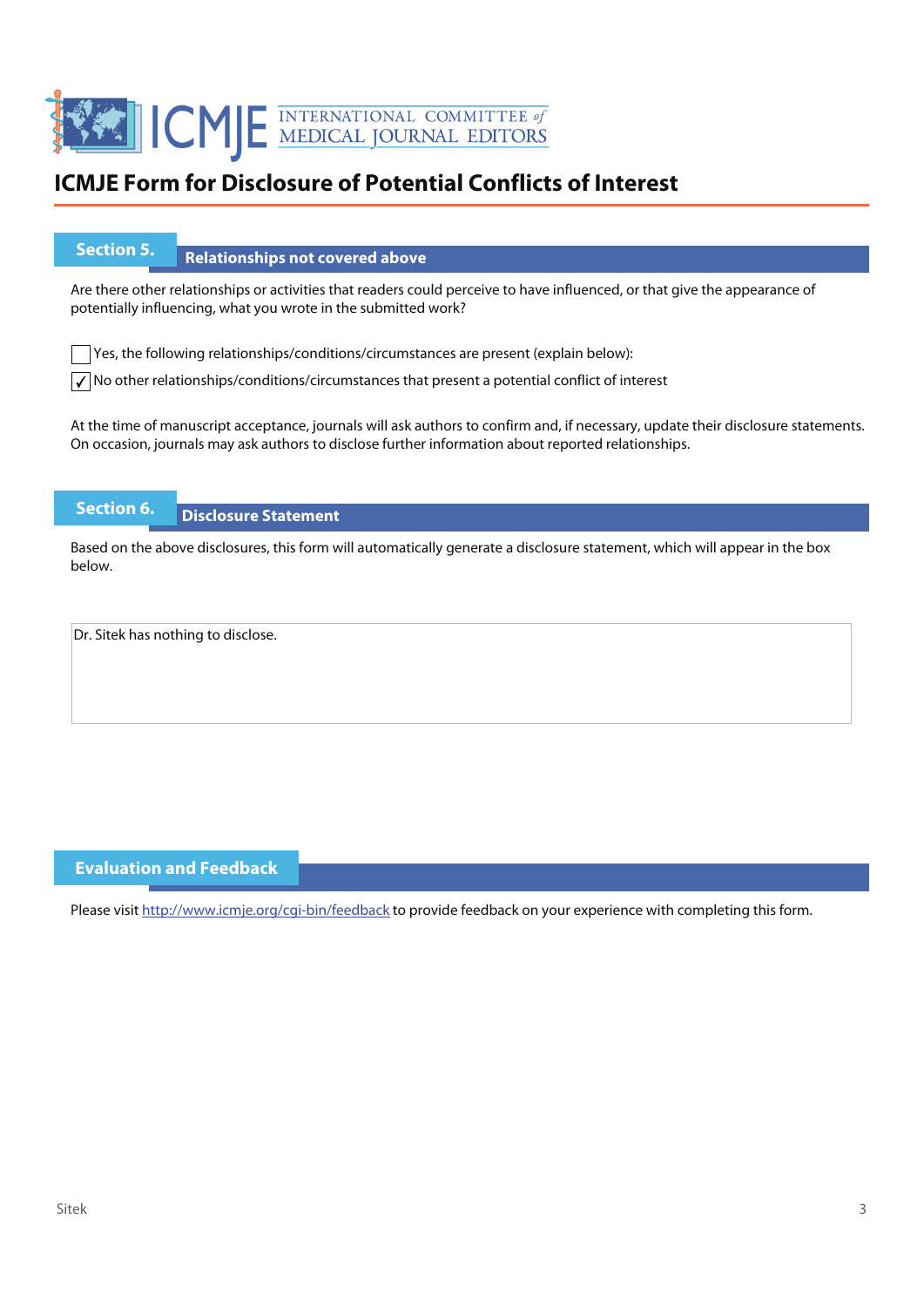

### **Instructions**

 l

> **The purpose of this form is to provide readers of your manuscript with information about your other interests that could influence how they receive and understand your work. The form is designed to be completed electronically and stored electronically. It contains programming that allows appropriate data display. Each author should submit a separate form and is responsible for the accuracy and completeness of the submitted information. The form is in six parts.**

#### **Identifying information. 1.**

#### **The work under consideration for publication. 2.**

This section asks for information about the work that you have submitted for publication. The time frame for this reporting is that of the work itself, from the initial conception and planning to the present. The requested information is about resources that you received, either directly or indirectly (via your institution), to enable you to complete the work. Checking "No" means that you did the work without receiving any financial support from any third party -- that is, the work was supported by funds from the same institution that pays your salary and that institution did not receive third-party funds with which to pay you. If you or your institution received funds from a third party to support the work, such as a government granting agency, charitable foundation or commercial sponsor, check "Yes".

#### **Relevant financial activities outside the submitted work. 3.**

This section asks about your financial relationships with entities in the bio-medical arena that could be perceived to influence, or that give the appearance of potentially influencing, what you wrote in the submitted work. You should disclose interactions with ANY entity that could be considered broadly relevant to the work. For example, if your article is about testing an epidermal growth factor receptor (EGFR) antagonist in lung cancer, you should report all associations with entities pursuing diagnostic or therapeutic strategies in cancer in general, not just in the area of EGFR or lung cancer.

Report all sources of revenue paid (or promised to be paid) directly to you or your institution on your behalf over the 36 months prior to submission of the work. This should include all monies from sources with relevance to the submitted work, not just monies from the entity that sponsored the research. Please note that your interactions with the work's sponsor that are outside the submitted work should also be listed here. If there is any question, it is usually better to disclose a relationship than not to do so.

 For grants you have received for work outside the submitted work, you should disclose support ONLY from entities that could be perceived to be affected financially by the published work, such as drug companies, or foundations supported by entities that could be perceived to have a financial stake in the outcome. Public funding sources, such as government agencies, charitable foundations or academic institutions, need not be disclosed. For example, if a government agency sponsored a study in which you have been involved and drugs were provided by a pharmaceutical company, you need only list the pharmaceutical company.

#### **Intellectual Property. 4.**

This section asks about patents and copyrights, whether pending, issued, licensed and/or receiving royalties.

#### **Relationships not covered above. 5.**

Use this section to report other relationships or activities that readers could perceive to have influenced, or that give the appearance of potentially influencing, what you wrote in the submitted work.

## **Definitions.**

**Entity:** government agency, foundation, commercial sponsor, academic institution, etc.

**Grant:** A grant from an entity, generally [but not always] paid to your organization

**Personal Fees:** Monies paid to you for services rendered, generally honoraria, royalties, or fees for consulting , lectures, speakers bureaus, expert testimony, employment, or other affiliations

**Non-Financial Support:** Examples include drugs/equipment supplied by the entity, travel paid by the entity, writing assistance, administrative support, etc**.**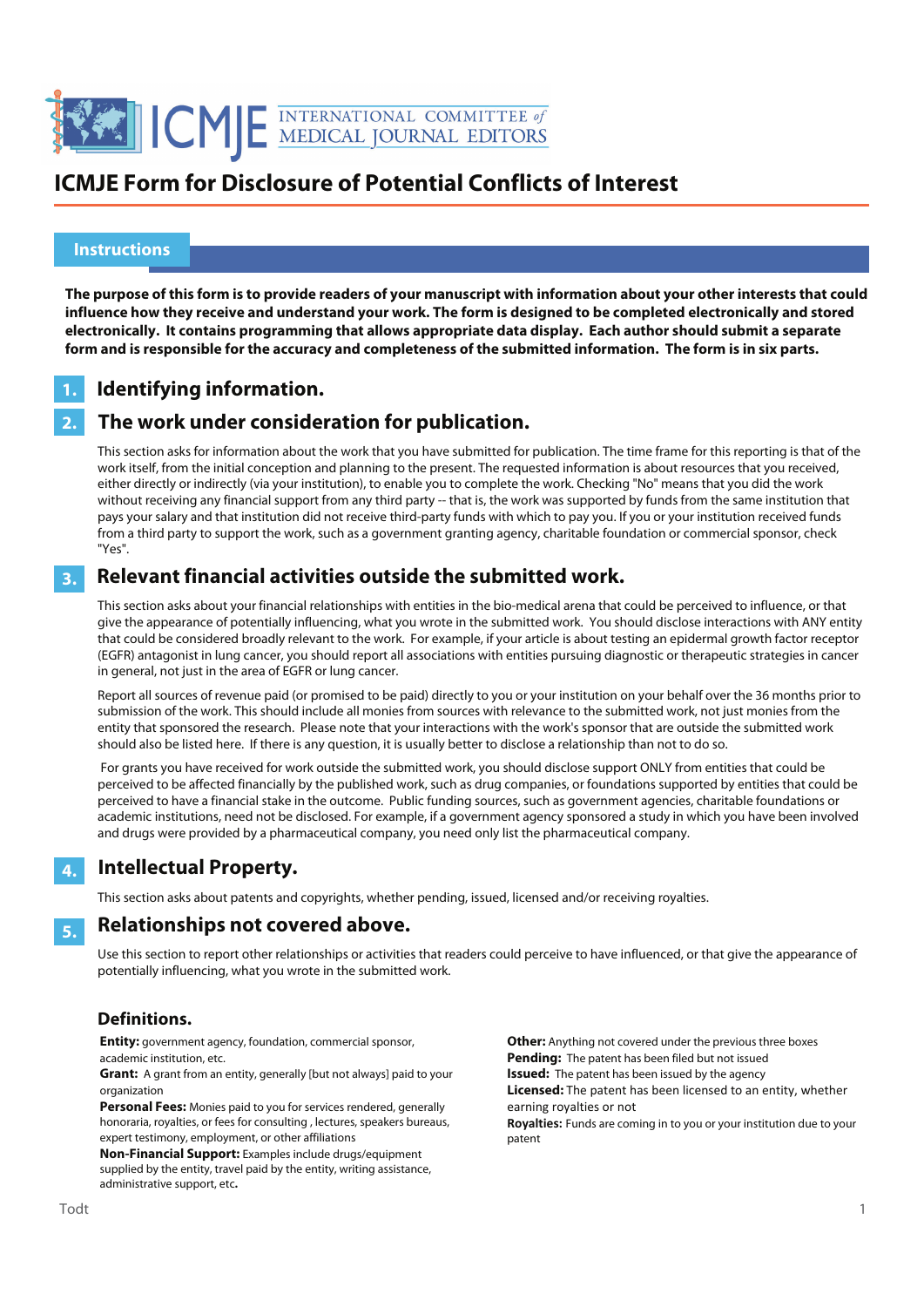

| <b>Section 1.</b><br><b>Identifying Information</b>                                                                                                                                                                                                                                                                                                                                                                                                       |                                                           |                                                                                                                           |  |  |  |
|-----------------------------------------------------------------------------------------------------------------------------------------------------------------------------------------------------------------------------------------------------------------------------------------------------------------------------------------------------------------------------------------------------------------------------------------------------------|-----------------------------------------------------------|---------------------------------------------------------------------------------------------------------------------------|--|--|--|
| 1. Given Name (First Name)<br>Daniel                                                                                                                                                                                                                                                                                                                                                                                                                      | 2. Surname (Last Name)<br>Todt                            | 3. Date<br>25-February-2020                                                                                               |  |  |  |
| 4. Are you the corresponding author?                                                                                                                                                                                                                                                                                                                                                                                                                      | $\sqrt{ N}$<br>Yes                                        | Corresponding Author's Name<br>Eike Steinmann                                                                             |  |  |  |
| 5. Manuscript Title                                                                                                                                                                                                                                                                                                                                                                                                                                       |                                                           | C19 or f66 is an interferon-induced inhibitor of HCV replication restricting formation of the viral replication organelle |  |  |  |
| 6. Manuscript Identifying Number (if you know it)<br>JHEPAT-D-19-01585                                                                                                                                                                                                                                                                                                                                                                                    |                                                           |                                                                                                                           |  |  |  |
|                                                                                                                                                                                                                                                                                                                                                                                                                                                           |                                                           |                                                                                                                           |  |  |  |
| <b>Section 2.</b>                                                                                                                                                                                                                                                                                                                                                                                                                                         | The Work Under Consideration for Publication              |                                                                                                                           |  |  |  |
| Did you or your institution at any time receive payment or services from a third party (government, commercial, private foundation, etc.) for<br>any aspect of the submitted work (including but not limited to grants, data monitoring board, study design, manuscript preparation,<br>statistical analysis, etc.)?<br>Are there any relevant conflicts of interest?<br>$\sqrt{ N}$<br>Yes                                                               |                                                           |                                                                                                                           |  |  |  |
|                                                                                                                                                                                                                                                                                                                                                                                                                                                           |                                                           |                                                                                                                           |  |  |  |
| <b>Section 3.</b>                                                                                                                                                                                                                                                                                                                                                                                                                                         | Relevant financial activities outside the submitted work. |                                                                                                                           |  |  |  |
| Place a check in the appropriate boxes in the table to indicate whether you have financial relationships (regardless of amount<br>of compensation) with entities as described in the instructions. Use one line for each entity; add as many lines as you need by<br>clicking the "Add +" box. You should report relationships that were present during the 36 months prior to publication.<br>Are there any relevant conflicts of interest?<br>No<br>Yes |                                                           |                                                                                                                           |  |  |  |
| <b>Section 4.</b>                                                                                                                                                                                                                                                                                                                                                                                                                                         |                                                           |                                                                                                                           |  |  |  |
|                                                                                                                                                                                                                                                                                                                                                                                                                                                           | <b>Intellectual Property -- Patents &amp; Copyrights</b>  |                                                                                                                           |  |  |  |
| Do you have any patents, whether planned, pending or issued, broadly relevant to the work?<br>$\sqrt{ NQ}$<br>Yes                                                                                                                                                                                                                                                                                                                                         |                                                           |                                                                                                                           |  |  |  |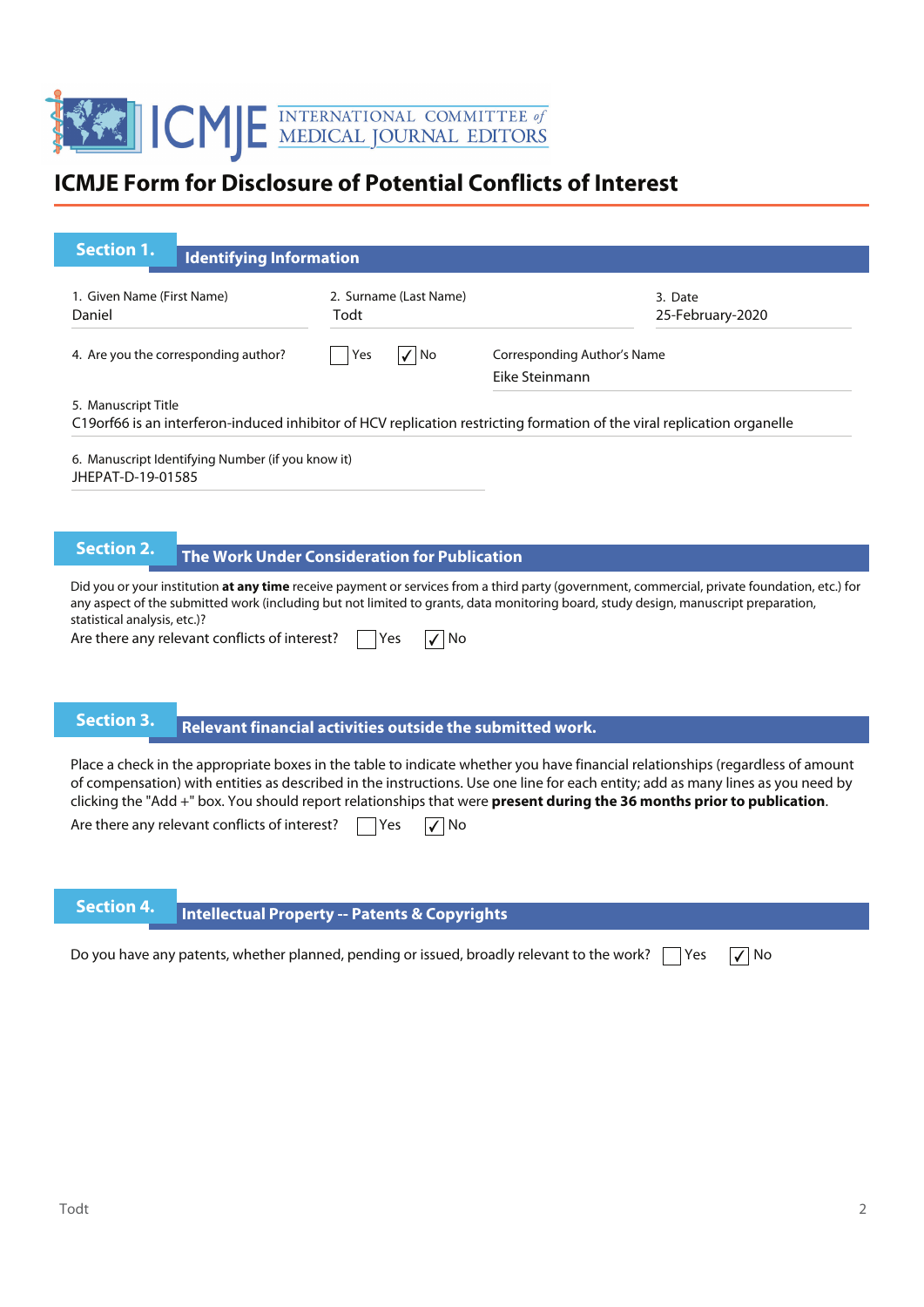

# **Section 5. Relationships not covered above**

Are there other relationships or activities that readers could perceive to have influenced, or that give the appearance of potentially influencing, what you wrote in the submitted work?

 $\Box$  Yes, the following relationships/conditions/circumstances are present (explain below):

 $\sqrt{\phantom{a}}$  No other relationships/conditions/circumstances that present a potential conflict of interest

At the time of manuscript acceptance, journals will ask authors to confirm and, if necessary, update their disclosure statements. On occasion, journals may ask authors to disclose further information about reported relationships.

## **Section 6. Disclosure Statement**

Based on the above disclosures, this form will automatically generate a disclosure statement, which will appear in the box below.

Dr. Todt has nothing to disclose.

## **Evaluation and Feedback**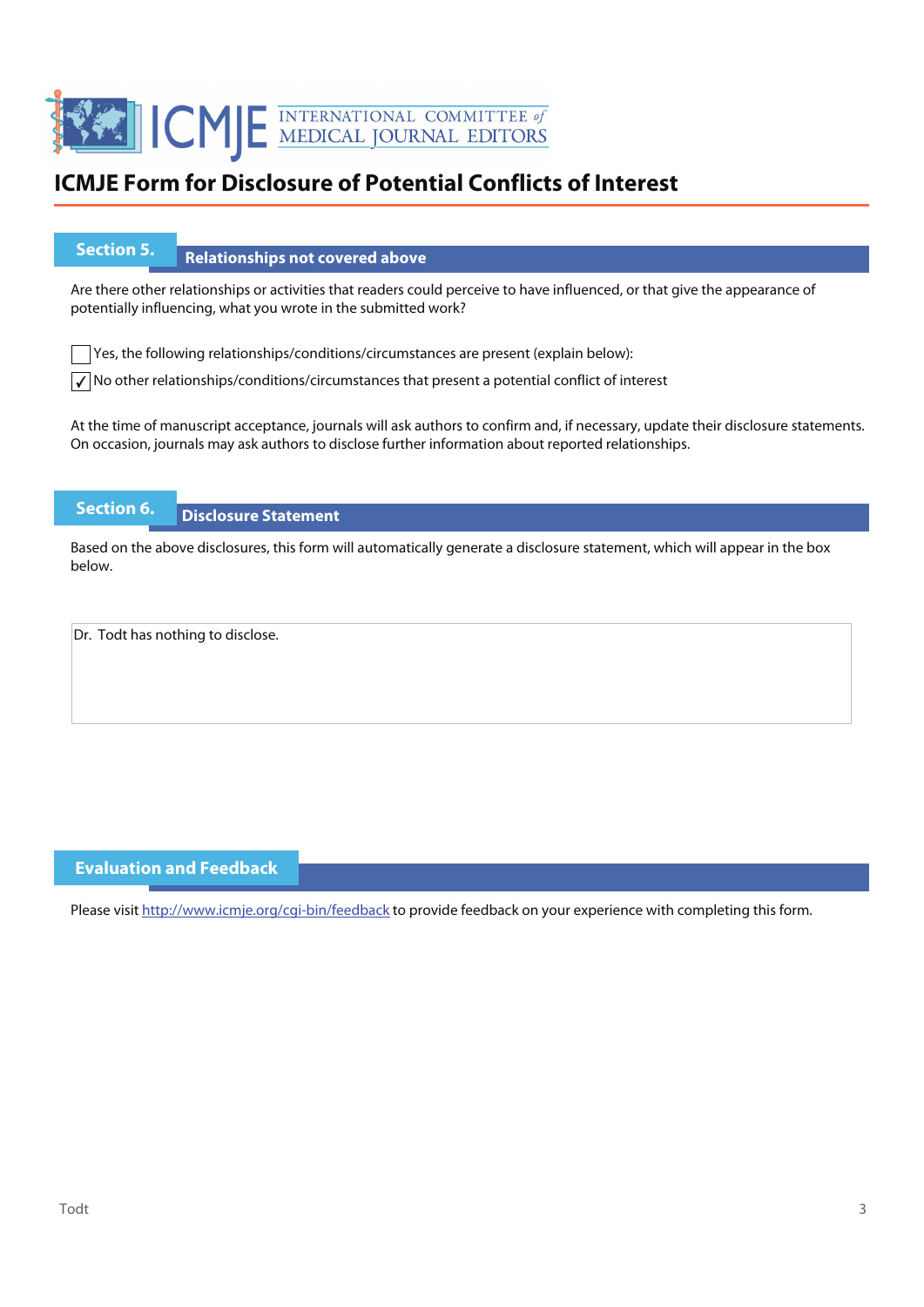

### **Instructions**

 l

> **The purpose of this form is to provide readers of your manuscript with information about your other interests that could influence how they receive and understand your work. The form is designed to be completed electronically and stored electronically. It contains programming that allows appropriate data display. Each author should submit a separate form and is responsible for the accuracy and completeness of the submitted information. The form is in six parts.**

#### **Identifying information. 1.**

#### **The work under consideration for publication. 2.**

This section asks for information about the work that you have submitted for publication. The time frame for this reporting is that of the work itself, from the initial conception and planning to the present. The requested information is about resources that you received, either directly or indirectly (via your institution), to enable you to complete the work. Checking "No" means that you did the work without receiving any financial support from any third party -- that is, the work was supported by funds from the same institution that pays your salary and that institution did not receive third-party funds with which to pay you. If you or your institution received funds from a third party to support the work, such as a government granting agency, charitable foundation or commercial sponsor, check "Yes".

#### **Relevant financial activities outside the submitted work. 3.**

This section asks about your financial relationships with entities in the bio-medical arena that could be perceived to influence, or that give the appearance of potentially influencing, what you wrote in the submitted work. You should disclose interactions with ANY entity that could be considered broadly relevant to the work. For example, if your article is about testing an epidermal growth factor receptor (EGFR) antagonist in lung cancer, you should report all associations with entities pursuing diagnostic or therapeutic strategies in cancer in general, not just in the area of EGFR or lung cancer.

Report all sources of revenue paid (or promised to be paid) directly to you or your institution on your behalf over the 36 months prior to submission of the work. This should include all monies from sources with relevance to the submitted work, not just monies from the entity that sponsored the research. Please note that your interactions with the work's sponsor that are outside the submitted work should also be listed here. If there is any question, it is usually better to disclose a relationship than not to do so.

 For grants you have received for work outside the submitted work, you should disclose support ONLY from entities that could be perceived to be affected financially by the published work, such as drug companies, or foundations supported by entities that could be perceived to have a financial stake in the outcome. Public funding sources, such as government agencies, charitable foundations or academic institutions, need not be disclosed. For example, if a government agency sponsored a study in which you have been involved and drugs were provided by a pharmaceutical company, you need only list the pharmaceutical company.

#### **Intellectual Property. 4.**

This section asks about patents and copyrights, whether pending, issued, licensed and/or receiving royalties.

#### **Relationships not covered above. 5.**

Use this section to report other relationships or activities that readers could perceive to have influenced, or that give the appearance of potentially influencing, what you wrote in the submitted work.

## **Definitions.**

**Entity:** government agency, foundation, commercial sponsor, academic institution, etc.

**Grant:** A grant from an entity, generally [but not always] paid to your organization

**Personal Fees:** Monies paid to you for services rendered, generally honoraria, royalties, or fees for consulting , lectures, speakers bureaus, expert testimony, employment, or other affiliations

**Non-Financial Support:** Examples include drugs/equipment supplied by the entity, travel paid by the entity, writing assistance, administrative support, etc**.**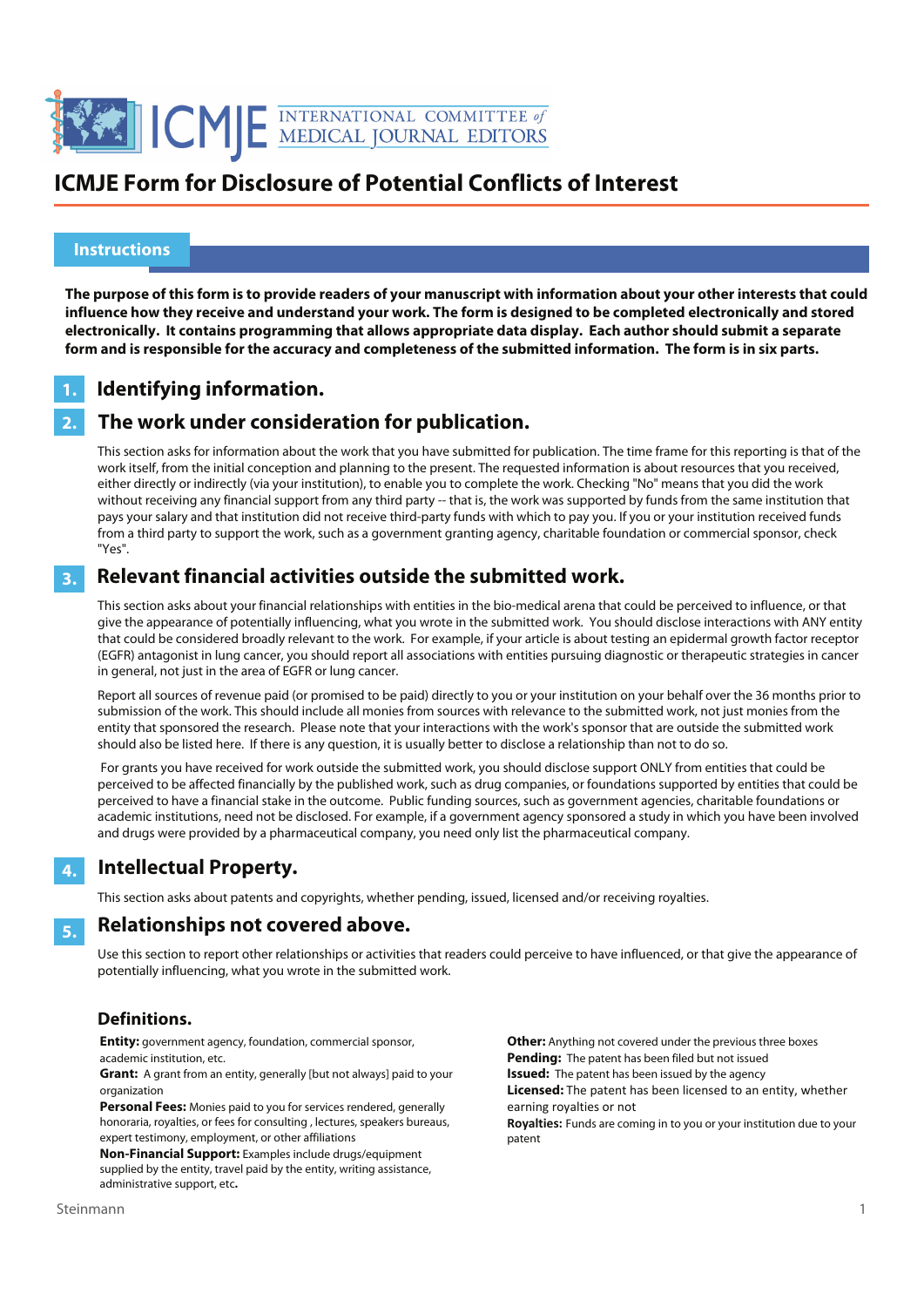

| <b>Section 1.</b><br><b>Identifying Information</b>                                                                                                                                                                                                                                                                                                                                                                                                       |                                                                                                                         |                             |  |  |  |  |
|-----------------------------------------------------------------------------------------------------------------------------------------------------------------------------------------------------------------------------------------------------------------------------------------------------------------------------------------------------------------------------------------------------------------------------------------------------------|-------------------------------------------------------------------------------------------------------------------------|-----------------------------|--|--|--|--|
| 1. Given Name (First Name)<br>Eike                                                                                                                                                                                                                                                                                                                                                                                                                        | 2. Surname (Last Name)<br>Steinmann                                                                                     | 3. Date<br>25-February-2020 |  |  |  |  |
| 4. Are you the corresponding author?                                                                                                                                                                                                                                                                                                                                                                                                                      | $\sqrt{\vert$ Yes<br>No                                                                                                 |                             |  |  |  |  |
| 5. Manuscript Title                                                                                                                                                                                                                                                                                                                                                                                                                                       | C19orf66 is an interferon-induced inhibitor of HCV replication restricting formation of the viral replication organelle |                             |  |  |  |  |
| 6. Manuscript Identifying Number (if you know it)<br>JHEPAT-D-19-01585                                                                                                                                                                                                                                                                                                                                                                                    |                                                                                                                         |                             |  |  |  |  |
|                                                                                                                                                                                                                                                                                                                                                                                                                                                           |                                                                                                                         |                             |  |  |  |  |
| <b>Section 2.</b>                                                                                                                                                                                                                                                                                                                                                                                                                                         | The Work Under Consideration for Publication                                                                            |                             |  |  |  |  |
| Did you or your institution at any time receive payment or services from a third party (government, commercial, private foundation, etc.) for<br>any aspect of the submitted work (including but not limited to grants, data monitoring board, study design, manuscript preparation,<br>statistical analysis, etc.)?<br>Are there any relevant conflicts of interest?<br>No<br>Yes                                                                        |                                                                                                                         |                             |  |  |  |  |
| <b>Section 3.</b>                                                                                                                                                                                                                                                                                                                                                                                                                                         | Relevant financial activities outside the submitted work.                                                               |                             |  |  |  |  |
| Place a check in the appropriate boxes in the table to indicate whether you have financial relationships (regardless of amount<br>of compensation) with entities as described in the instructions. Use one line for each entity; add as many lines as you need by<br>clicking the "Add +" box. You should report relationships that were present during the 36 months prior to publication.<br>Are there any relevant conflicts of interest?<br>No<br>Yes |                                                                                                                         |                             |  |  |  |  |
| <b>Section 4.</b>                                                                                                                                                                                                                                                                                                                                                                                                                                         | <b>Intellectual Property -- Patents &amp; Copyrights</b>                                                                |                             |  |  |  |  |
|                                                                                                                                                                                                                                                                                                                                                                                                                                                           | Do you have any patents, whether planned, pending or issued, broadly relevant to the work?                              | No<br>Yes<br>✓              |  |  |  |  |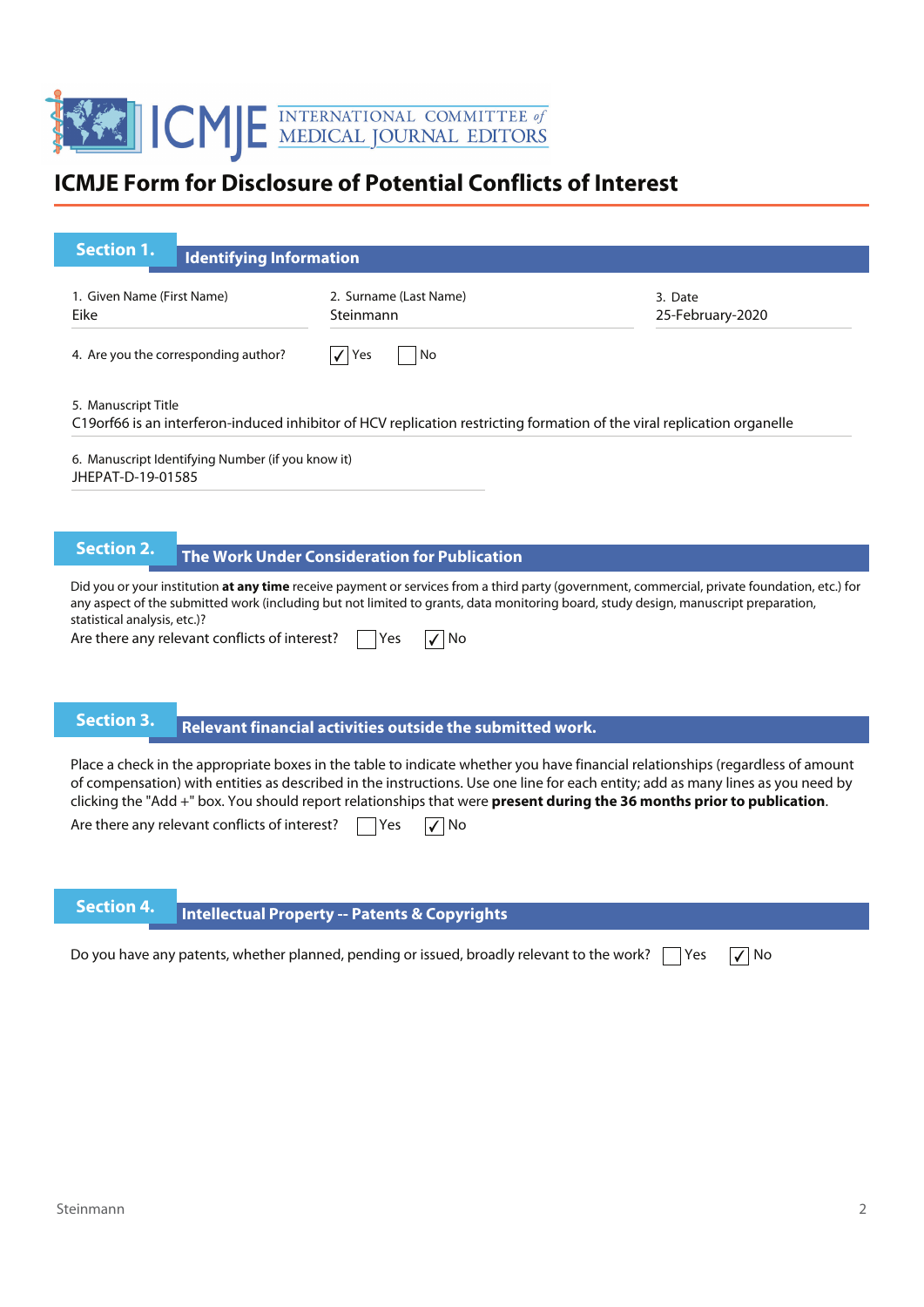

# **Section 5.** Relationships not covered above

Are there other relationships or activities that readers could perceive to have influenced, or that give the appearance of potentially influencing, what you wrote in the submitted work?

 $\Box$  Yes, the following relationships/conditions/circumstances are present (explain below):

 $\sqrt{\phantom{a}}$  No other relationships/conditions/circumstances that present a potential conflict of interest

At the time of manuscript acceptance, journals will ask authors to confirm and, if necessary, update their disclosure statements. On occasion, journals may ask authors to disclose further information about reported relationships.

## **Section 6. Disclosure Statement**

Based on the above disclosures, this form will automatically generate a disclosure statement, which will appear in the box below.

Dr. Steinmann has nothing to disclose.

## **Evaluation and Feedback**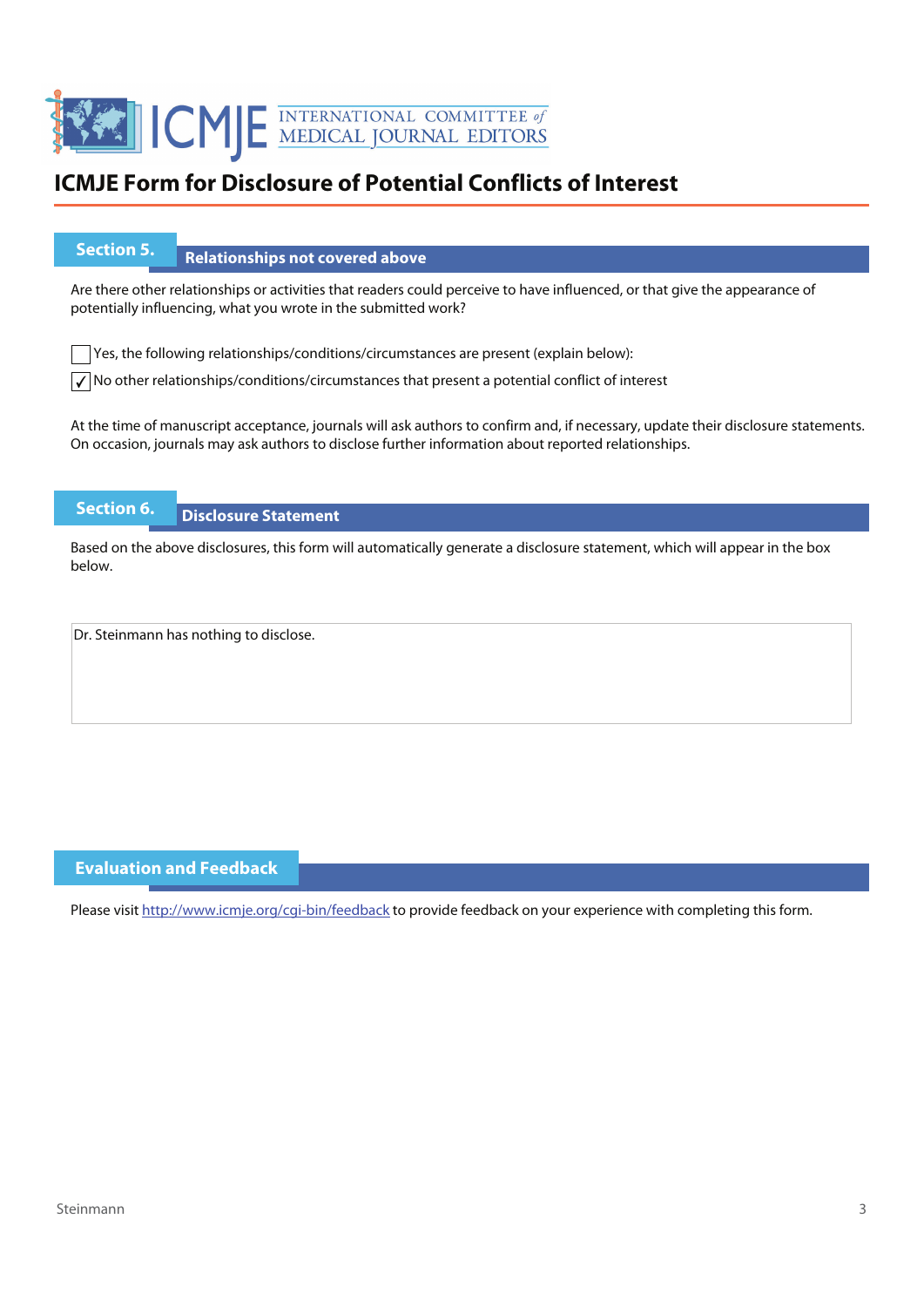

### **Instructions**

 l

> **The purpose of this form is to provide readers of your manuscript with information about your other interests that could influence how they receive and understand your work. The form is designed to be completed electronically and stored electronically. It contains programming that allows appropriate data display. Each author should submit a separate form and is responsible for the accuracy and completeness of the submitted information. The form is in six parts.**

#### **Identifying information. 1.**

#### **The work under consideration for publication. 2.**

This section asks for information about the work that you have submitted for publication. The time frame for this reporting is that of the work itself, from the initial conception and planning to the present. The requested information is about resources that you received, either directly or indirectly (via your institution), to enable you to complete the work. Checking "No" means that you did the work without receiving any financial support from any third party -- that is, the work was supported by funds from the same institution that pays your salary and that institution did not receive third-party funds with which to pay you. If you or your institution received funds from a third party to support the work, such as a government granting agency, charitable foundation or commercial sponsor, check "Yes".

#### **Relevant financial activities outside the submitted work. 3.**

This section asks about your financial relationships with entities in the bio-medical arena that could be perceived to influence, or that give the appearance of potentially influencing, what you wrote in the submitted work. You should disclose interactions with ANY entity that could be considered broadly relevant to the work. For example, if your article is about testing an epidermal growth factor receptor (EGFR) antagonist in lung cancer, you should report all associations with entities pursuing diagnostic or therapeutic strategies in cancer in general, not just in the area of EGFR or lung cancer.

Report all sources of revenue paid (or promised to be paid) directly to you or your institution on your behalf over the 36 months prior to submission of the work. This should include all monies from sources with relevance to the submitted work, not just monies from the entity that sponsored the research. Please note that your interactions with the work's sponsor that are outside the submitted work should also be listed here. If there is any question, it is usually better to disclose a relationship than not to do so.

 For grants you have received for work outside the submitted work, you should disclose support ONLY from entities that could be perceived to be affected financially by the published work, such as drug companies, or foundations supported by entities that could be perceived to have a financial stake in the outcome. Public funding sources, such as government agencies, charitable foundations or academic institutions, need not be disclosed. For example, if a government agency sponsored a study in which you have been involved and drugs were provided by a pharmaceutical company, you need only list the pharmaceutical company.

#### **Intellectual Property. 4.**

This section asks about patents and copyrights, whether pending, issued, licensed and/or receiving royalties.

#### **Relationships not covered above. 5.**

Use this section to report other relationships or activities that readers could perceive to have influenced, or that give the appearance of potentially influencing, what you wrote in the submitted work.

## **Definitions.**

**Entity:** government agency, foundation, commercial sponsor, academic institution, etc.

**Grant:** A grant from an entity, generally [but not always] paid to your organization

**Personal Fees:** Monies paid to you for services rendered, generally honoraria, royalties, or fees for consulting , lectures, speakers bureaus, expert testimony, employment, or other affiliations

**Non-Financial Support:** Examples include drugs/equipment supplied by the entity, travel paid by the entity, writing assistance, administrative support, etc**.**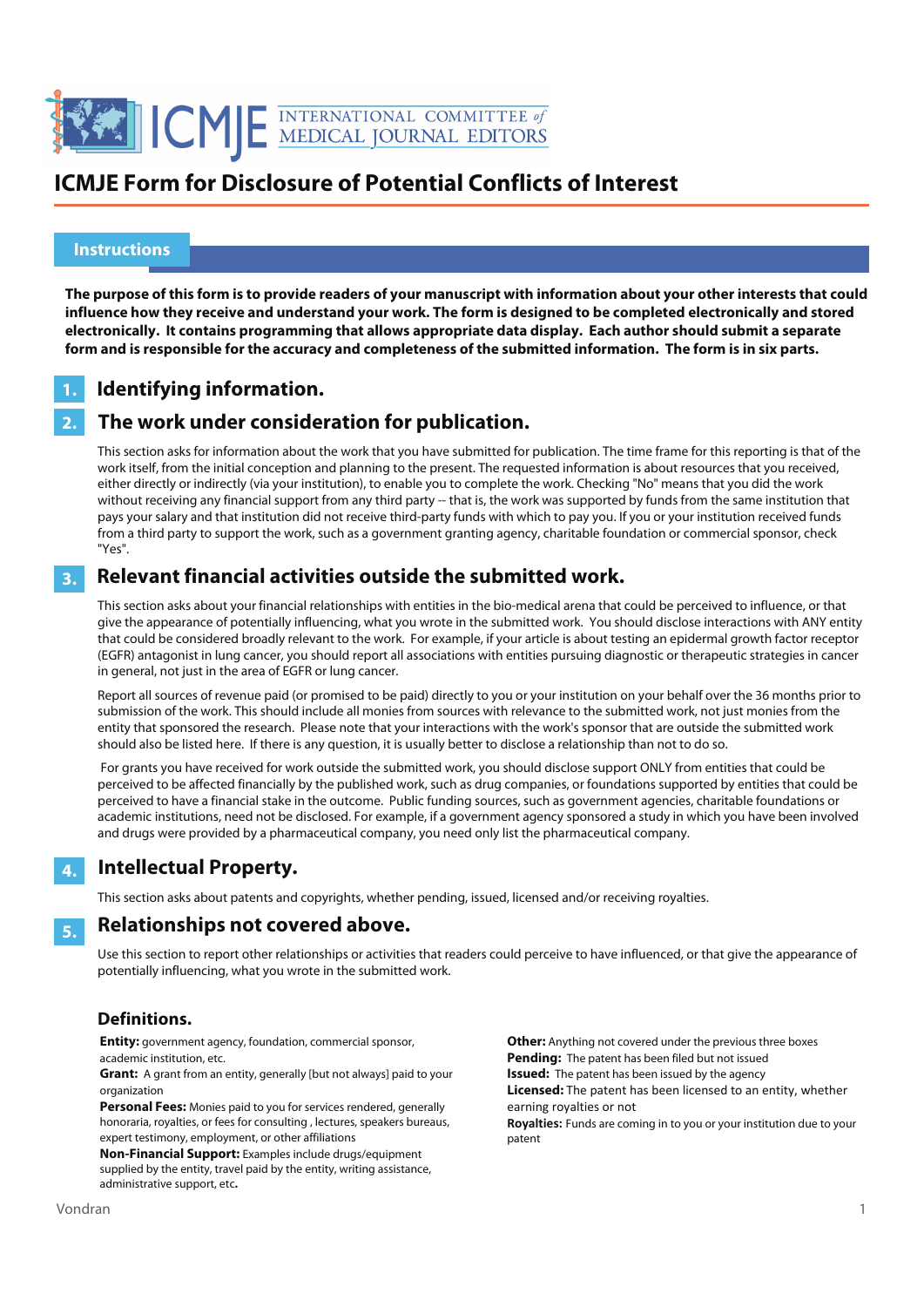

| <b>Section 1.</b>                                                                                                                                                                                                                                                                                                                                                                                                                                                   | <b>Identifying Information</b>                    |                                                           |                                                                                                                         |                             |  |
|---------------------------------------------------------------------------------------------------------------------------------------------------------------------------------------------------------------------------------------------------------------------------------------------------------------------------------------------------------------------------------------------------------------------------------------------------------------------|---------------------------------------------------|-----------------------------------------------------------|-------------------------------------------------------------------------------------------------------------------------|-----------------------------|--|
| 1. Given Name (First Name)<br>Florian W. R.                                                                                                                                                                                                                                                                                                                                                                                                                         |                                                   | 2. Surname (Last Name)<br>Vondran                         |                                                                                                                         | 3. Date<br>25-February-2020 |  |
|                                                                                                                                                                                                                                                                                                                                                                                                                                                                     | 4. Are you the corresponding author?              | $\sqrt{\log n}$<br>Yes                                    | Corresponding Author's Name<br>Eike Steinmann                                                                           |                             |  |
| 5. Manuscript Title                                                                                                                                                                                                                                                                                                                                                                                                                                                 |                                                   |                                                           | C19orf66 is an interferon-induced inhibitor of HCV replication restricting formation of the viral replication organelle |                             |  |
| JHEPAT-D-19-01585                                                                                                                                                                                                                                                                                                                                                                                                                                                   | 6. Manuscript Identifying Number (if you know it) |                                                           |                                                                                                                         |                             |  |
|                                                                                                                                                                                                                                                                                                                                                                                                                                                                     |                                                   |                                                           |                                                                                                                         |                             |  |
| <b>Section 2.</b>                                                                                                                                                                                                                                                                                                                                                                                                                                                   |                                                   | The Work Under Consideration for Publication              |                                                                                                                         |                             |  |
| Did you or your institution at any time receive payment or services from a third party (government, commercial, private foundation, etc.) for<br>any aspect of the submitted work (including but not limited to grants, data monitoring board, study design, manuscript preparation,<br>statistical analysis, etc.)?<br>Are there any relevant conflicts of interest?<br>$\sqrt{}$ No<br><b>Yes</b>                                                                 |                                                   |                                                           |                                                                                                                         |                             |  |
|                                                                                                                                                                                                                                                                                                                                                                                                                                                                     |                                                   |                                                           |                                                                                                                         |                             |  |
| <b>Section 3.</b>                                                                                                                                                                                                                                                                                                                                                                                                                                                   |                                                   | Relevant financial activities outside the submitted work. |                                                                                                                         |                             |  |
| Place a check in the appropriate boxes in the table to indicate whether you have financial relationships (regardless of amount<br>of compensation) with entities as described in the instructions. Use one line for each entity; add as many lines as you need by<br>clicking the "Add +" box. You should report relationships that were present during the 36 months prior to publication.<br>Are there any relevant conflicts of interest?<br>$\sqrt{ NQ}$<br>Yes |                                                   |                                                           |                                                                                                                         |                             |  |
| <b>Section 4.</b>                                                                                                                                                                                                                                                                                                                                                                                                                                                   |                                                   |                                                           |                                                                                                                         |                             |  |
|                                                                                                                                                                                                                                                                                                                                                                                                                                                                     |                                                   | <b>Intellectual Property -- Patents &amp; Copyrights</b>  |                                                                                                                         |                             |  |
| Do you have any patents, whether planned, pending or issued, broadly relevant to the work?<br>$\sqrt{ N_{0}}$<br><b>Yes</b>                                                                                                                                                                                                                                                                                                                                         |                                                   |                                                           |                                                                                                                         |                             |  |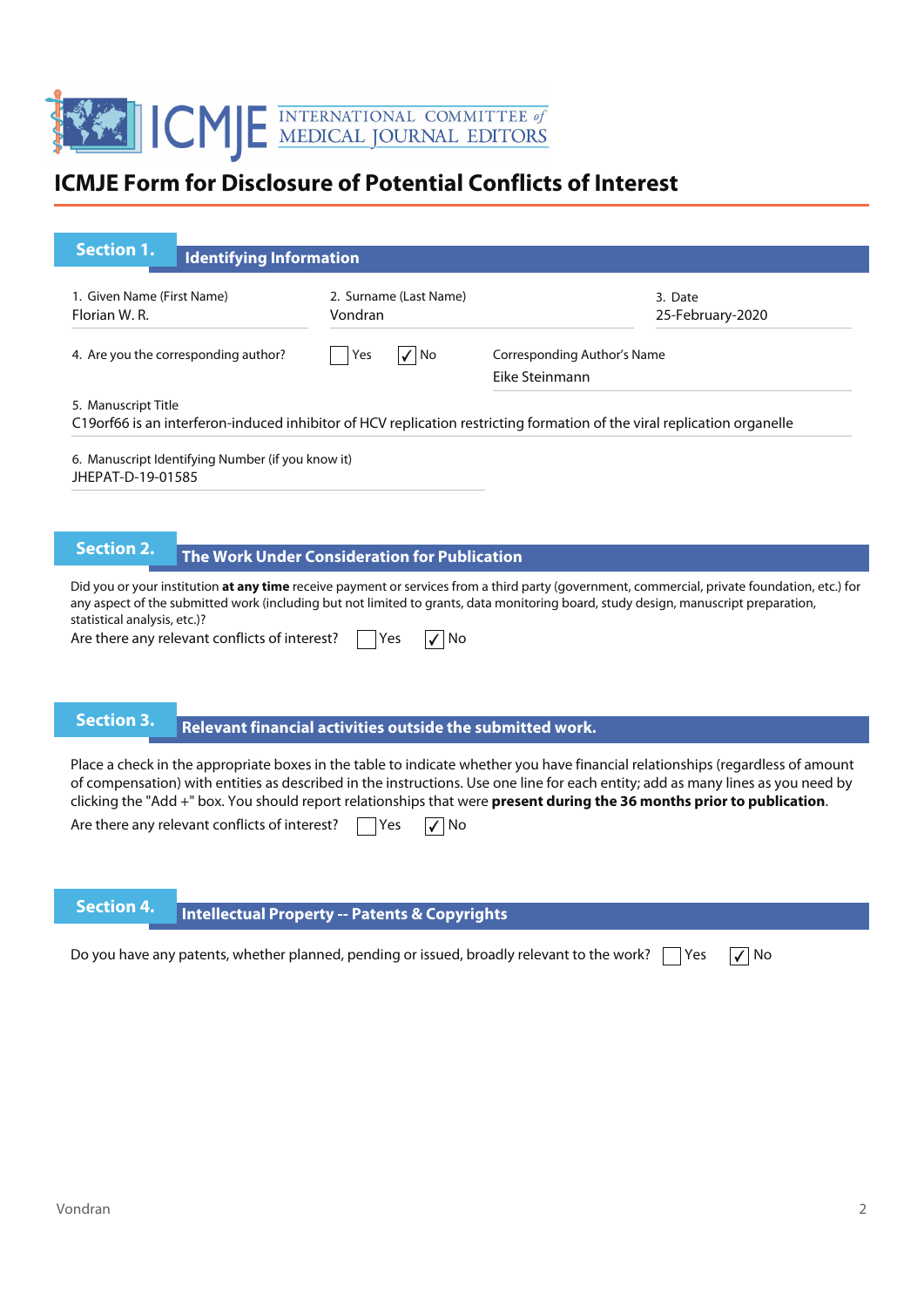

# **Section 5.** Relationships not covered above

Are there other relationships or activities that readers could perceive to have influenced, or that give the appearance of potentially influencing, what you wrote in the submitted work?

 $\Box$  Yes, the following relationships/conditions/circumstances are present (explain below):

 $\sqrt{\phantom{a}}$  No other relationships/conditions/circumstances that present a potential conflict of interest

At the time of manuscript acceptance, journals will ask authors to confirm and, if necessary, update their disclosure statements. On occasion, journals may ask authors to disclose further information about reported relationships.

## **Section 6. Disclosure Statement**

Based on the above disclosures, this form will automatically generate a disclosure statement, which will appear in the box below.

Dr. Vondran has nothing to disclose.

## **Evaluation and Feedback**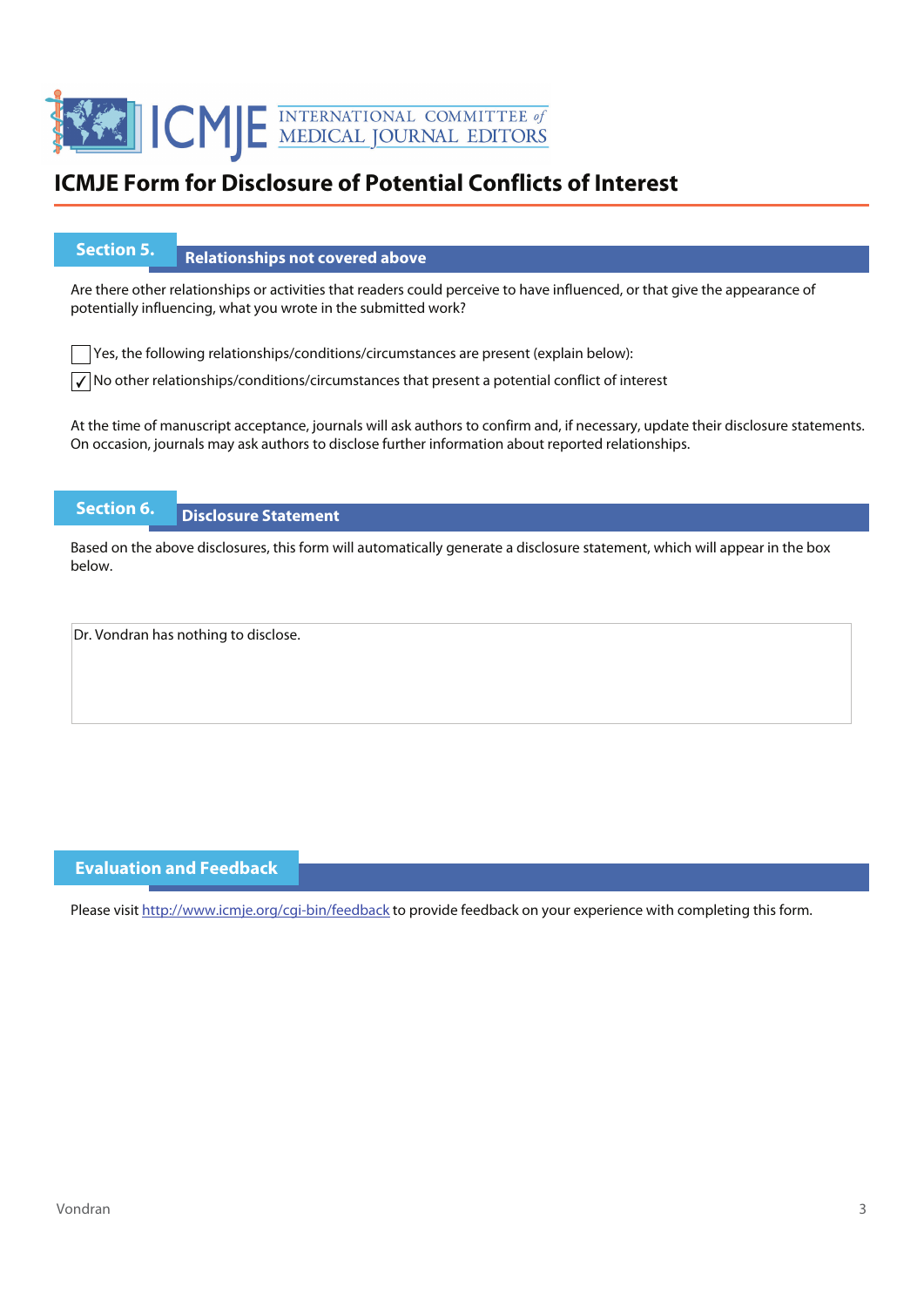

### **Instructions**

 l

> **The purpose of this form is to provide readers of your manuscript with information about your other interests that could influence how they receive and understand your work. The form is designed to be completed electronically and stored electronically. It contains programming that allows appropriate data display. Each author should submit a separate form and is responsible for the accuracy and completeness of the submitted information. The form is in six parts.**

#### **Identifying information. 1.**

#### **The work under consideration for publication. 2.**

This section asks for information about the work that you have submitted for publication. The time frame for this reporting is that of the work itself, from the initial conception and planning to the present. The requested information is about resources that you received, either directly or indirectly (via your institution), to enable you to complete the work. Checking "No" means that you did the work without receiving any financial support from any third party -- that is, the work was supported by funds from the same institution that pays your salary and that institution did not receive third-party funds with which to pay you. If you or your institution received funds from a third party to support the work, such as a government granting agency, charitable foundation or commercial sponsor, check "Yes".

#### **Relevant financial activities outside the submitted work. 3.**

This section asks about your financial relationships with entities in the bio-medical arena that could be perceived to influence, or that give the appearance of potentially influencing, what you wrote in the submitted work. You should disclose interactions with ANY entity that could be considered broadly relevant to the work. For example, if your article is about testing an epidermal growth factor receptor (EGFR) antagonist in lung cancer, you should report all associations with entities pursuing diagnostic or therapeutic strategies in cancer in general, not just in the area of EGFR or lung cancer.

Report all sources of revenue paid (or promised to be paid) directly to you or your institution on your behalf over the 36 months prior to submission of the work. This should include all monies from sources with relevance to the submitted work, not just monies from the entity that sponsored the research. Please note that your interactions with the work's sponsor that are outside the submitted work should also be listed here. If there is any question, it is usually better to disclose a relationship than not to do so.

 For grants you have received for work outside the submitted work, you should disclose support ONLY from entities that could be perceived to be affected financially by the published work, such as drug companies, or foundations supported by entities that could be perceived to have a financial stake in the outcome. Public funding sources, such as government agencies, charitable foundations or academic institutions, need not be disclosed. For example, if a government agency sponsored a study in which you have been involved and drugs were provided by a pharmaceutical company, you need only list the pharmaceutical company.

#### **Intellectual Property. 4.**

This section asks about patents and copyrights, whether pending, issued, licensed and/or receiving royalties.

#### **Relationships not covered above. 5.**

Use this section to report other relationships or activities that readers could perceive to have influenced, or that give the appearance of potentially influencing, what you wrote in the submitted work.

## **Definitions.**

**Entity:** government agency, foundation, commercial sponsor, academic institution, etc.

**Grant:** A grant from an entity, generally [but not always] paid to your organization

**Personal Fees:** Monies paid to you for services rendered, generally honoraria, royalties, or fees for consulting , lectures, speakers bureaus, expert testimony, employment, or other affiliations

**Non-Financial Support:** Examples include drugs/equipment supplied by the entity, travel paid by the entity, writing assistance, administrative support, etc**.**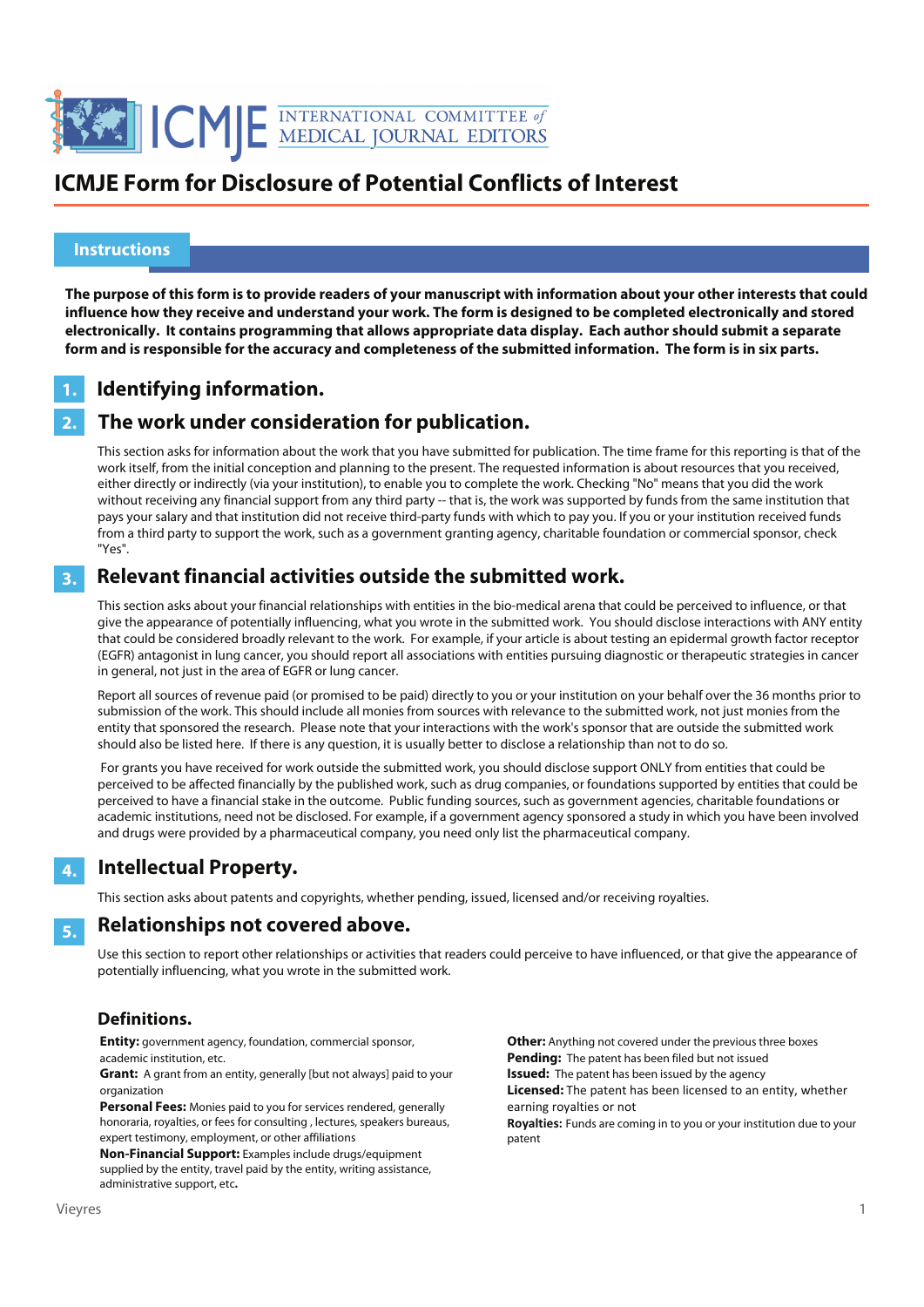

| <b>Section 1.</b>                                                                                                                                                                                                                                                                                                                                                                                                                                                      | <b>Identifying Information</b>                    |                                                           |                                                                                                                         |                             |  |
|------------------------------------------------------------------------------------------------------------------------------------------------------------------------------------------------------------------------------------------------------------------------------------------------------------------------------------------------------------------------------------------------------------------------------------------------------------------------|---------------------------------------------------|-----------------------------------------------------------|-------------------------------------------------------------------------------------------------------------------------|-----------------------------|--|
| 1. Given Name (First Name)<br>Gabrielle                                                                                                                                                                                                                                                                                                                                                                                                                                |                                                   | 2. Surname (Last Name)<br>Vieyres                         |                                                                                                                         | 3. Date<br>25-February-2020 |  |
| 4. Are you the corresponding author?                                                                                                                                                                                                                                                                                                                                                                                                                                   |                                                   | $\sqrt{N}$<br>Yes                                         | Corresponding Author's Name<br>Eike Steinmann                                                                           |                             |  |
| 5. Manuscript Title                                                                                                                                                                                                                                                                                                                                                                                                                                                    |                                                   |                                                           | C19orf66 is an interferon-induced inhibitor of HCV replication restricting formation of the viral replication organelle |                             |  |
| JHEPAT-D-19-01585                                                                                                                                                                                                                                                                                                                                                                                                                                                      | 6. Manuscript Identifying Number (if you know it) |                                                           |                                                                                                                         |                             |  |
|                                                                                                                                                                                                                                                                                                                                                                                                                                                                        |                                                   |                                                           |                                                                                                                         |                             |  |
| <b>Section 2.</b>                                                                                                                                                                                                                                                                                                                                                                                                                                                      |                                                   | <b>The Work Under Consideration for Publication</b>       |                                                                                                                         |                             |  |
| Did you or your institution at any time receive payment or services from a third party (government, commercial, private foundation, etc.) for<br>any aspect of the submitted work (including but not limited to grants, data monitoring board, study design, manuscript preparation,<br>statistical analysis, etc.)?<br>Are there any relevant conflicts of interest?<br>$\sqrt{ }$ No<br>Yes                                                                          |                                                   |                                                           |                                                                                                                         |                             |  |
|                                                                                                                                                                                                                                                                                                                                                                                                                                                                        |                                                   |                                                           |                                                                                                                         |                             |  |
| <b>Section 3.</b>                                                                                                                                                                                                                                                                                                                                                                                                                                                      |                                                   | Relevant financial activities outside the submitted work. |                                                                                                                         |                             |  |
| Place a check in the appropriate boxes in the table to indicate whether you have financial relationships (regardless of amount<br>of compensation) with entities as described in the instructions. Use one line for each entity; add as many lines as you need by<br>clicking the "Add +" box. You should report relationships that were present during the 36 months prior to publication.<br>Are there any relevant conflicts of interest?<br>No<br>Yes<br>$\sqrt{}$ |                                                   |                                                           |                                                                                                                         |                             |  |
| <b>Section 4.</b>                                                                                                                                                                                                                                                                                                                                                                                                                                                      |                                                   |                                                           |                                                                                                                         |                             |  |
|                                                                                                                                                                                                                                                                                                                                                                                                                                                                        |                                                   | <b>Intellectual Property -- Patents &amp; Copyrights</b>  |                                                                                                                         |                             |  |
| Do you have any patents, whether planned, pending or issued, broadly relevant to the work?<br>Yes<br>√∣No                                                                                                                                                                                                                                                                                                                                                              |                                                   |                                                           |                                                                                                                         |                             |  |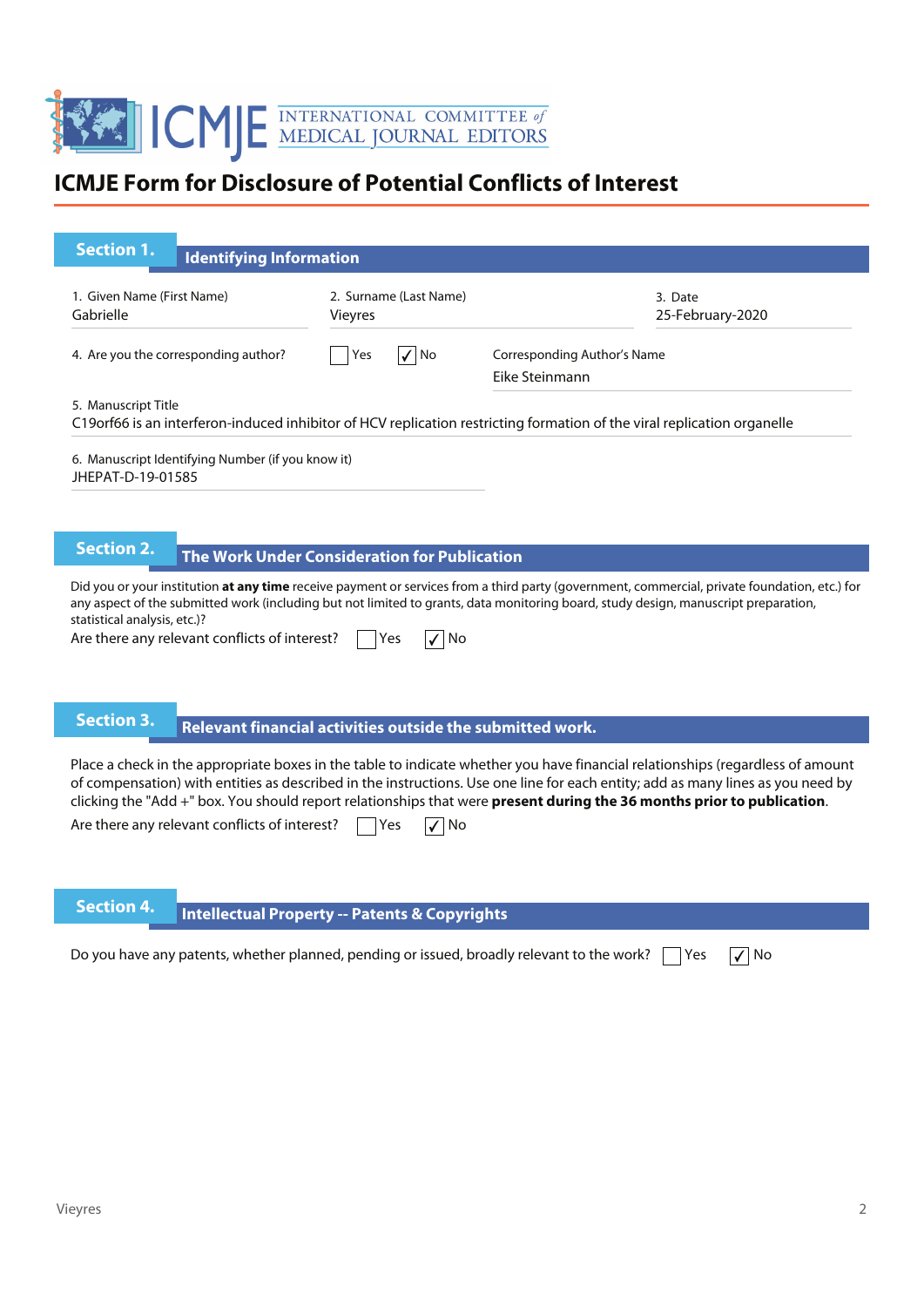

# **Section 5. Relationships not covered above**

Are there other relationships or activities that readers could perceive to have influenced, or that give the appearance of potentially influencing, what you wrote in the submitted work?

 $\Box$  Yes, the following relationships/conditions/circumstances are present (explain below):

 $\sqrt{\phantom{a}}$  No other relationships/conditions/circumstances that present a potential conflict of interest

At the time of manuscript acceptance, journals will ask authors to confirm and, if necessary, update their disclosure statements. On occasion, journals may ask authors to disclose further information about reported relationships.

## **Section 6. Disclosure Statement**

Based on the above disclosures, this form will automatically generate a disclosure statement, which will appear in the box below.

Dr. Vieyres has nothing to disclose.

## **Evaluation and Feedback**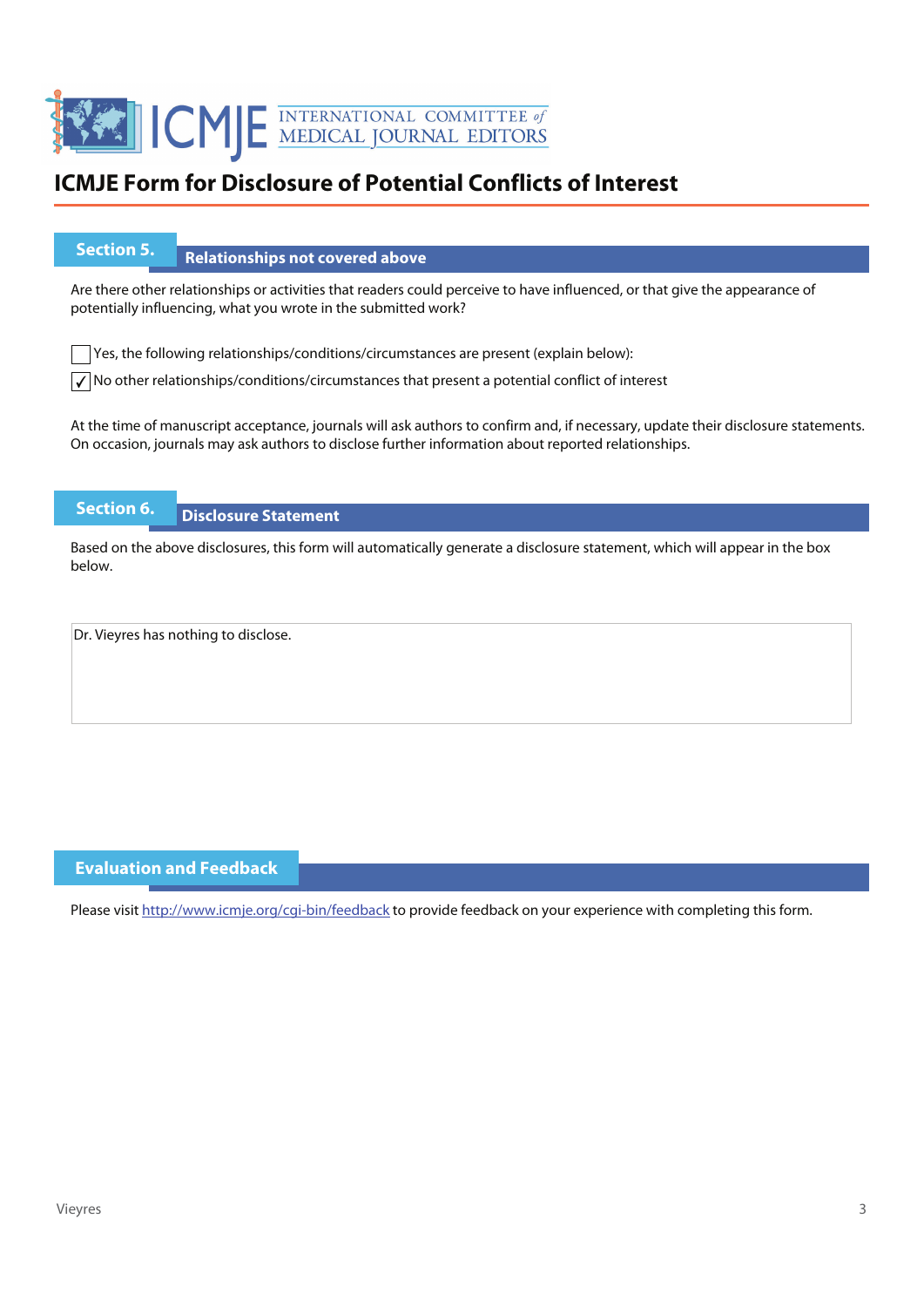

### **Instructions**

 l

> **The purpose of this form is to provide readers of your manuscript with information about your other interests that could influence how they receive and understand your work. The form is designed to be completed electronically and stored electronically. It contains programming that allows appropriate data display. Each author should submit a separate form and is responsible for the accuracy and completeness of the submitted information. The form is in six parts.**

#### **Identifying information. 1.**

#### **The work under consideration for publication. 2.**

This section asks for information about the work that you have submitted for publication. The time frame for this reporting is that of the work itself, from the initial conception and planning to the present. The requested information is about resources that you received, either directly or indirectly (via your institution), to enable you to complete the work. Checking "No" means that you did the work without receiving any financial support from any third party -- that is, the work was supported by funds from the same institution that pays your salary and that institution did not receive third-party funds with which to pay you. If you or your institution received funds from a third party to support the work, such as a government granting agency, charitable foundation or commercial sponsor, check "Yes".

#### **Relevant financial activities outside the submitted work. 3.**

This section asks about your financial relationships with entities in the bio-medical arena that could be perceived to influence, or that give the appearance of potentially influencing, what you wrote in the submitted work. You should disclose interactions with ANY entity that could be considered broadly relevant to the work. For example, if your article is about testing an epidermal growth factor receptor (EGFR) antagonist in lung cancer, you should report all associations with entities pursuing diagnostic or therapeutic strategies in cancer in general, not just in the area of EGFR or lung cancer.

Report all sources of revenue paid (or promised to be paid) directly to you or your institution on your behalf over the 36 months prior to submission of the work. This should include all monies from sources with relevance to the submitted work, not just monies from the entity that sponsored the research. Please note that your interactions with the work's sponsor that are outside the submitted work should also be listed here. If there is any question, it is usually better to disclose a relationship than not to do so.

 For grants you have received for work outside the submitted work, you should disclose support ONLY from entities that could be perceived to be affected financially by the published work, such as drug companies, or foundations supported by entities that could be perceived to have a financial stake in the outcome. Public funding sources, such as government agencies, charitable foundations or academic institutions, need not be disclosed. For example, if a government agency sponsored a study in which you have been involved and drugs were provided by a pharmaceutical company, you need only list the pharmaceutical company.

#### **Intellectual Property. 4.**

This section asks about patents and copyrights, whether pending, issued, licensed and/or receiving royalties.

#### **Relationships not covered above. 5.**

Use this section to report other relationships or activities that readers could perceive to have influenced, or that give the appearance of potentially influencing, what you wrote in the submitted work.

## **Definitions.**

**Entity:** government agency, foundation, commercial sponsor, academic institution, etc.

**Grant:** A grant from an entity, generally [but not always] paid to your organization

**Personal Fees:** Monies paid to you for services rendered, generally honoraria, royalties, or fees for consulting , lectures, speakers bureaus, expert testimony, employment, or other affiliations

**Non-Financial Support:** Examples include drugs/equipment supplied by the entity, travel paid by the entity, writing assistance, administrative support, etc**.**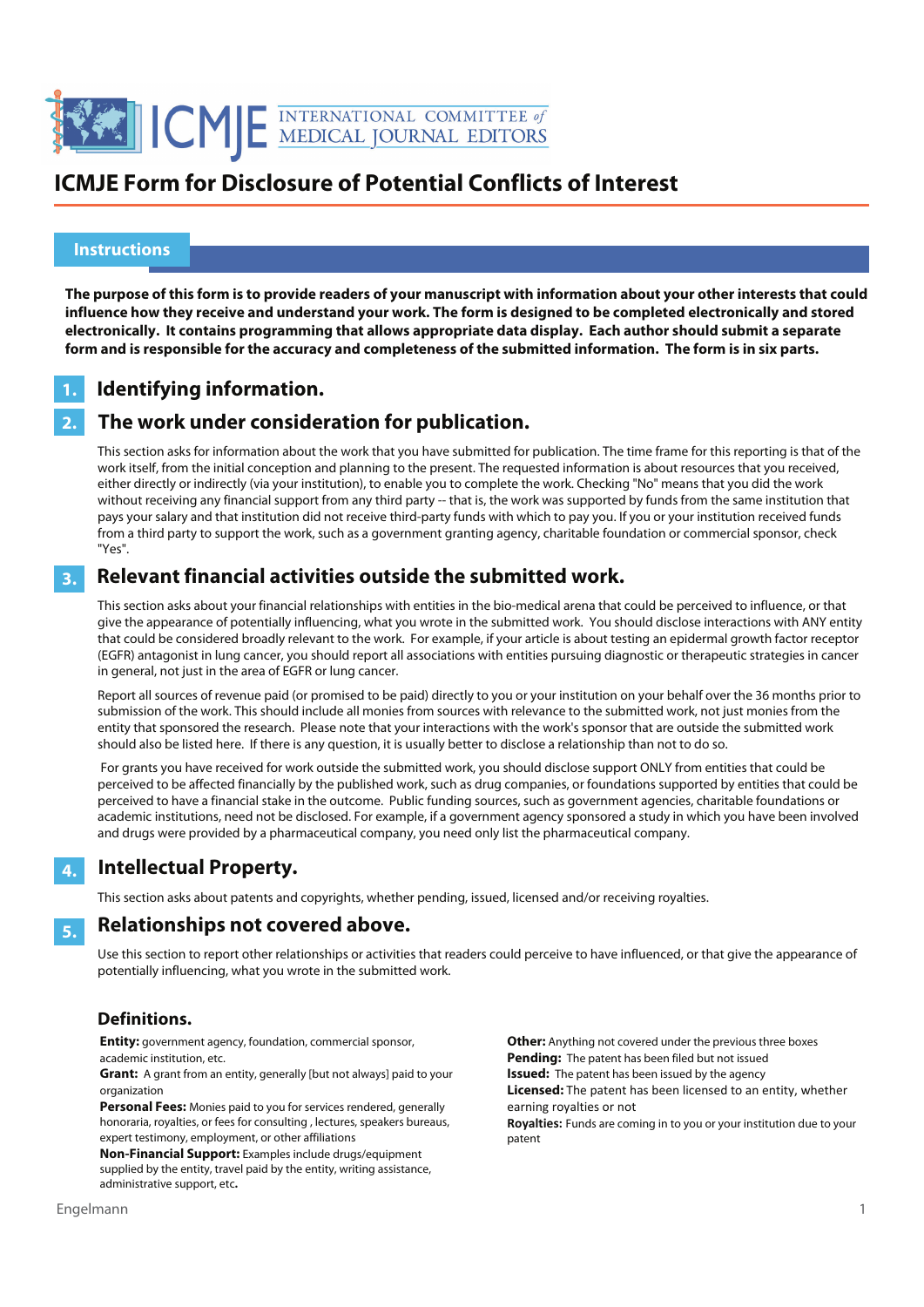

| <b>Section 1.</b>                                                                                                                                                                                                                                                                                                                                                                                                                                                      | <b>Identifying Information</b>                    |                                                           |                                                                                                                                     |                                                                                                                                               |  |
|------------------------------------------------------------------------------------------------------------------------------------------------------------------------------------------------------------------------------------------------------------------------------------------------------------------------------------------------------------------------------------------------------------------------------------------------------------------------|---------------------------------------------------|-----------------------------------------------------------|-------------------------------------------------------------------------------------------------------------------------------------|-----------------------------------------------------------------------------------------------------------------------------------------------|--|
| 1. Given Name (First Name)<br>Michael                                                                                                                                                                                                                                                                                                                                                                                                                                  |                                                   | 2. Surname (Last Name)<br>Engelmann                       |                                                                                                                                     | 3. Date<br>25-February-2020                                                                                                                   |  |
| 4. Are you the corresponding author?                                                                                                                                                                                                                                                                                                                                                                                                                                   |                                                   | $\sqrt{ NQ}$<br>Yes                                       | Corresponding Author's Name<br>Eike Steinmann                                                                                       |                                                                                                                                               |  |
| 5. Manuscript Title                                                                                                                                                                                                                                                                                                                                                                                                                                                    |                                                   |                                                           | C19orf66 is an interferon-induced inhibitor of HCV replication restricting formation of the viral replication organelle             |                                                                                                                                               |  |
| JHEPAT-D-19-01585                                                                                                                                                                                                                                                                                                                                                                                                                                                      | 6. Manuscript Identifying Number (if you know it) |                                                           |                                                                                                                                     |                                                                                                                                               |  |
|                                                                                                                                                                                                                                                                                                                                                                                                                                                                        |                                                   |                                                           |                                                                                                                                     |                                                                                                                                               |  |
| <b>Section 2.</b>                                                                                                                                                                                                                                                                                                                                                                                                                                                      |                                                   | The Work Under Consideration for Publication              |                                                                                                                                     |                                                                                                                                               |  |
| statistical analysis, etc.)?                                                                                                                                                                                                                                                                                                                                                                                                                                           |                                                   |                                                           | any aspect of the submitted work (including but not limited to grants, data monitoring board, study design, manuscript preparation, | Did you or your institution at any time receive payment or services from a third party (government, commercial, private foundation, etc.) for |  |
|                                                                                                                                                                                                                                                                                                                                                                                                                                                                        | Are there any relevant conflicts of interest?     | $\sqrt{ NQ}$<br>Yes                                       |                                                                                                                                     |                                                                                                                                               |  |
|                                                                                                                                                                                                                                                                                                                                                                                                                                                                        |                                                   |                                                           |                                                                                                                                     |                                                                                                                                               |  |
| <b>Section 3.</b>                                                                                                                                                                                                                                                                                                                                                                                                                                                      |                                                   | Relevant financial activities outside the submitted work. |                                                                                                                                     |                                                                                                                                               |  |
| Place a check in the appropriate boxes in the table to indicate whether you have financial relationships (regardless of amount<br>of compensation) with entities as described in the instructions. Use one line for each entity; add as many lines as you need by<br>clicking the "Add +" box. You should report relationships that were present during the 36 months prior to publication.<br>Are there any relevant conflicts of interest?<br>$\sqrt{ N_{0}}$<br>Yes |                                                   |                                                           |                                                                                                                                     |                                                                                                                                               |  |
|                                                                                                                                                                                                                                                                                                                                                                                                                                                                        |                                                   |                                                           |                                                                                                                                     |                                                                                                                                               |  |
| <b>Section 4.</b>                                                                                                                                                                                                                                                                                                                                                                                                                                                      |                                                   | <b>Intellectual Property -- Patents &amp; Copyrights</b>  |                                                                                                                                     |                                                                                                                                               |  |
| Do you have any patents, whether planned, pending or issued, broadly relevant to the work?<br>$\sqrt{ N_{0}}$<br><b>Yes</b>                                                                                                                                                                                                                                                                                                                                            |                                                   |                                                           |                                                                                                                                     |                                                                                                                                               |  |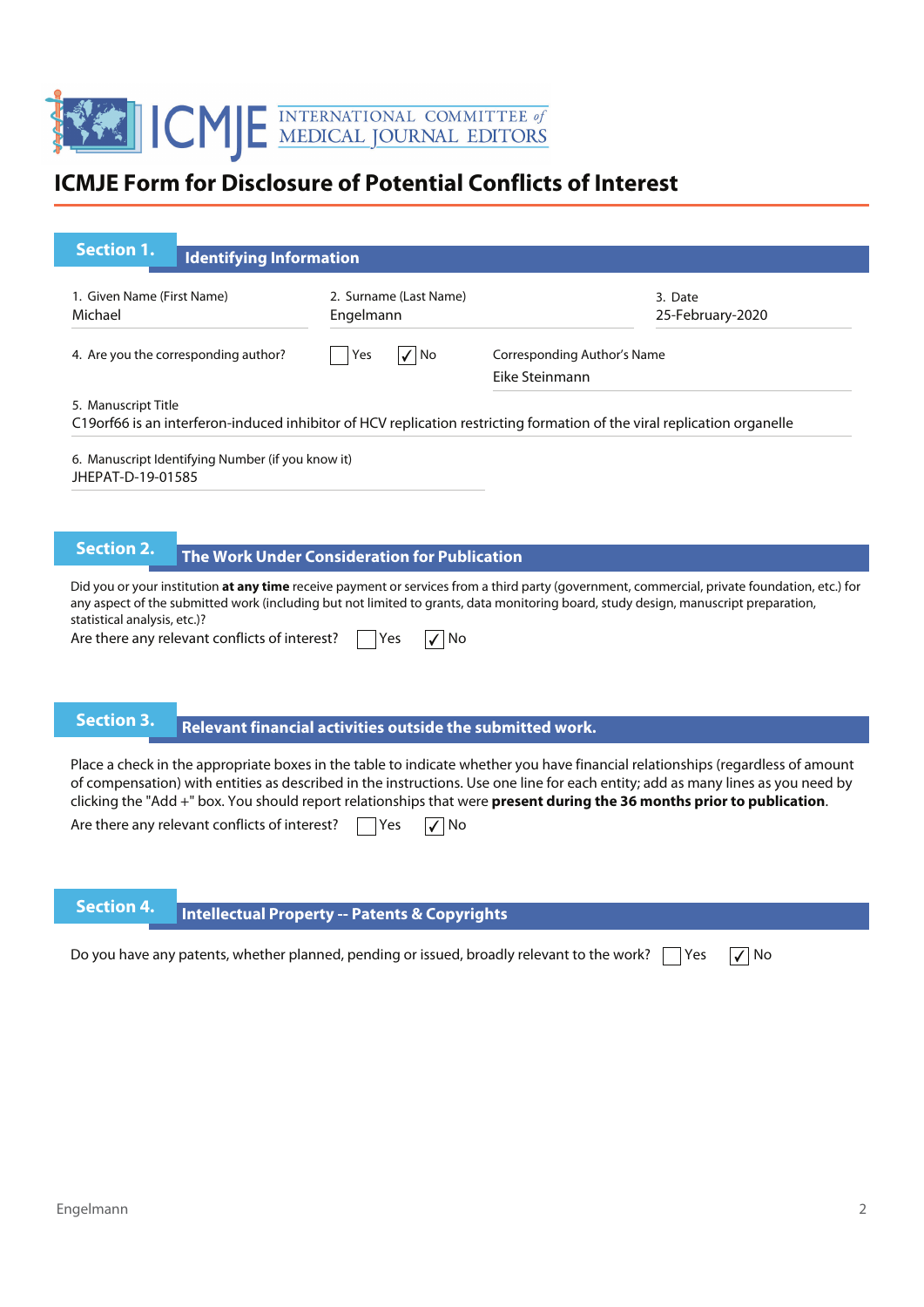

# **Section 5. Relationships not covered above**

Are there other relationships or activities that readers could perceive to have influenced, or that give the appearance of potentially influencing, what you wrote in the submitted work?

 $\Box$  Yes, the following relationships/conditions/circumstances are present (explain below):

 $\sqrt{\phantom{a}}$  No other relationships/conditions/circumstances that present a potential conflict of interest

At the time of manuscript acceptance, journals will ask authors to confirm and, if necessary, update their disclosure statements. On occasion, journals may ask authors to disclose further information about reported relationships.

## **Section 6. Disclosure Statement**

Based on the above disclosures, this form will automatically generate a disclosure statement, which will appear in the box below.

Mr. Engelmann has nothing to disclose.

## **Evaluation and Feedback**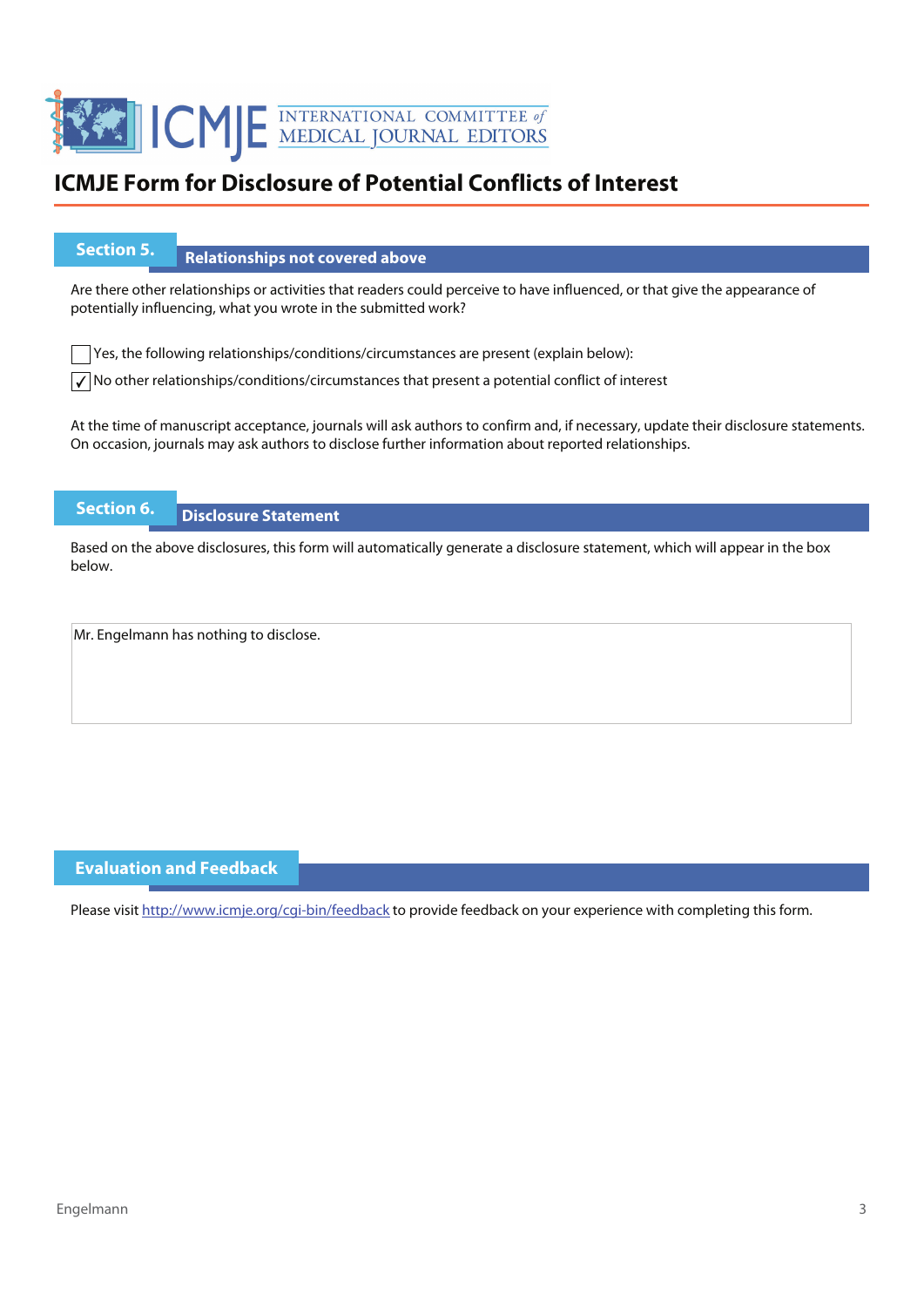

### **Instructions**

 l

> **The purpose of this form is to provide readers of your manuscript with information about your other interests that could influence how they receive and understand your work. The form is designed to be completed electronically and stored electronically. It contains programming that allows appropriate data display. Each author should submit a separate form and is responsible for the accuracy and completeness of the submitted information. The form is in six parts.**

#### **Identifying information. 1.**

#### **The work under consideration for publication. 2.**

This section asks for information about the work that you have submitted for publication. The time frame for this reporting is that of the work itself, from the initial conception and planning to the present. The requested information is about resources that you received, either directly or indirectly (via your institution), to enable you to complete the work. Checking "No" means that you did the work without receiving any financial support from any third party -- that is, the work was supported by funds from the same institution that pays your salary and that institution did not receive third-party funds with which to pay you. If you or your institution received funds from a third party to support the work, such as a government granting agency, charitable foundation or commercial sponsor, check "Yes".

#### **Relevant financial activities outside the submitted work. 3.**

This section asks about your financial relationships with entities in the bio-medical arena that could be perceived to influence, or that give the appearance of potentially influencing, what you wrote in the submitted work. You should disclose interactions with ANY entity that could be considered broadly relevant to the work. For example, if your article is about testing an epidermal growth factor receptor (EGFR) antagonist in lung cancer, you should report all associations with entities pursuing diagnostic or therapeutic strategies in cancer in general, not just in the area of EGFR or lung cancer.

Report all sources of revenue paid (or promised to be paid) directly to you or your institution on your behalf over the 36 months prior to submission of the work. This should include all monies from sources with relevance to the submitted work, not just monies from the entity that sponsored the research. Please note that your interactions with the work's sponsor that are outside the submitted work should also be listed here. If there is any question, it is usually better to disclose a relationship than not to do so.

 For grants you have received for work outside the submitted work, you should disclose support ONLY from entities that could be perceived to be affected financially by the published work, such as drug companies, or foundations supported by entities that could be perceived to have a financial stake in the outcome. Public funding sources, such as government agencies, charitable foundations or academic institutions, need not be disclosed. For example, if a government agency sponsored a study in which you have been involved and drugs were provided by a pharmaceutical company, you need only list the pharmaceutical company.

#### **Intellectual Property. 4.**

This section asks about patents and copyrights, whether pending, issued, licensed and/or receiving royalties.

#### **Relationships not covered above. 5.**

Use this section to report other relationships or activities that readers could perceive to have influenced, or that give the appearance of potentially influencing, what you wrote in the submitted work.

patent

## **Definitions.**

**Entity:** government agency, foundation, commercial sponsor, academic institution, etc.

**Grant:** A grant from an entity, generally [but not always] paid to your organization

**Personal Fees:** Monies paid to you for services rendered, generally honoraria, royalties, or fees for consulting , lectures, speakers bureaus, expert testimony, employment, or other affiliations

**Non-Financial Support:** Examples include drugs/equipment supplied by the entity, travel paid by the entity, writing assistance, administrative support, etc**.**

**Other:** Anything not covered under the previous three boxes **Pending:** The patent has been filed but not issued **Issued:** The patent has been issued by the agency **Licensed:** The patent has been licensed to an entity, whether earning royalties or not **Royalties:** Funds are coming in to you or your institution due to your

Friesland 1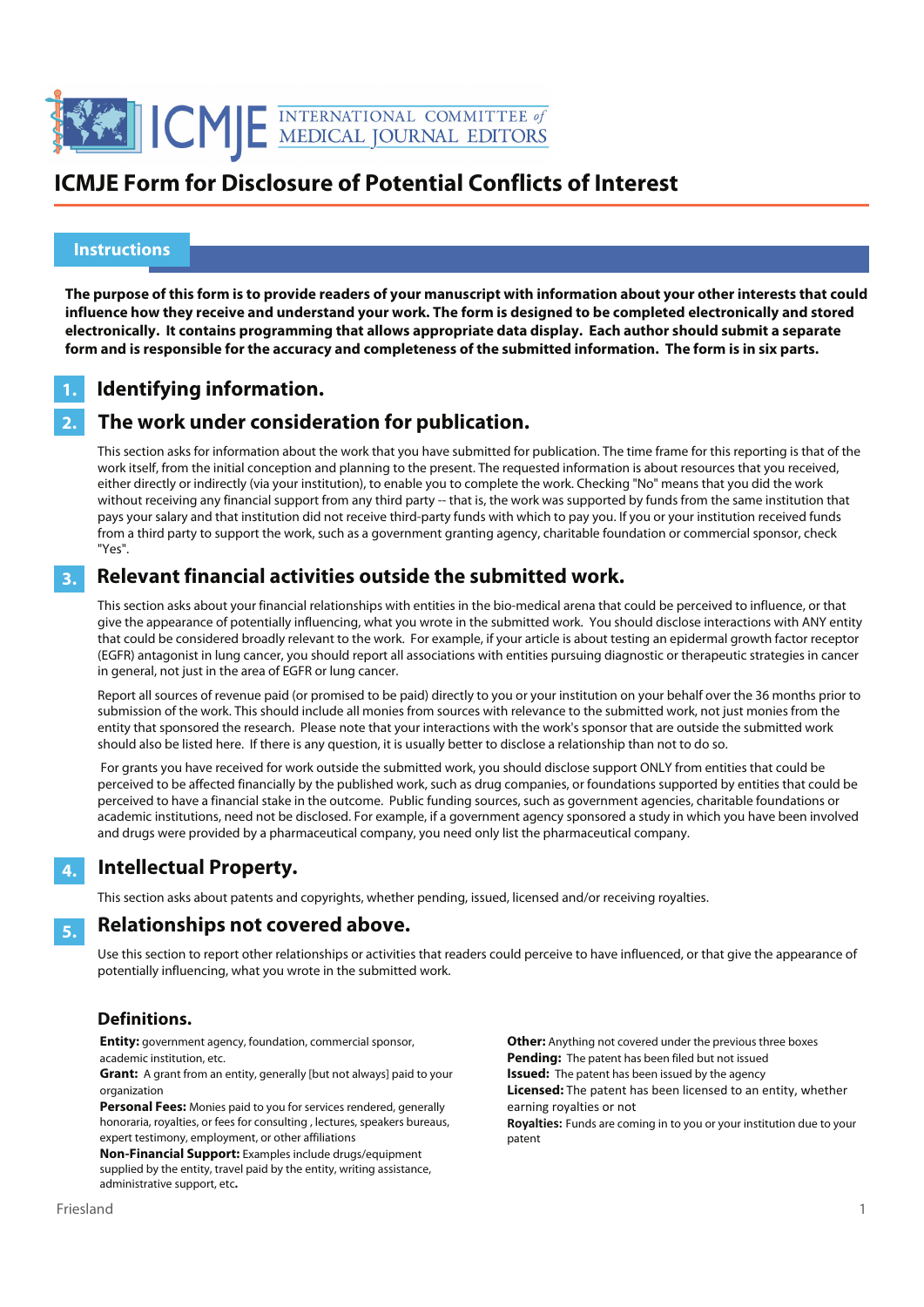

| <b>Section 1.</b>                                                                                                                                                                                                                                                                                                                                                                                                                                              | <b>Identifying Information</b>                    |                                                           |                                                                                                                                     |                                                                                                                                               |  |
|----------------------------------------------------------------------------------------------------------------------------------------------------------------------------------------------------------------------------------------------------------------------------------------------------------------------------------------------------------------------------------------------------------------------------------------------------------------|---------------------------------------------------|-----------------------------------------------------------|-------------------------------------------------------------------------------------------------------------------------------------|-----------------------------------------------------------------------------------------------------------------------------------------------|--|
| 1. Given Name (First Name)<br>Martina                                                                                                                                                                                                                                                                                                                                                                                                                          |                                                   | 2. Surname (Last Name)<br>Friesland                       |                                                                                                                                     | 3. Date<br>25-February-2020                                                                                                                   |  |
| 4. Are you the corresponding author?                                                                                                                                                                                                                                                                                                                                                                                                                           |                                                   | $\sqrt{ N}$<br>Yes                                        | Corresponding Author's Name<br>Eike Steinmann                                                                                       |                                                                                                                                               |  |
| 5. Manuscript Title                                                                                                                                                                                                                                                                                                                                                                                                                                            |                                                   |                                                           | C19orf66 is an interferon-induced inhibitor of HCV replication restricting formation of the viral replication organelle             |                                                                                                                                               |  |
| JHEPAT-D-19-01585                                                                                                                                                                                                                                                                                                                                                                                                                                              | 6. Manuscript Identifying Number (if you know it) |                                                           |                                                                                                                                     |                                                                                                                                               |  |
|                                                                                                                                                                                                                                                                                                                                                                                                                                                                |                                                   |                                                           |                                                                                                                                     |                                                                                                                                               |  |
| <b>Section 2.</b>                                                                                                                                                                                                                                                                                                                                                                                                                                              |                                                   | The Work Under Consideration for Publication              |                                                                                                                                     |                                                                                                                                               |  |
| statistical analysis, etc.)?                                                                                                                                                                                                                                                                                                                                                                                                                                   |                                                   |                                                           | any aspect of the submitted work (including but not limited to grants, data monitoring board, study design, manuscript preparation, | Did you or your institution at any time receive payment or services from a third party (government, commercial, private foundation, etc.) for |  |
|                                                                                                                                                                                                                                                                                                                                                                                                                                                                | Are there any relevant conflicts of interest?     | $\sqrt{ N}$<br>Yes                                        |                                                                                                                                     |                                                                                                                                               |  |
|                                                                                                                                                                                                                                                                                                                                                                                                                                                                |                                                   |                                                           |                                                                                                                                     |                                                                                                                                               |  |
| <b>Section 3.</b>                                                                                                                                                                                                                                                                                                                                                                                                                                              |                                                   | Relevant financial activities outside the submitted work. |                                                                                                                                     |                                                                                                                                               |  |
| Place a check in the appropriate boxes in the table to indicate whether you have financial relationships (regardless of amount<br>of compensation) with entities as described in the instructions. Use one line for each entity; add as many lines as you need by<br>clicking the "Add +" box. You should report relationships that were present during the 36 months prior to publication.<br>Are there any relevant conflicts of interest?<br>No<br>Yes<br>✓ |                                                   |                                                           |                                                                                                                                     |                                                                                                                                               |  |
|                                                                                                                                                                                                                                                                                                                                                                                                                                                                |                                                   |                                                           |                                                                                                                                     |                                                                                                                                               |  |
| <b>Section 4.</b>                                                                                                                                                                                                                                                                                                                                                                                                                                              |                                                   | <b>Intellectual Property -- Patents &amp; Copyrights</b>  |                                                                                                                                     |                                                                                                                                               |  |
| Do you have any patents, whether planned, pending or issued, broadly relevant to the work?<br>√∣No<br>Yes                                                                                                                                                                                                                                                                                                                                                      |                                                   |                                                           |                                                                                                                                     |                                                                                                                                               |  |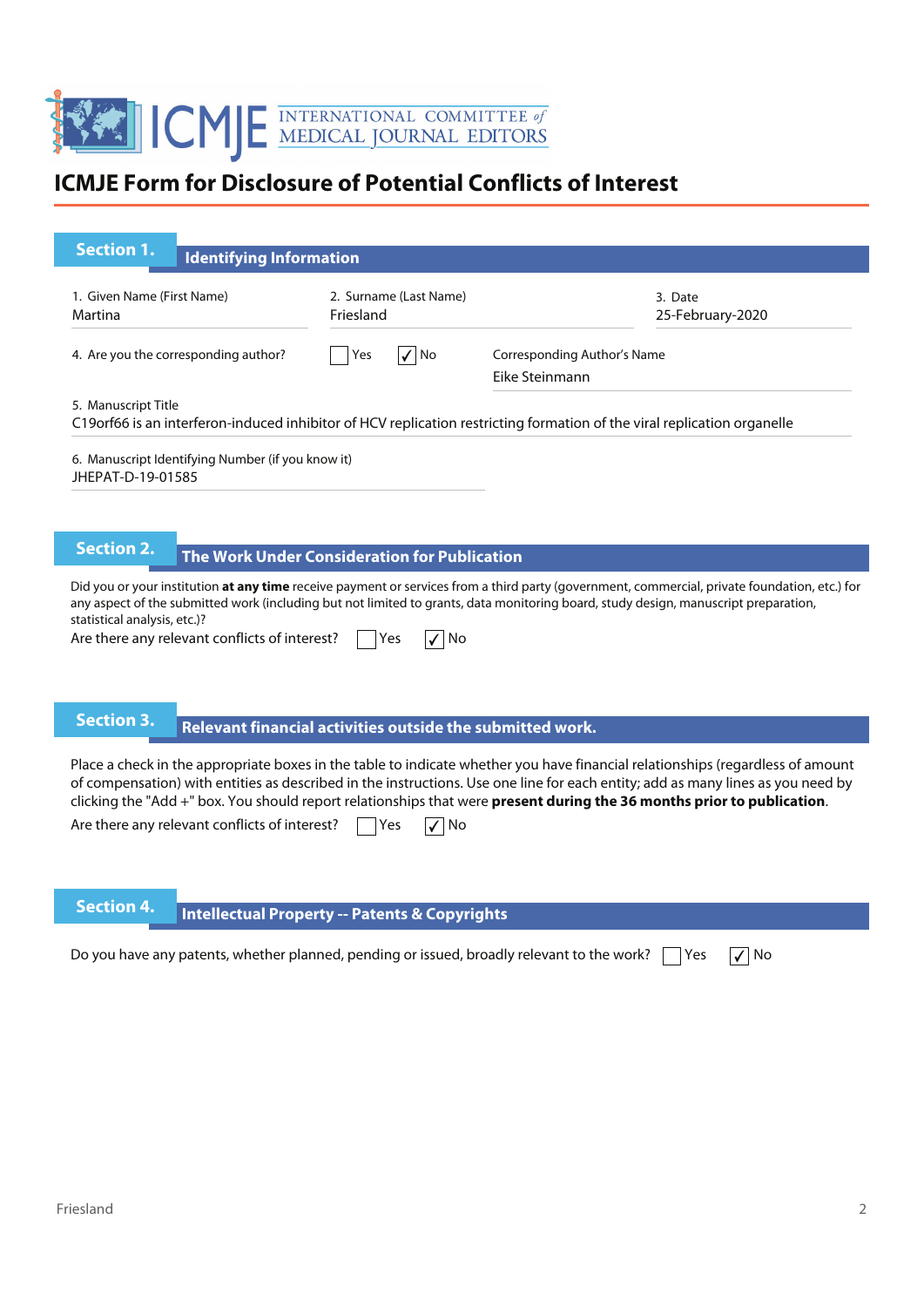

# **Section 5.** Relationships not covered above

Are there other relationships or activities that readers could perceive to have influenced, or that give the appearance of potentially influencing, what you wrote in the submitted work?

 $\Box$  Yes, the following relationships/conditions/circumstances are present (explain below):

 $\sqrt{\phantom{a}}$  No other relationships/conditions/circumstances that present a potential conflict of interest

At the time of manuscript acceptance, journals will ask authors to confirm and, if necessary, update their disclosure statements. On occasion, journals may ask authors to disclose further information about reported relationships.

## **Section 6. Disclosure Statement**

Based on the above disclosures, this form will automatically generate a disclosure statement, which will appear in the box below.

Mrs. Friesland has nothing to disclose.

## **Evaluation and Feedback**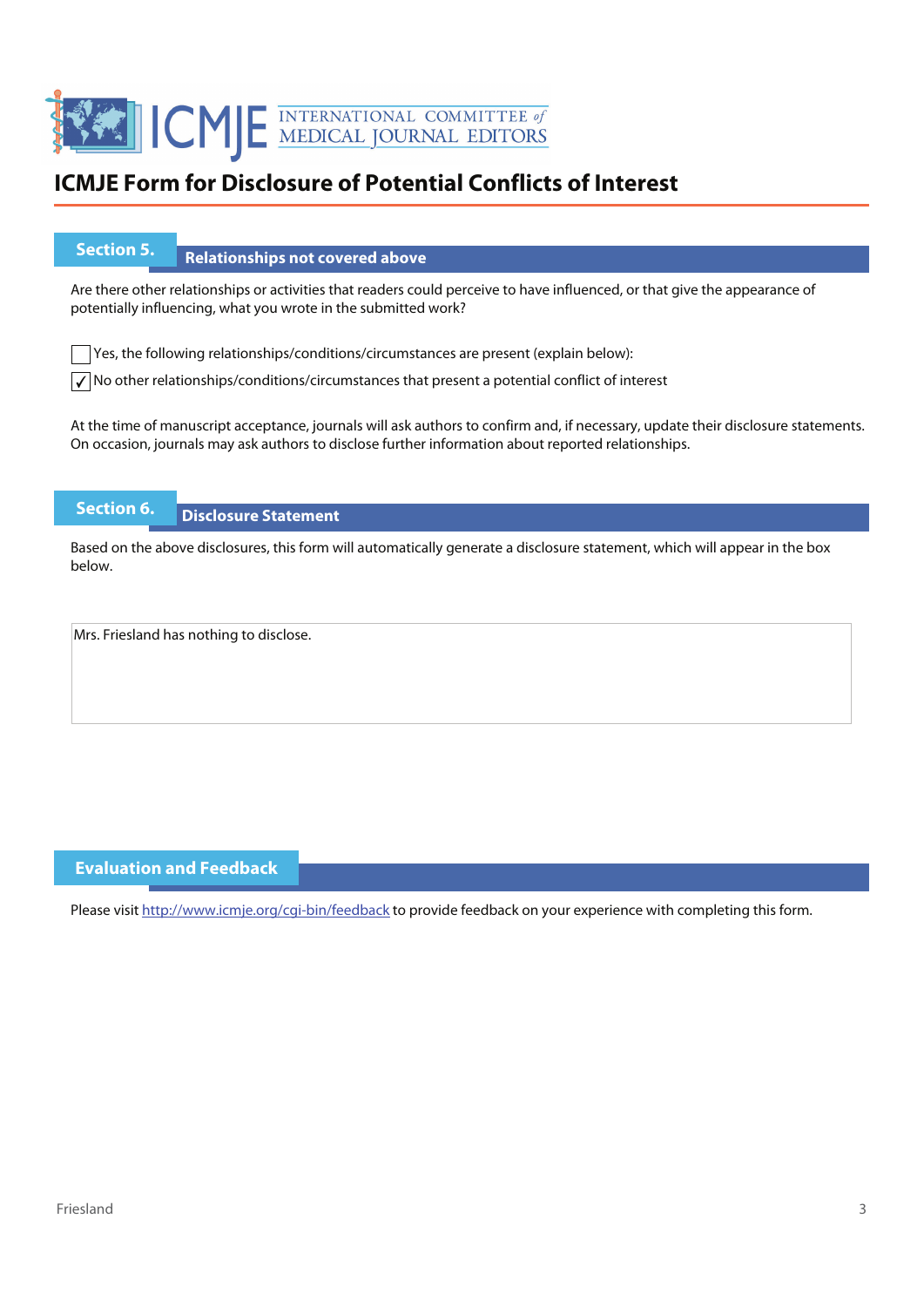

### **Instructions**

 l

> **The purpose of this form is to provide readers of your manuscript with information about your other interests that could influence how they receive and understand your work. The form is designed to be completed electronically and stored electronically. It contains programming that allows appropriate data display. Each author should submit a separate form and is responsible for the accuracy and completeness of the submitted information. The form is in six parts.**

#### **Identifying information. 1.**

#### **The work under consideration for publication. 2.**

This section asks for information about the work that you have submitted for publication. The time frame for this reporting is that of the work itself, from the initial conception and planning to the present. The requested information is about resources that you received, either directly or indirectly (via your institution), to enable you to complete the work. Checking "No" means that you did the work without receiving any financial support from any third party -- that is, the work was supported by funds from the same institution that pays your salary and that institution did not receive third-party funds with which to pay you. If you or your institution received funds from a third party to support the work, such as a government granting agency, charitable foundation or commercial sponsor, check "Yes".

#### **Relevant financial activities outside the submitted work. 3.**

This section asks about your financial relationships with entities in the bio-medical arena that could be perceived to influence, or that give the appearance of potentially influencing, what you wrote in the submitted work. You should disclose interactions with ANY entity that could be considered broadly relevant to the work. For example, if your article is about testing an epidermal growth factor receptor (EGFR) antagonist in lung cancer, you should report all associations with entities pursuing diagnostic or therapeutic strategies in cancer in general, not just in the area of EGFR or lung cancer.

Report all sources of revenue paid (or promised to be paid) directly to you or your institution on your behalf over the 36 months prior to submission of the work. This should include all monies from sources with relevance to the submitted work, not just monies from the entity that sponsored the research. Please note that your interactions with the work's sponsor that are outside the submitted work should also be listed here. If there is any question, it is usually better to disclose a relationship than not to do so.

 For grants you have received for work outside the submitted work, you should disclose support ONLY from entities that could be perceived to be affected financially by the published work, such as drug companies, or foundations supported by entities that could be perceived to have a financial stake in the outcome. Public funding sources, such as government agencies, charitable foundations or academic institutions, need not be disclosed. For example, if a government agency sponsored a study in which you have been involved and drugs were provided by a pharmaceutical company, you need only list the pharmaceutical company.

#### **Intellectual Property. 4.**

This section asks about patents and copyrights, whether pending, issued, licensed and/or receiving royalties.

#### **Relationships not covered above. 5.**

Use this section to report other relationships or activities that readers could perceive to have influenced, or that give the appearance of potentially influencing, what you wrote in the submitted work.

## **Definitions.**

**Entity:** government agency, foundation, commercial sponsor, academic institution, etc.

**Grant:** A grant from an entity, generally [but not always] paid to your organization

**Personal Fees:** Monies paid to you for services rendered, generally honoraria, royalties, or fees for consulting , lectures, speakers bureaus, expert testimony, employment, or other affiliations

**Non-Financial Support:** Examples include drugs/equipment supplied by the entity, travel paid by the entity, writing assistance, administrative support, etc**.**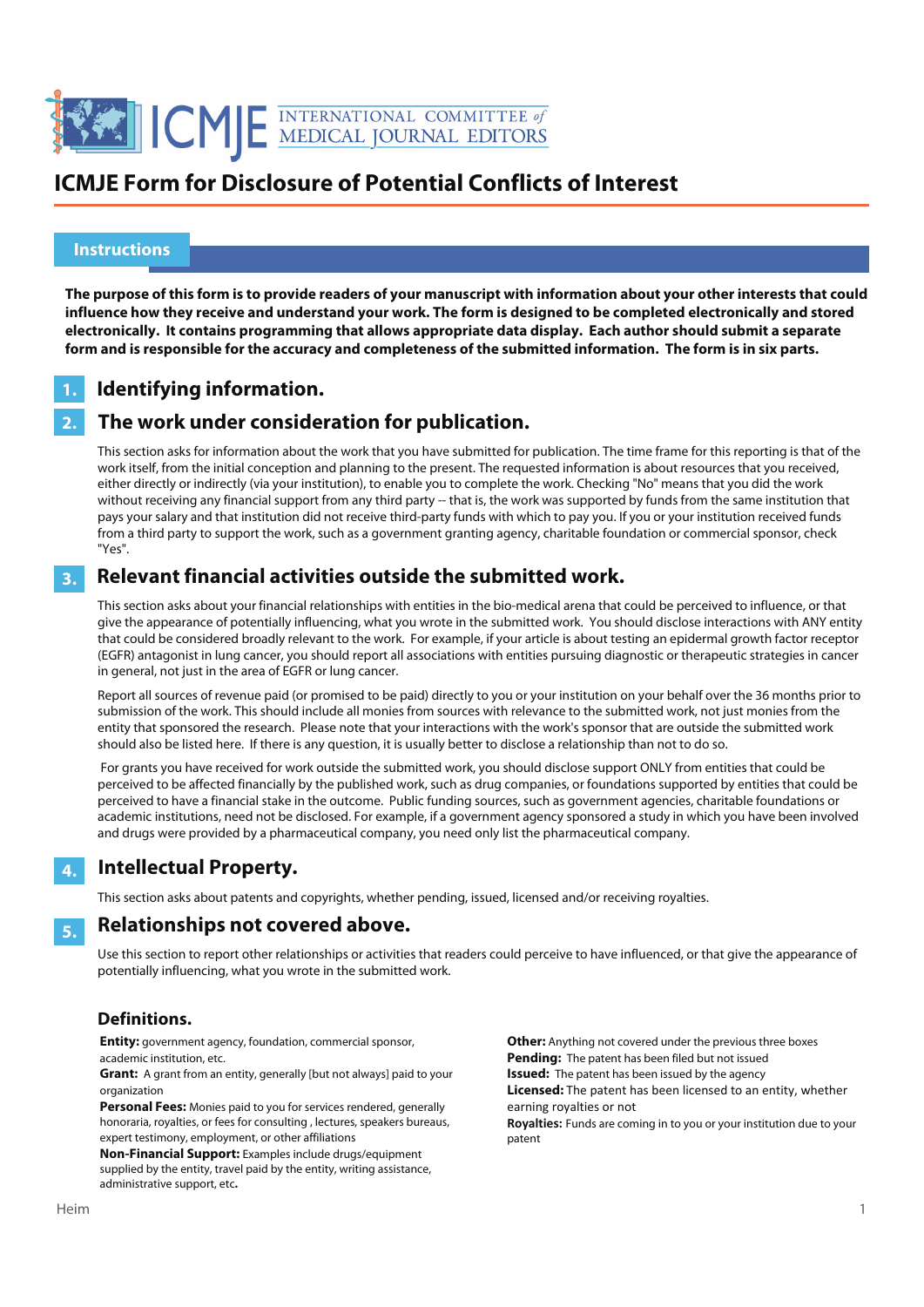

| <b>Section 1.</b>                                                                                                                                                                                                                                                                                                                                                                                                                                              | <b>Identifying Information</b>                    |                                                           |                                                                                                                         |                             |  |
|----------------------------------------------------------------------------------------------------------------------------------------------------------------------------------------------------------------------------------------------------------------------------------------------------------------------------------------------------------------------------------------------------------------------------------------------------------------|---------------------------------------------------|-----------------------------------------------------------|-------------------------------------------------------------------------------------------------------------------------|-----------------------------|--|
| 1. Given Name (First Name)<br>Markus H.                                                                                                                                                                                                                                                                                                                                                                                                                        |                                                   | 2. Surname (Last Name)<br>Heim                            |                                                                                                                         | 3. Date<br>25-February-2020 |  |
| 4. Are you the corresponding author?                                                                                                                                                                                                                                                                                                                                                                                                                           |                                                   | $\sqrt{ NQ}$<br>Yes                                       | Corresponding Author's Name<br>Eike Steinmann                                                                           |                             |  |
| 5. Manuscript Title                                                                                                                                                                                                                                                                                                                                                                                                                                            |                                                   |                                                           | C19orf66 is an interferon-induced inhibitor of HCV replication restricting formation of the viral replication organelle |                             |  |
| JHEPAT-D-19-01585                                                                                                                                                                                                                                                                                                                                                                                                                                              | 6. Manuscript Identifying Number (if you know it) |                                                           |                                                                                                                         |                             |  |
|                                                                                                                                                                                                                                                                                                                                                                                                                                                                |                                                   |                                                           |                                                                                                                         |                             |  |
| <b>Section 2.</b>                                                                                                                                                                                                                                                                                                                                                                                                                                              |                                                   | <b>The Work Under Consideration for Publication</b>       |                                                                                                                         |                             |  |
| Did you or your institution at any time receive payment or services from a third party (government, commercial, private foundation, etc.) for<br>any aspect of the submitted work (including but not limited to grants, data monitoring board, study design, manuscript preparation,<br>statistical analysis, etc.)?<br>Are there any relevant conflicts of interest?<br>$\sqrt{ N}$<br>Yes                                                                    |                                                   |                                                           |                                                                                                                         |                             |  |
|                                                                                                                                                                                                                                                                                                                                                                                                                                                                |                                                   |                                                           |                                                                                                                         |                             |  |
| <b>Section 3.</b>                                                                                                                                                                                                                                                                                                                                                                                                                                              |                                                   | Relevant financial activities outside the submitted work. |                                                                                                                         |                             |  |
| Place a check in the appropriate boxes in the table to indicate whether you have financial relationships (regardless of amount<br>of compensation) with entities as described in the instructions. Use one line for each entity; add as many lines as you need by<br>clicking the "Add +" box. You should report relationships that were present during the 36 months prior to publication.<br>Are there any relevant conflicts of interest?<br>No<br>Yes<br>✓ |                                                   |                                                           |                                                                                                                         |                             |  |
| <b>Section 4.</b>                                                                                                                                                                                                                                                                                                                                                                                                                                              |                                                   |                                                           |                                                                                                                         |                             |  |
|                                                                                                                                                                                                                                                                                                                                                                                                                                                                |                                                   | <b>Intellectual Property -- Patents &amp; Copyrights</b>  |                                                                                                                         |                             |  |
| Do you have any patents, whether planned, pending or issued, broadly relevant to the work?<br>$\sqrt{ NQ}$<br>Yes                                                                                                                                                                                                                                                                                                                                              |                                                   |                                                           |                                                                                                                         |                             |  |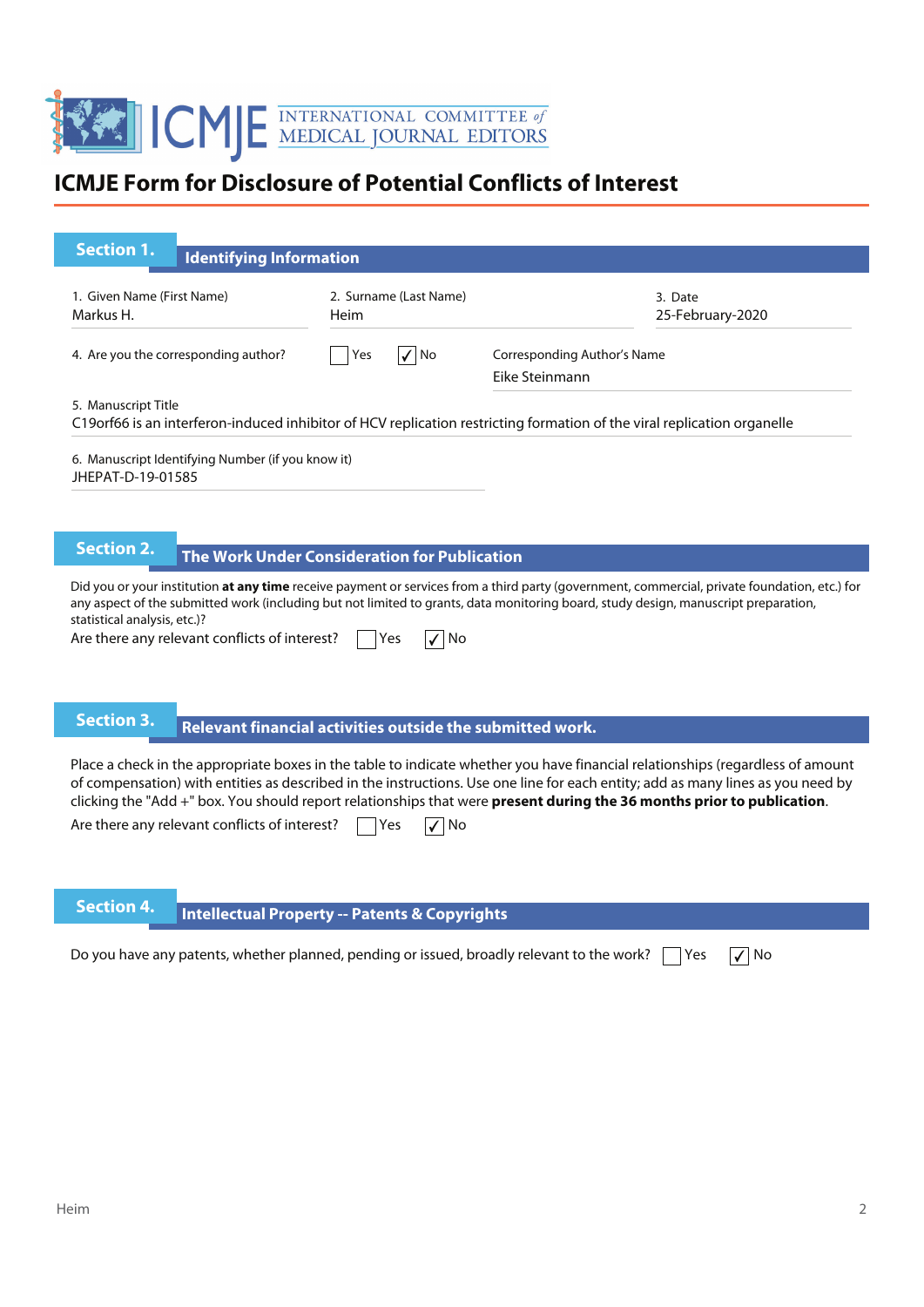

# **Section 5. Relationships not covered above**

Are there other relationships or activities that readers could perceive to have influenced, or that give the appearance of potentially influencing, what you wrote in the submitted work?

Yes, the following relationships/conditions/circumstances are present (explain below):

 $\sqrt{\phantom{a}}$  No other relationships/conditions/circumstances that present a potential conflict of interest

At the time of manuscript acceptance, journals will ask authors to confirm and, if necessary, update their disclosure statements. On occasion, journals may ask authors to disclose further information about reported relationships.

## **Section 6. Disclosure Statement**

Based on the above disclosures, this form will automatically generate a disclosure statement, which will appear in the box below.

Dr. Heim has nothing to disclose.

## **Evaluation and Feedback**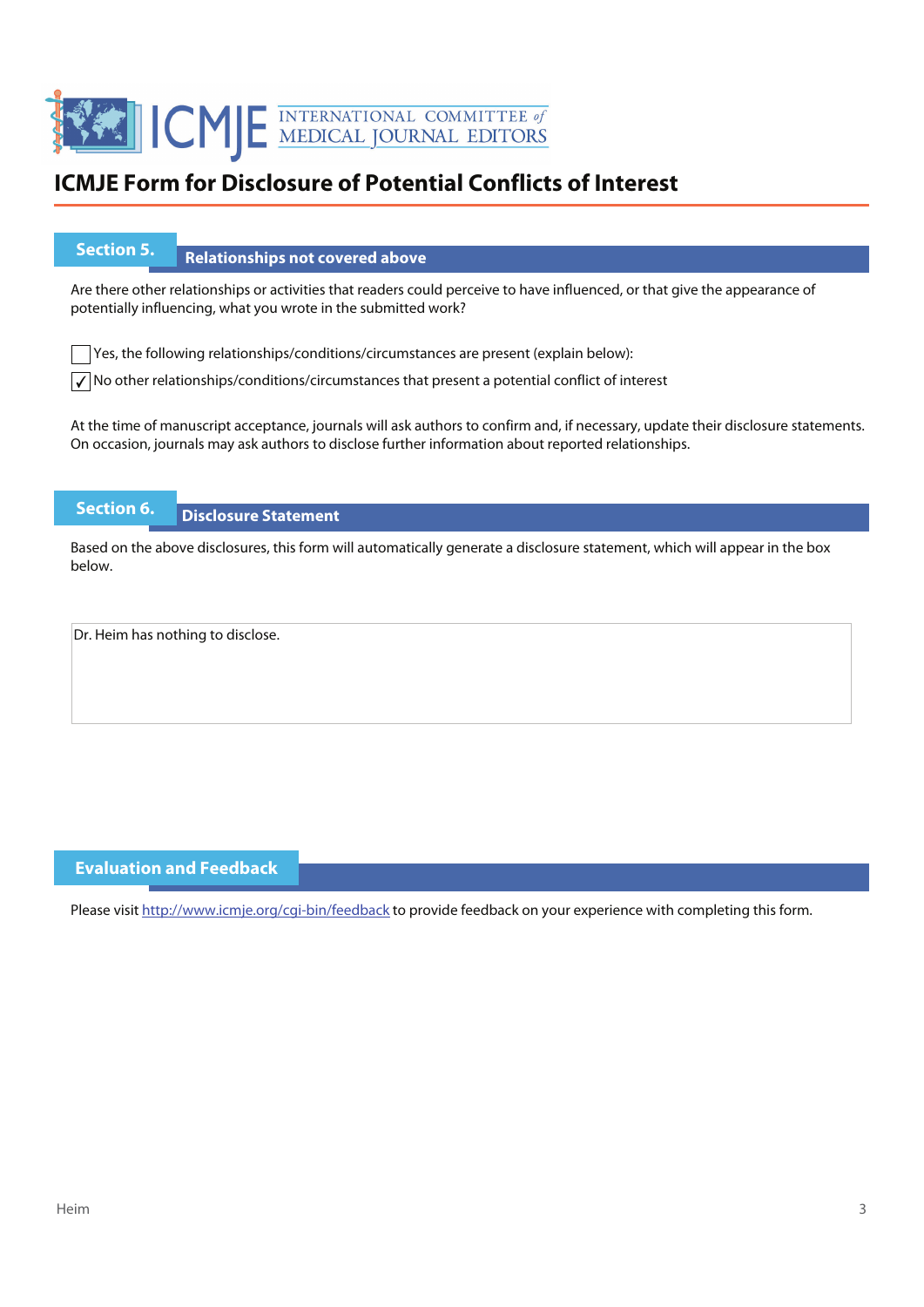

### **Instructions**

 l

> **The purpose of this form is to provide readers of your manuscript with information about your other interests that could influence how they receive and understand your work. The form is designed to be completed electronically and stored electronically. It contains programming that allows appropriate data display. Each author should submit a separate form and is responsible for the accuracy and completeness of the submitted information. The form is in six parts.**

#### **Identifying information. 1.**

#### **The work under consideration for publication. 2.**

This section asks for information about the work that you have submitted for publication. The time frame for this reporting is that of the work itself, from the initial conception and planning to the present. The requested information is about resources that you received, either directly or indirectly (via your institution), to enable you to complete the work. Checking "No" means that you did the work without receiving any financial support from any third party -- that is, the work was supported by funds from the same institution that pays your salary and that institution did not receive third-party funds with which to pay you. If you or your institution received funds from a third party to support the work, such as a government granting agency, charitable foundation or commercial sponsor, check "Yes".

#### **Relevant financial activities outside the submitted work. 3.**

This section asks about your financial relationships with entities in the bio-medical arena that could be perceived to influence, or that give the appearance of potentially influencing, what you wrote in the submitted work. You should disclose interactions with ANY entity that could be considered broadly relevant to the work. For example, if your article is about testing an epidermal growth factor receptor (EGFR) antagonist in lung cancer, you should report all associations with entities pursuing diagnostic or therapeutic strategies in cancer in general, not just in the area of EGFR or lung cancer.

Report all sources of revenue paid (or promised to be paid) directly to you or your institution on your behalf over the 36 months prior to submission of the work. This should include all monies from sources with relevance to the submitted work, not just monies from the entity that sponsored the research. Please note that your interactions with the work's sponsor that are outside the submitted work should also be listed here. If there is any question, it is usually better to disclose a relationship than not to do so.

 For grants you have received for work outside the submitted work, you should disclose support ONLY from entities that could be perceived to be affected financially by the published work, such as drug companies, or foundations supported by entities that could be perceived to have a financial stake in the outcome. Public funding sources, such as government agencies, charitable foundations or academic institutions, need not be disclosed. For example, if a government agency sponsored a study in which you have been involved and drugs were provided by a pharmaceutical company, you need only list the pharmaceutical company.

#### **Intellectual Property. 4.**

This section asks about patents and copyrights, whether pending, issued, licensed and/or receiving royalties.

#### **Relationships not covered above. 5.**

Use this section to report other relationships or activities that readers could perceive to have influenced, or that give the appearance of potentially influencing, what you wrote in the submitted work.

patent

## **Definitions.**

**Entity:** government agency, foundation, commercial sponsor, academic institution, etc.

**Grant:** A grant from an entity, generally [but not always] paid to your organization

**Personal Fees:** Monies paid to you for services rendered, generally honoraria, royalties, or fees for consulting , lectures, speakers bureaus, expert testimony, employment, or other affiliations

**Non-Financial Support:** Examples include drugs/equipment supplied by the entity, travel paid by the entity, writing assistance, administrative support, etc**.**

**Other:** Anything not covered under the previous three boxes **Pending:** The patent has been filed but not issued **Issued:** The patent has been issued by the agency **Licensed:** The patent has been licensed to an entity, whether earning royalties or not **Royalties:** Funds are coming in to you or your institution due to your

Bartenschlager 1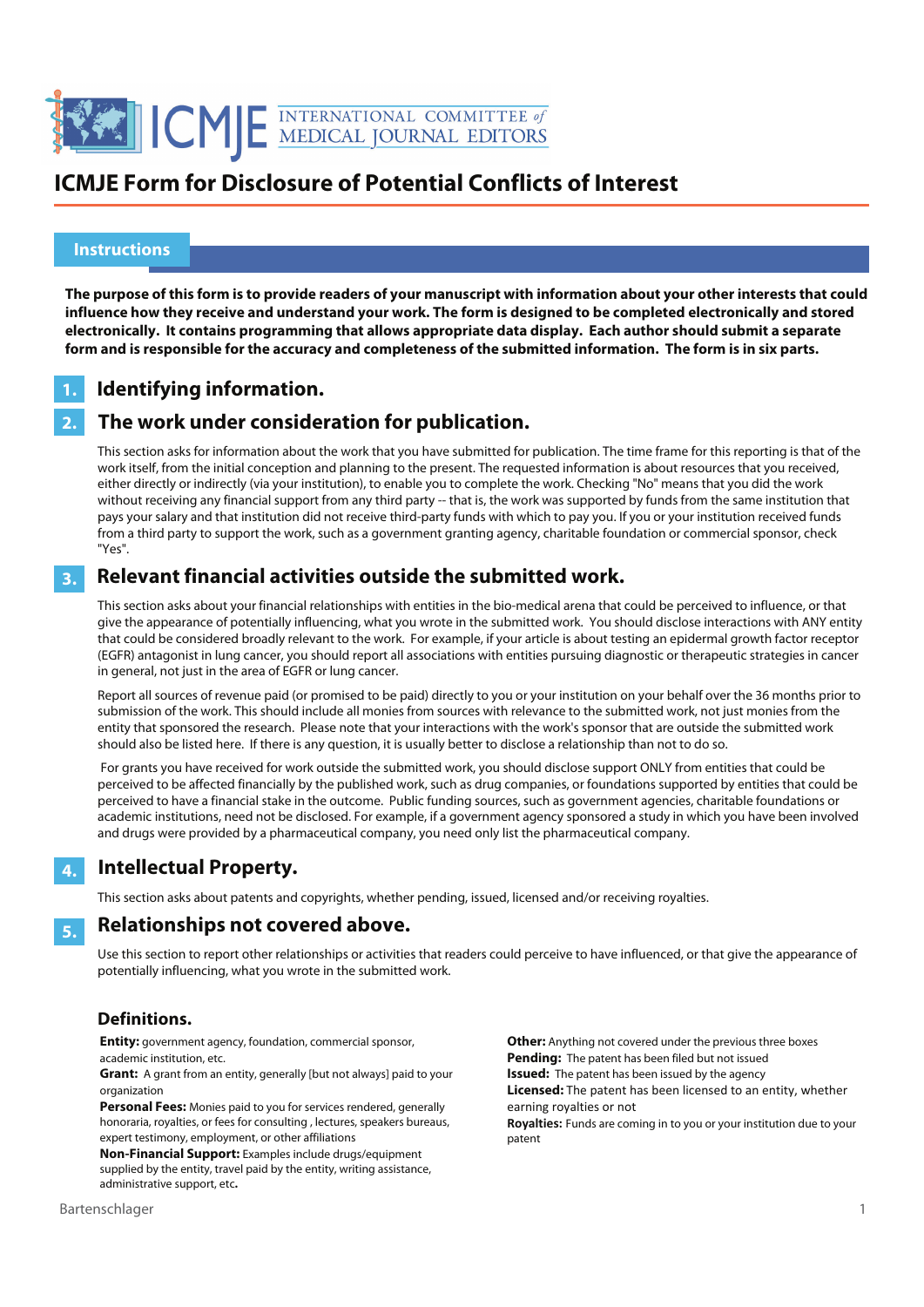

| <b>Section 1.</b>                                                                                                                                                                                                                                                                                                                                                                                                                                                      | <b>Identifying Information</b>                            |                                                                                                                         |  |  |  |
|------------------------------------------------------------------------------------------------------------------------------------------------------------------------------------------------------------------------------------------------------------------------------------------------------------------------------------------------------------------------------------------------------------------------------------------------------------------------|-----------------------------------------------------------|-------------------------------------------------------------------------------------------------------------------------|--|--|--|
| 1. Given Name (First Name)<br>Ralf                                                                                                                                                                                                                                                                                                                                                                                                                                     | 2. Surname (Last Name)<br>Bartenschlager                  | 3. Date<br>25-February-2020                                                                                             |  |  |  |
| 4. Are you the corresponding author?                                                                                                                                                                                                                                                                                                                                                                                                                                   | $\sqrt{ NQ}$<br>Yes                                       | Corresponding Author's Name<br>Eike Steinmann                                                                           |  |  |  |
| 5. Manuscript Title                                                                                                                                                                                                                                                                                                                                                                                                                                                    |                                                           | C19orf66 is an interferon-induced inhibitor of HCV replication restricting formation of the viral replication organelle |  |  |  |
| 6. Manuscript Identifying Number (if you know it)<br>JHEPAT-D-19-01585                                                                                                                                                                                                                                                                                                                                                                                                 |                                                           |                                                                                                                         |  |  |  |
|                                                                                                                                                                                                                                                                                                                                                                                                                                                                        |                                                           |                                                                                                                         |  |  |  |
| <b>Section 2.</b>                                                                                                                                                                                                                                                                                                                                                                                                                                                      | <b>The Work Under Consideration for Publication</b>       |                                                                                                                         |  |  |  |
| Did you or your institution at any time receive payment or services from a third party (government, commercial, private foundation, etc.) for<br>any aspect of the submitted work (including but not limited to grants, data monitoring board, study design, manuscript preparation,<br>statistical analysis, etc.)?<br>Are there any relevant conflicts of interest?<br>$\sqrt{ }$ No<br>Yes                                                                          |                                                           |                                                                                                                         |  |  |  |
|                                                                                                                                                                                                                                                                                                                                                                                                                                                                        |                                                           |                                                                                                                         |  |  |  |
| <b>Section 3.</b>                                                                                                                                                                                                                                                                                                                                                                                                                                                      | Relevant financial activities outside the submitted work. |                                                                                                                         |  |  |  |
| Place a check in the appropriate boxes in the table to indicate whether you have financial relationships (regardless of amount<br>of compensation) with entities as described in the instructions. Use one line for each entity; add as many lines as you need by<br>clicking the "Add +" box. You should report relationships that were present during the 36 months prior to publication.<br>Are there any relevant conflicts of interest?<br>No<br>Yes<br>$\sqrt{}$ |                                                           |                                                                                                                         |  |  |  |
|                                                                                                                                                                                                                                                                                                                                                                                                                                                                        |                                                           |                                                                                                                         |  |  |  |
| <b>Section 4.</b>                                                                                                                                                                                                                                                                                                                                                                                                                                                      | <b>Intellectual Property -- Patents &amp; Copyrights</b>  |                                                                                                                         |  |  |  |
| Do you have any patents, whether planned, pending or issued, broadly relevant to the work?<br>√∣No<br>Yes                                                                                                                                                                                                                                                                                                                                                              |                                                           |                                                                                                                         |  |  |  |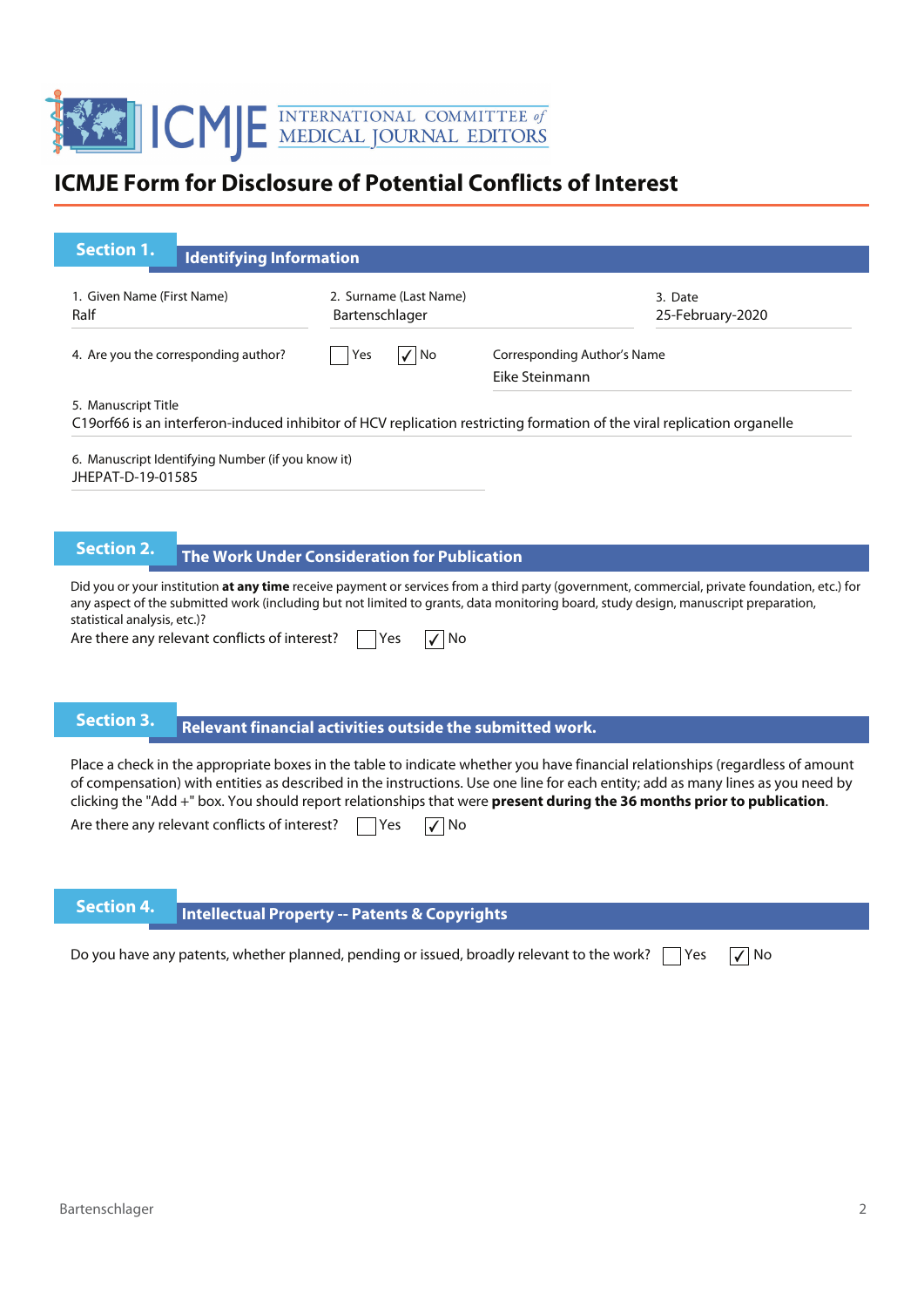

# **Section 5.** Relationships not covered above

Are there other relationships or activities that readers could perceive to have influenced, or that give the appearance of potentially influencing, what you wrote in the submitted work?

 $\Box$  Yes, the following relationships/conditions/circumstances are present (explain below):

 $\sqrt{\phantom{a}}$  No other relationships/conditions/circumstances that present a potential conflict of interest

At the time of manuscript acceptance, journals will ask authors to confirm and, if necessary, update their disclosure statements. On occasion, journals may ask authors to disclose further information about reported relationships.

## **Section 6. Disclosure Statement**

Based on the above disclosures, this form will automatically generate a disclosure statement, which will appear in the box below.

Dr. Bartenschlager has nothing to disclose.

## **Evaluation and Feedback**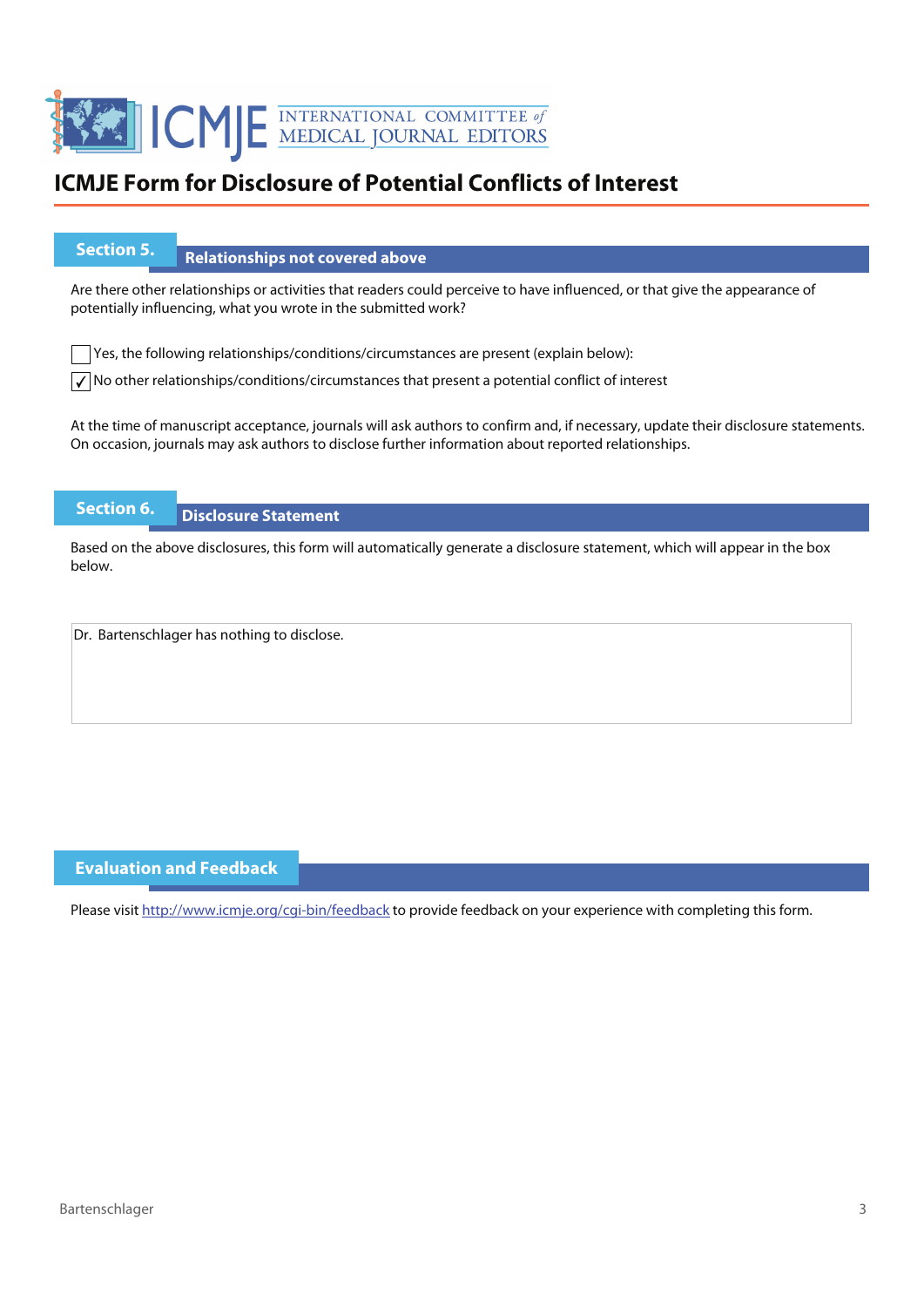

### **Instructions**

 l

> **The purpose of this form is to provide readers of your manuscript with information about your other interests that could influence how they receive and understand your work. The form is designed to be completed electronically and stored electronically. It contains programming that allows appropriate data display. Each author should submit a separate form and is responsible for the accuracy and completeness of the submitted information. The form is in six parts.**

#### **Identifying information. 1.**

#### **The work under consideration for publication. 2.**

This section asks for information about the work that you have submitted for publication. The time frame for this reporting is that of the work itself, from the initial conception and planning to the present. The requested information is about resources that you received, either directly or indirectly (via your institution), to enable you to complete the work. Checking "No" means that you did the work without receiving any financial support from any third party -- that is, the work was supported by funds from the same institution that pays your salary and that institution did not receive third-party funds with which to pay you. If you or your institution received funds from a third party to support the work, such as a government granting agency, charitable foundation or commercial sponsor, check "Yes".

#### **Relevant financial activities outside the submitted work. 3.**

This section asks about your financial relationships with entities in the bio-medical arena that could be perceived to influence, or that give the appearance of potentially influencing, what you wrote in the submitted work. You should disclose interactions with ANY entity that could be considered broadly relevant to the work. For example, if your article is about testing an epidermal growth factor receptor (EGFR) antagonist in lung cancer, you should report all associations with entities pursuing diagnostic or therapeutic strategies in cancer in general, not just in the area of EGFR or lung cancer.

Report all sources of revenue paid (or promised to be paid) directly to you or your institution on your behalf over the 36 months prior to submission of the work. This should include all monies from sources with relevance to the submitted work, not just monies from the entity that sponsored the research. Please note that your interactions with the work's sponsor that are outside the submitted work should also be listed here. If there is any question, it is usually better to disclose a relationship than not to do so.

 For grants you have received for work outside the submitted work, you should disclose support ONLY from entities that could be perceived to be affected financially by the published work, such as drug companies, or foundations supported by entities that could be perceived to have a financial stake in the outcome. Public funding sources, such as government agencies, charitable foundations or academic institutions, need not be disclosed. For example, if a government agency sponsored a study in which you have been involved and drugs were provided by a pharmaceutical company, you need only list the pharmaceutical company.

#### **Intellectual Property. 4.**

This section asks about patents and copyrights, whether pending, issued, licensed and/or receiving royalties.

#### **Relationships not covered above. 5.**

Use this section to report other relationships or activities that readers could perceive to have influenced, or that give the appearance of potentially influencing, what you wrote in the submitted work.

## **Definitions.**

**Entity:** government agency, foundation, commercial sponsor, academic institution, etc.

**Grant:** A grant from an entity, generally [but not always] paid to your organization

**Personal Fees:** Monies paid to you for services rendered, generally honoraria, royalties, or fees for consulting , lectures, speakers bureaus, expert testimony, employment, or other affiliations

**Non-Financial Support:** Examples include drugs/equipment supplied by the entity, travel paid by the entity, writing assistance, administrative support, etc**.**

**Other:** Anything not covered under the previous three boxes **Pending:** The patent has been filed but not issued **Issued:** The patent has been issued by the agency **Licensed:** The patent has been licensed to an entity, whether earning royalties or not **Royalties:** Funds are coming in to you or your institution due to your patent

Broering the contract of the contract of the contract of the contract of the contract of the contract of the contract of the contract of the contract of the contract of the contract of the contract of the contract of the c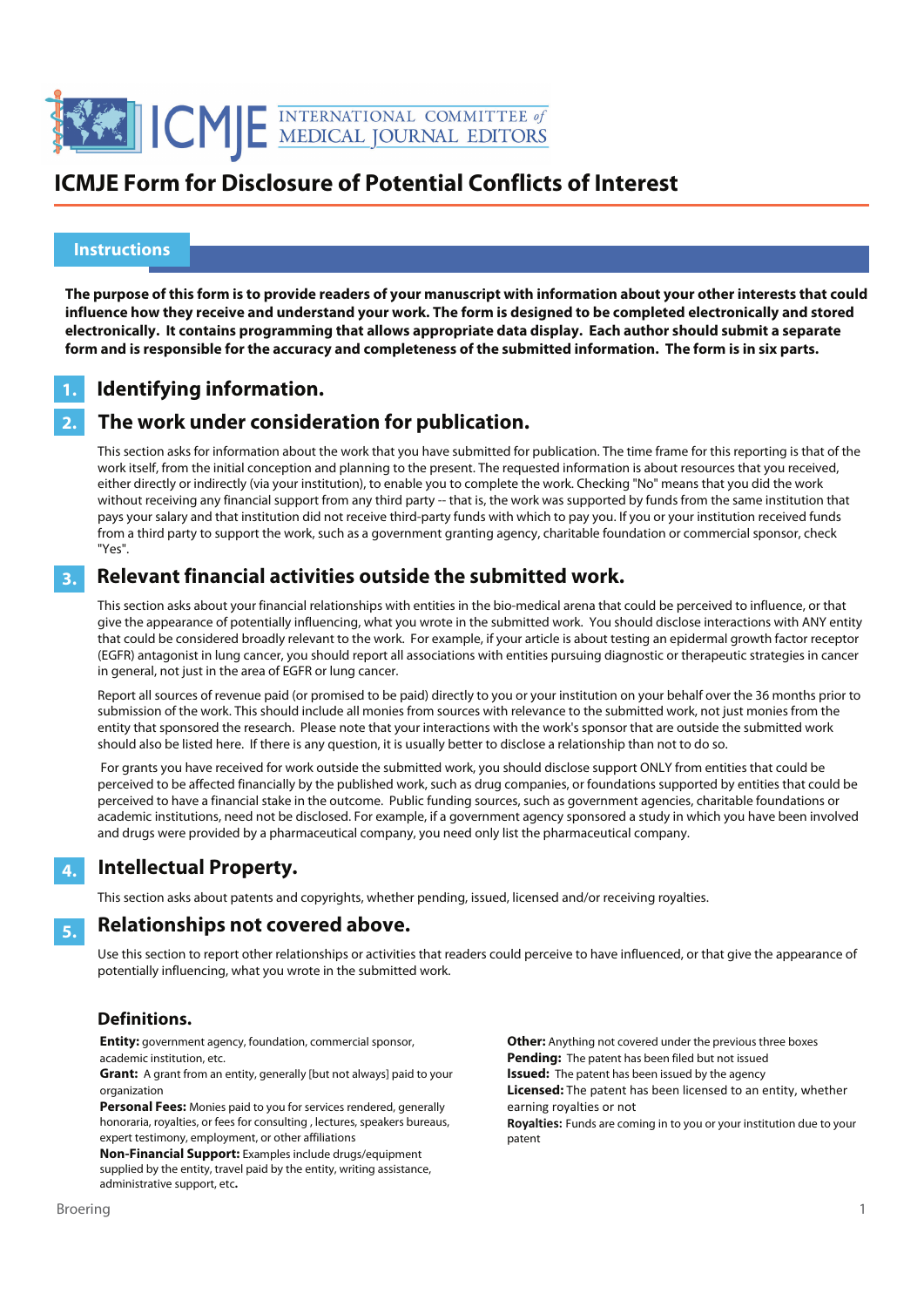

| <b>Section 1.</b>                                                                                                                                                                                                                                                                                                                                                                                                                                           | <b>Identifying Information</b>                            |                                                                                                                         |  |  |  |
|-------------------------------------------------------------------------------------------------------------------------------------------------------------------------------------------------------------------------------------------------------------------------------------------------------------------------------------------------------------------------------------------------------------------------------------------------------------|-----------------------------------------------------------|-------------------------------------------------------------------------------------------------------------------------|--|--|--|
| 1. Given Name (First Name)<br>Ruth                                                                                                                                                                                                                                                                                                                                                                                                                          | 2. Surname (Last Name)<br><b>Broering</b>                 | 3. Date<br>25-February-2020                                                                                             |  |  |  |
| 4. Are you the corresponding author?                                                                                                                                                                                                                                                                                                                                                                                                                        | $\sqrt{N}$<br>Yes                                         | Corresponding Author's Name<br>Eike Steinmann                                                                           |  |  |  |
| 5. Manuscript Title                                                                                                                                                                                                                                                                                                                                                                                                                                         |                                                           | C19orf66 is an interferon-induced inhibitor of HCV replication restricting formation of the viral replication organelle |  |  |  |
| 6. Manuscript Identifying Number (if you know it)<br>JHEPAT-D-19-01585                                                                                                                                                                                                                                                                                                                                                                                      |                                                           |                                                                                                                         |  |  |  |
|                                                                                                                                                                                                                                                                                                                                                                                                                                                             |                                                           |                                                                                                                         |  |  |  |
| <b>Section 2.</b>                                                                                                                                                                                                                                                                                                                                                                                                                                           | The Work Under Consideration for Publication              |                                                                                                                         |  |  |  |
| Did you or your institution at any time receive payment or services from a third party (government, commercial, private foundation, etc.) for<br>any aspect of the submitted work (including but not limited to grants, data monitoring board, study design, manuscript preparation,<br>statistical analysis, etc.)?<br>Are there any relevant conflicts of interest?<br>$\sqrt{ N}$<br>Yes                                                                 |                                                           |                                                                                                                         |  |  |  |
| <b>Section 3.</b>                                                                                                                                                                                                                                                                                                                                                                                                                                           |                                                           |                                                                                                                         |  |  |  |
|                                                                                                                                                                                                                                                                                                                                                                                                                                                             | Relevant financial activities outside the submitted work. |                                                                                                                         |  |  |  |
| Place a check in the appropriate boxes in the table to indicate whether you have financial relationships (regardless of amount<br>of compensation) with entities as described in the instructions. Use one line for each entity; add as many lines as you need by<br>clicking the "Add +" box. You should report relationships that were present during the 36 months prior to publication.<br>Are there any relevant conflicts of interest?<br>√∣No<br>Yes |                                                           |                                                                                                                         |  |  |  |
|                                                                                                                                                                                                                                                                                                                                                                                                                                                             |                                                           |                                                                                                                         |  |  |  |
| <b>Section 4.</b>                                                                                                                                                                                                                                                                                                                                                                                                                                           | <b>Intellectual Property -- Patents &amp; Copyrights</b>  |                                                                                                                         |  |  |  |
| Do you have any patents, whether planned, pending or issued, broadly relevant to the work?<br>$\checkmark$ No<br>Yes                                                                                                                                                                                                                                                                                                                                        |                                                           |                                                                                                                         |  |  |  |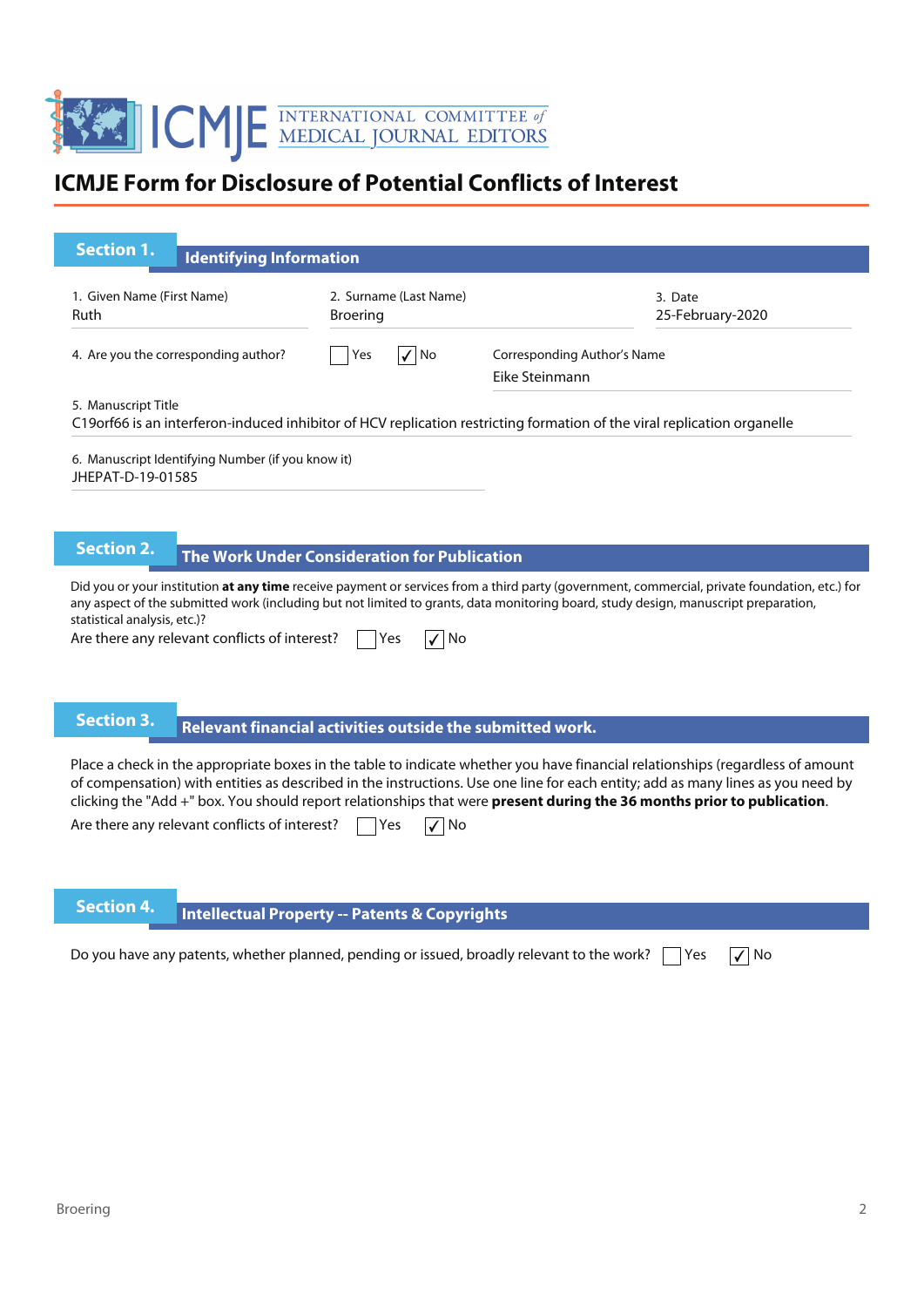

# **Section 5. Relationships not covered above**

Are there other relationships or activities that readers could perceive to have influenced, or that give the appearance of potentially influencing, what you wrote in the submitted work?

 $\Box$  Yes, the following relationships/conditions/circumstances are present (explain below):

 $\sqrt{\phantom{a}}$  No other relationships/conditions/circumstances that present a potential conflict of interest

At the time of manuscript acceptance, journals will ask authors to confirm and, if necessary, update their disclosure statements. On occasion, journals may ask authors to disclose further information about reported relationships.

## **Section 6. Disclosure Statement**

Based on the above disclosures, this form will automatically generate a disclosure statement, which will appear in the box below.

Dr. Broering has nothing to disclose.

## **Evaluation and Feedback**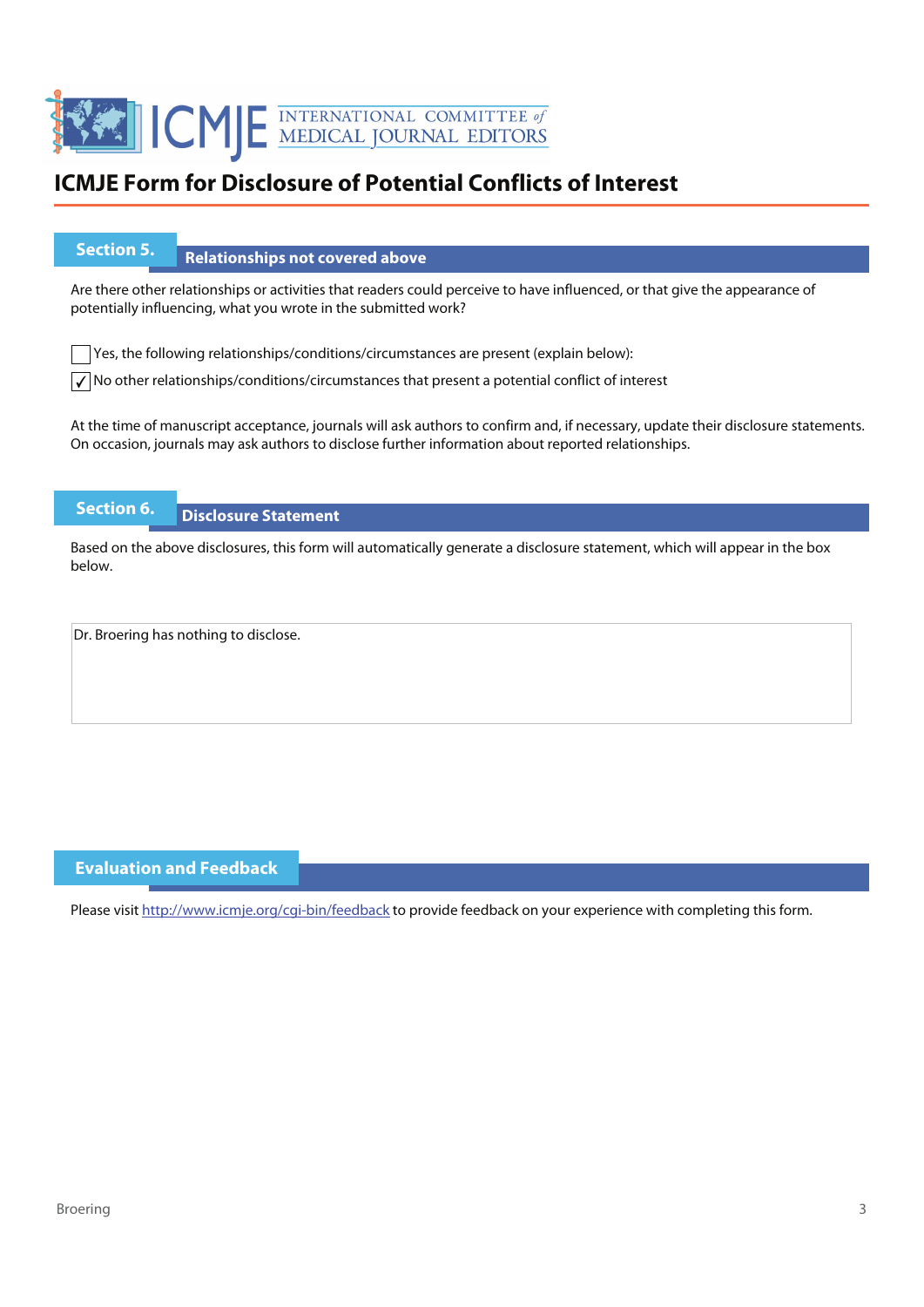

### **Instructions**

 l

> **The purpose of this form is to provide readers of your manuscript with information about your other interests that could influence how they receive and understand your work. The form is designed to be completed electronically and stored electronically. It contains programming that allows appropriate data display. Each author should submit a separate form and is responsible for the accuracy and completeness of the submitted information. The form is in six parts.**

#### **Identifying information. 1.**

#### **The work under consideration for publication. 2.**

This section asks for information about the work that you have submitted for publication. The time frame for this reporting is that of the work itself, from the initial conception and planning to the present. The requested information is about resources that you received, either directly or indirectly (via your institution), to enable you to complete the work. Checking "No" means that you did the work without receiving any financial support from any third party -- that is, the work was supported by funds from the same institution that pays your salary and that institution did not receive third-party funds with which to pay you. If you or your institution received funds from a third party to support the work, such as a government granting agency, charitable foundation or commercial sponsor, check "Yes".

#### **Relevant financial activities outside the submitted work. 3.**

This section asks about your financial relationships with entities in the bio-medical arena that could be perceived to influence, or that give the appearance of potentially influencing, what you wrote in the submitted work. You should disclose interactions with ANY entity that could be considered broadly relevant to the work. For example, if your article is about testing an epidermal growth factor receptor (EGFR) antagonist in lung cancer, you should report all associations with entities pursuing diagnostic or therapeutic strategies in cancer in general, not just in the area of EGFR or lung cancer.

Report all sources of revenue paid (or promised to be paid) directly to you or your institution on your behalf over the 36 months prior to submission of the work. This should include all monies from sources with relevance to the submitted work, not just monies from the entity that sponsored the research. Please note that your interactions with the work's sponsor that are outside the submitted work should also be listed here. If there is any question, it is usually better to disclose a relationship than not to do so.

 For grants you have received for work outside the submitted work, you should disclose support ONLY from entities that could be perceived to be affected financially by the published work, such as drug companies, or foundations supported by entities that could be perceived to have a financial stake in the outcome. Public funding sources, such as government agencies, charitable foundations or academic institutions, need not be disclosed. For example, if a government agency sponsored a study in which you have been involved and drugs were provided by a pharmaceutical company, you need only list the pharmaceutical company.

#### **Intellectual Property. 4.**

This section asks about patents and copyrights, whether pending, issued, licensed and/or receiving royalties.

#### **Relationships not covered above. 5.**

Use this section to report other relationships or activities that readers could perceive to have influenced, or that give the appearance of potentially influencing, what you wrote in the submitted work.

## **Definitions.**

**Entity:** government agency, foundation, commercial sponsor, academic institution, etc.

**Grant:** A grant from an entity, generally [but not always] paid to your organization

**Personal Fees:** Monies paid to you for services rendered, generally honoraria, royalties, or fees for consulting , lectures, speakers bureaus, expert testimony, employment, or other affiliations

**Non-Financial Support:** Examples include drugs/equipment supplied by the entity, travel paid by the entity, writing assistance, administrative support, etc**.**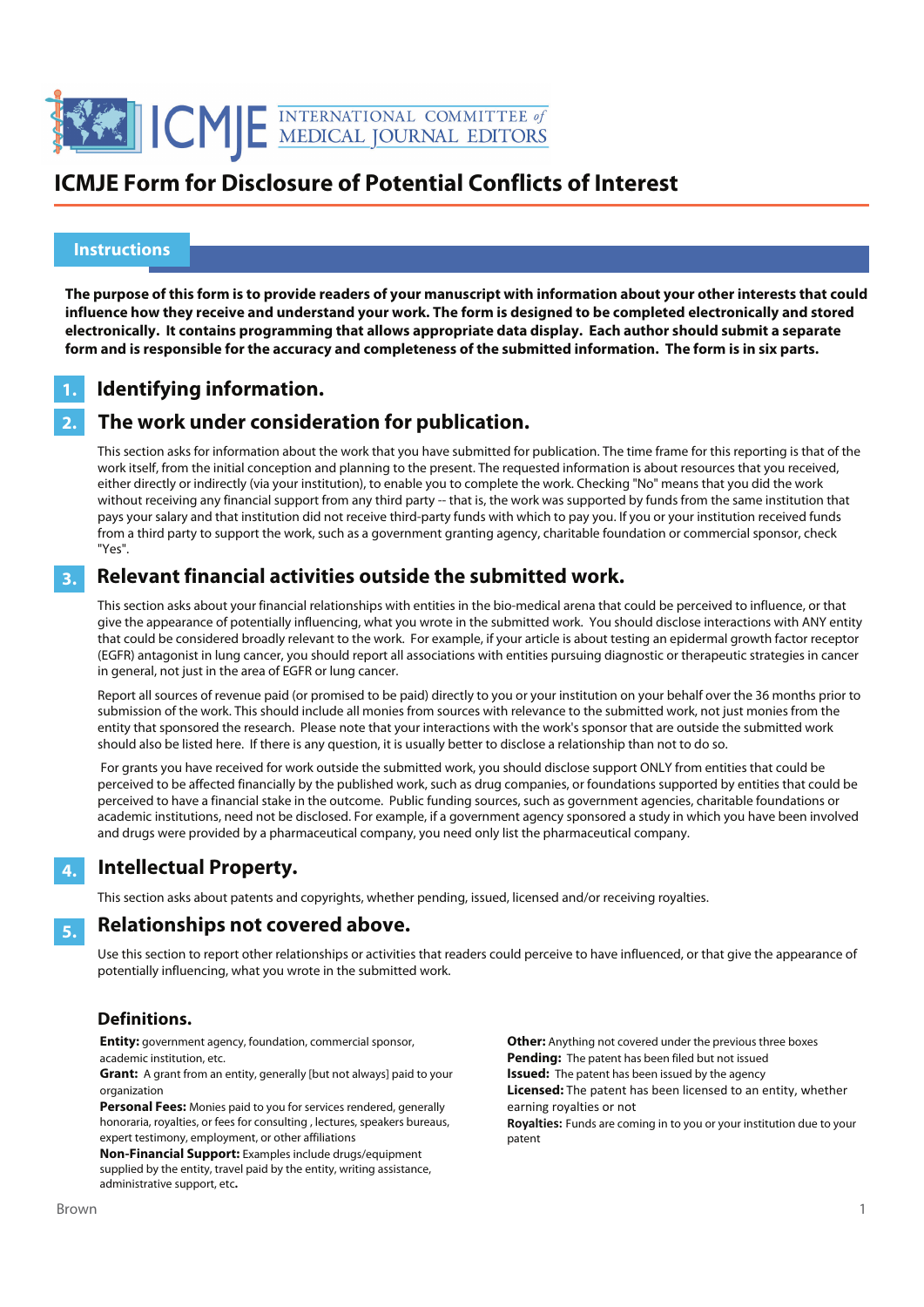

| <b>Section 1.</b><br><b>Identifying Information</b>                                                                                                                                                                                                                                                                                                                                                                                                       |                                                           |                                                                                                                           |  |  |
|-----------------------------------------------------------------------------------------------------------------------------------------------------------------------------------------------------------------------------------------------------------------------------------------------------------------------------------------------------------------------------------------------------------------------------------------------------------|-----------------------------------------------------------|---------------------------------------------------------------------------------------------------------------------------|--|--|
| 1. Given Name (First Name)<br><b>Richard JP</b>                                                                                                                                                                                                                                                                                                                                                                                                           | 2. Surname (Last Name)<br>Brown                           | 3. Date<br>25-February-2020                                                                                               |  |  |
| 4. Are you the corresponding author?                                                                                                                                                                                                                                                                                                                                                                                                                      | $\sqrt{ N}$<br>Yes                                        | Corresponding Author's Name<br>Eike Steinmann                                                                             |  |  |
| 5. Manuscript Title                                                                                                                                                                                                                                                                                                                                                                                                                                       |                                                           | C19 or f66 is an interferon-induced inhibitor of HCV replication restricting formation of the viral replication organelle |  |  |
| 6. Manuscript Identifying Number (if you know it)<br>JHEPAT-D-19-01585                                                                                                                                                                                                                                                                                                                                                                                    |                                                           |                                                                                                                           |  |  |
|                                                                                                                                                                                                                                                                                                                                                                                                                                                           |                                                           |                                                                                                                           |  |  |
| <b>Section 2.</b>                                                                                                                                                                                                                                                                                                                                                                                                                                         | The Work Under Consideration for Publication              |                                                                                                                           |  |  |
| Did you or your institution at any time receive payment or services from a third party (government, commercial, private foundation, etc.) for<br>any aspect of the submitted work (including but not limited to grants, data monitoring board, study design, manuscript preparation,<br>statistical analysis, etc.)?<br>Are there any relevant conflicts of interest?<br>$\sqrt{ N}$<br>Yes                                                               |                                                           |                                                                                                                           |  |  |
|                                                                                                                                                                                                                                                                                                                                                                                                                                                           |                                                           |                                                                                                                           |  |  |
| <b>Section 3.</b>                                                                                                                                                                                                                                                                                                                                                                                                                                         | Relevant financial activities outside the submitted work. |                                                                                                                           |  |  |
| Place a check in the appropriate boxes in the table to indicate whether you have financial relationships (regardless of amount<br>of compensation) with entities as described in the instructions. Use one line for each entity; add as many lines as you need by<br>clicking the "Add +" box. You should report relationships that were present during the 36 months prior to publication.<br>Are there any relevant conflicts of interest?<br>No<br>Yes |                                                           |                                                                                                                           |  |  |
|                                                                                                                                                                                                                                                                                                                                                                                                                                                           |                                                           |                                                                                                                           |  |  |
| <b>Section 4.</b>                                                                                                                                                                                                                                                                                                                                                                                                                                         | <b>Intellectual Property -- Patents &amp; Copyrights</b>  |                                                                                                                           |  |  |
| Do you have any patents, whether planned, pending or issued, broadly relevant to the work?<br>$\sqrt{ NQ}$<br>Yes                                                                                                                                                                                                                                                                                                                                         |                                                           |                                                                                                                           |  |  |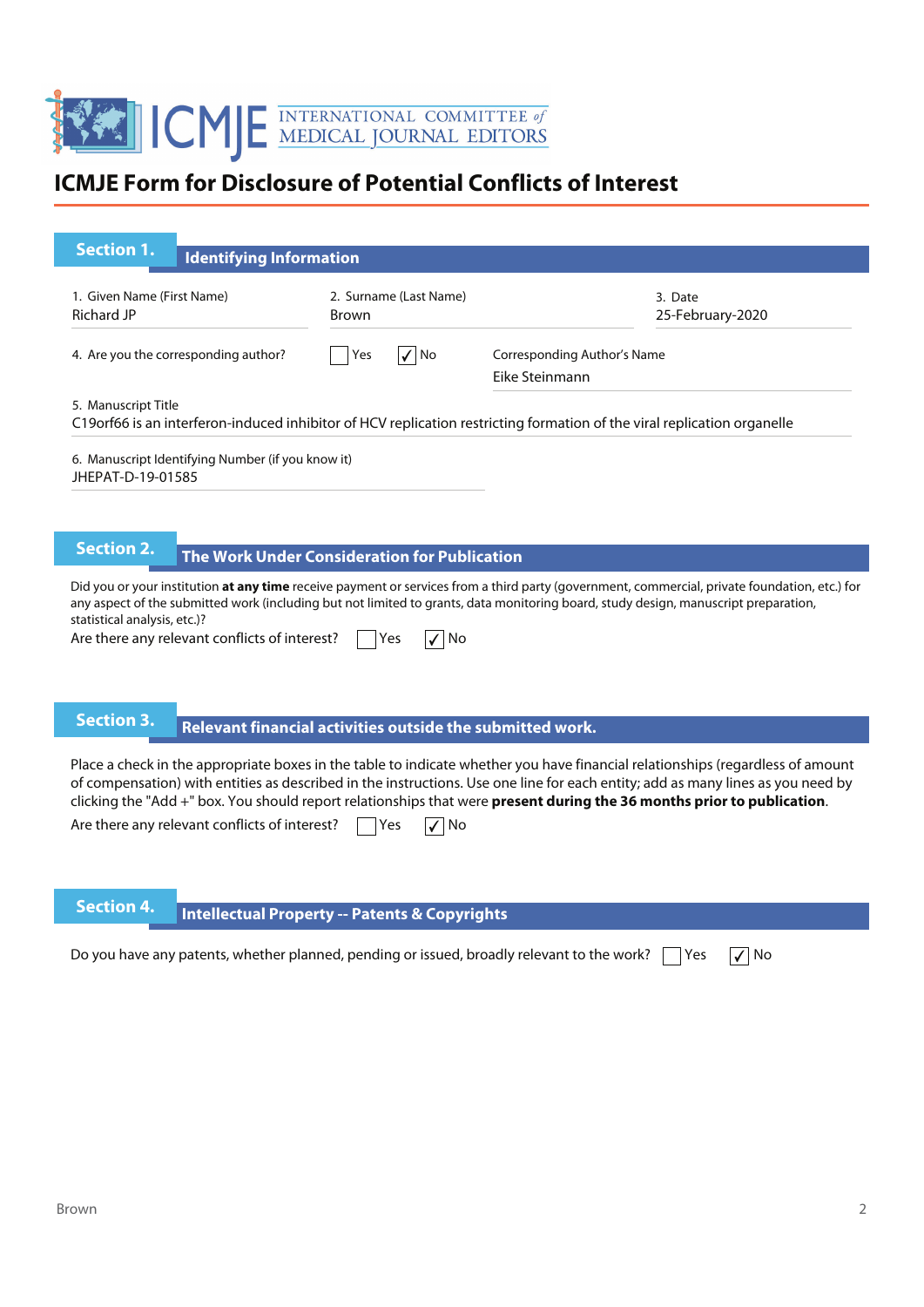

# **Section 5.** Relationships not covered above

Are there other relationships or activities that readers could perceive to have influenced, or that give the appearance of potentially influencing, what you wrote in the submitted work?

 $\Box$  Yes, the following relationships/conditions/circumstances are present (explain below):

 $\sqrt{\phantom{a}}$  No other relationships/conditions/circumstances that present a potential conflict of interest

At the time of manuscript acceptance, journals will ask authors to confirm and, if necessary, update their disclosure statements. On occasion, journals may ask authors to disclose further information about reported relationships.

## **Section 6. Disclosure Statement**

Based on the above disclosures, this form will automatically generate a disclosure statement, which will appear in the box below.

Dr. Brown has nothing to disclose.

## **Evaluation and Feedback**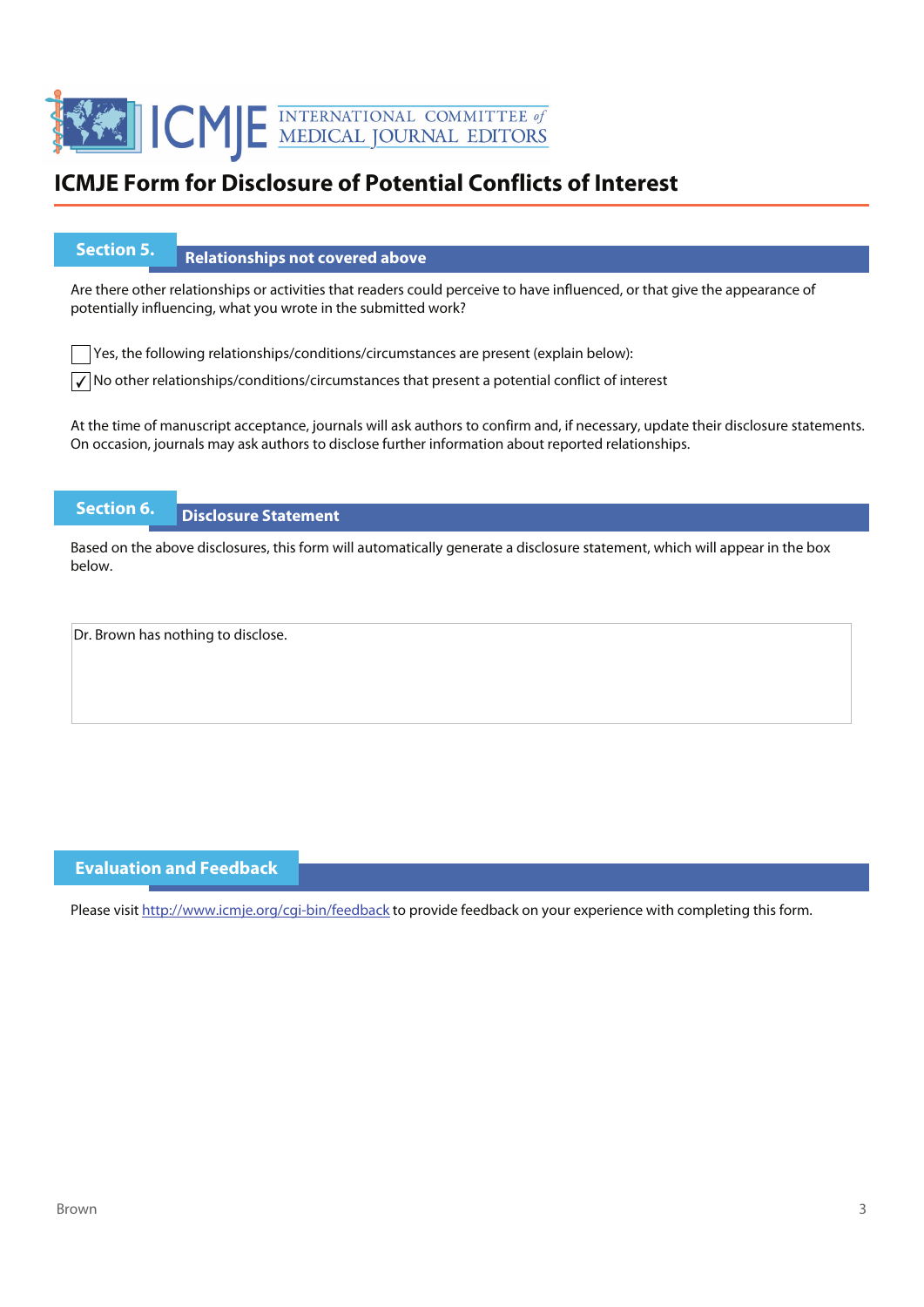

### **Instructions**

 l

> **The purpose of this form is to provide readers of your manuscript with information about your other interests that could influence how they receive and understand your work. The form is designed to be completed electronically and stored electronically. It contains programming that allows appropriate data display. Each author should submit a separate form and is responsible for the accuracy and completeness of the submitted information. The form is in six parts.**

#### **Identifying information. 1.**

#### **The work under consideration for publication. 2.**

This section asks for information about the work that you have submitted for publication. The time frame for this reporting is that of the work itself, from the initial conception and planning to the present. The requested information is about resources that you received, either directly or indirectly (via your institution), to enable you to complete the work. Checking "No" means that you did the work without receiving any financial support from any third party -- that is, the work was supported by funds from the same institution that pays your salary and that institution did not receive third-party funds with which to pay you. If you or your institution received funds from a third party to support the work, such as a government granting agency, charitable foundation or commercial sponsor, check "Yes".

#### **Relevant financial activities outside the submitted work. 3.**

This section asks about your financial relationships with entities in the bio-medical arena that could be perceived to influence, or that give the appearance of potentially influencing, what you wrote in the submitted work. You should disclose interactions with ANY entity that could be considered broadly relevant to the work. For example, if your article is about testing an epidermal growth factor receptor (EGFR) antagonist in lung cancer, you should report all associations with entities pursuing diagnostic or therapeutic strategies in cancer in general, not just in the area of EGFR or lung cancer.

Report all sources of revenue paid (or promised to be paid) directly to you or your institution on your behalf over the 36 months prior to submission of the work. This should include all monies from sources with relevance to the submitted work, not just monies from the entity that sponsored the research. Please note that your interactions with the work's sponsor that are outside the submitted work should also be listed here. If there is any question, it is usually better to disclose a relationship than not to do so.

 For grants you have received for work outside the submitted work, you should disclose support ONLY from entities that could be perceived to be affected financially by the published work, such as drug companies, or foundations supported by entities that could be perceived to have a financial stake in the outcome. Public funding sources, such as government agencies, charitable foundations or academic institutions, need not be disclosed. For example, if a government agency sponsored a study in which you have been involved and drugs were provided by a pharmaceutical company, you need only list the pharmaceutical company.

#### **Intellectual Property. 4.**

This section asks about patents and copyrights, whether pending, issued, licensed and/or receiving royalties.

#### **Relationships not covered above. 5.**

Use this section to report other relationships or activities that readers could perceive to have influenced, or that give the appearance of potentially influencing, what you wrote in the submitted work.

## **Definitions.**

**Entity:** government agency, foundation, commercial sponsor, academic institution, etc.

**Grant:** A grant from an entity, generally [but not always] paid to your organization

**Personal Fees:** Monies paid to you for services rendered, generally honoraria, royalties, or fees for consulting , lectures, speakers bureaus, expert testimony, employment, or other affiliations

**Non-Financial Support:** Examples include drugs/equipment supplied by the entity, travel paid by the entity, writing assistance, administrative support, etc**.**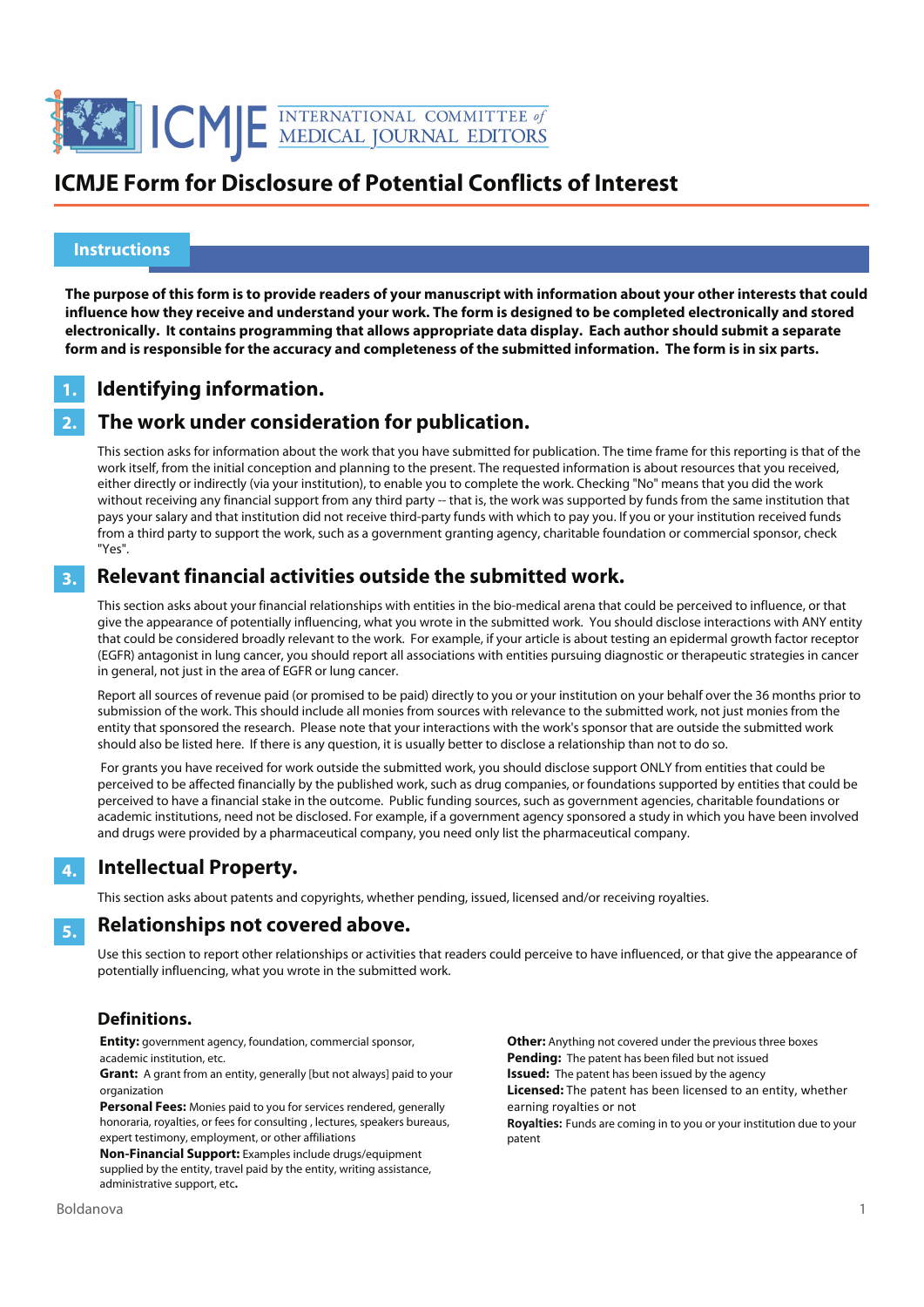

| <b>Section 1.</b>                                                                                                                                                                                                                                                                                                                                                                                                                                               | <b>Identifying Information</b>                    |                                                          |                                                                                                                           |  |
|-----------------------------------------------------------------------------------------------------------------------------------------------------------------------------------------------------------------------------------------------------------------------------------------------------------------------------------------------------------------------------------------------------------------------------------------------------------------|---------------------------------------------------|----------------------------------------------------------|---------------------------------------------------------------------------------------------------------------------------|--|
| 1. Given Name (First Name)<br>Tujana                                                                                                                                                                                                                                                                                                                                                                                                                            |                                                   | 2. Surname (Last Name)<br>Boldanova                      | 3. Date<br>25-February-2020                                                                                               |  |
|                                                                                                                                                                                                                                                                                                                                                                                                                                                                 | 4. Are you the corresponding author?              | $\sqrt{ N}$<br>Yes                                       | Corresponding Author's Name<br>Eike Steinmann                                                                             |  |
| 5. Manuscript Title                                                                                                                                                                                                                                                                                                                                                                                                                                             |                                                   |                                                          | C19 or f66 is an interferon-induced inhibitor of HCV replication restricting formation of the viral replication organelle |  |
| JHEPAT-D-19-01585                                                                                                                                                                                                                                                                                                                                                                                                                                               | 6. Manuscript Identifying Number (if you know it) |                                                          |                                                                                                                           |  |
|                                                                                                                                                                                                                                                                                                                                                                                                                                                                 |                                                   |                                                          |                                                                                                                           |  |
| <b>Section 2.</b>                                                                                                                                                                                                                                                                                                                                                                                                                                               |                                                   | The Work Under Consideration for Publication             |                                                                                                                           |  |
| Did you or your institution at any time receive payment or services from a third party (government, commercial, private foundation, etc.) for<br>any aspect of the submitted work (including but not limited to grants, data monitoring board, study design, manuscript preparation,<br>statistical analysis, etc.)?<br>Are there any relevant conflicts of interest?<br>$\sqrt{ N}$<br>Yes                                                                     |                                                   |                                                          |                                                                                                                           |  |
|                                                                                                                                                                                                                                                                                                                                                                                                                                                                 |                                                   |                                                          |                                                                                                                           |  |
| <b>Section 3.</b><br>Relevant financial activities outside the submitted work.                                                                                                                                                                                                                                                                                                                                                                                  |                                                   |                                                          |                                                                                                                           |  |
| Place a check in the appropriate boxes in the table to indicate whether you have financial relationships (regardless of amount<br>of compensation) with entities as described in the instructions. Use one line for each entity; add as many lines as you need by<br>clicking the "Add +" box. You should report relationships that were present during the 36 months prior to publication.<br>Are there any relevant conflicts of interest?<br>No<br>Yes<br>✓∣ |                                                   |                                                          |                                                                                                                           |  |
|                                                                                                                                                                                                                                                                                                                                                                                                                                                                 |                                                   |                                                          |                                                                                                                           |  |
| <b>Section 4.</b>                                                                                                                                                                                                                                                                                                                                                                                                                                               |                                                   | <b>Intellectual Property -- Patents &amp; Copyrights</b> |                                                                                                                           |  |
| Do you have any patents, whether planned, pending or issued, broadly relevant to the work?<br>$\sqrt{ }$ No<br>Yes                                                                                                                                                                                                                                                                                                                                              |                                                   |                                                          |                                                                                                                           |  |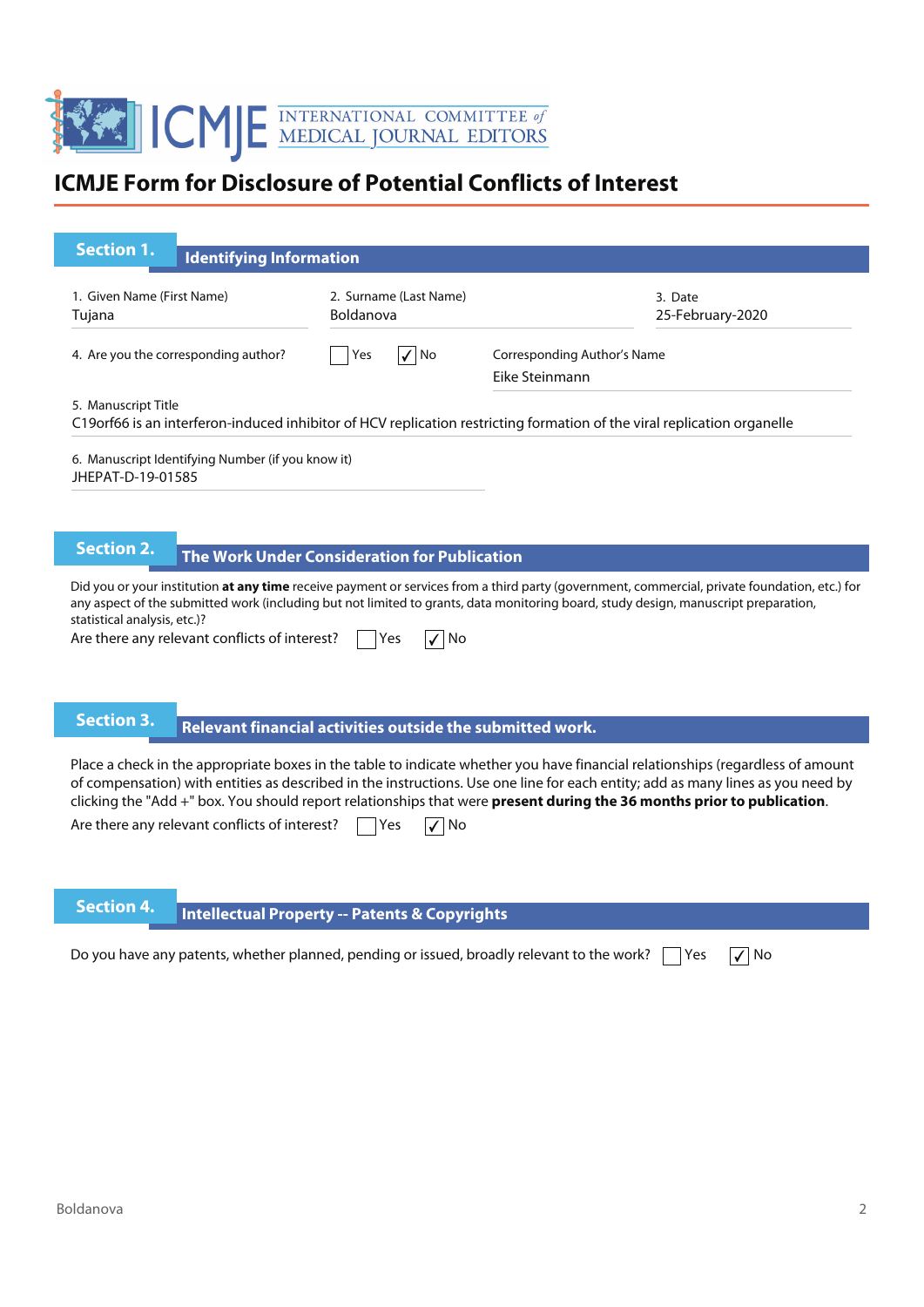

# **Section 5.** Relationships not covered above

Are there other relationships or activities that readers could perceive to have influenced, or that give the appearance of potentially influencing, what you wrote in the submitted work?

 $\Box$  Yes, the following relationships/conditions/circumstances are present (explain below):

 $\sqrt{\phantom{a}}$  No other relationships/conditions/circumstances that present a potential conflict of interest

At the time of manuscript acceptance, journals will ask authors to confirm and, if necessary, update their disclosure statements. On occasion, journals may ask authors to disclose further information about reported relationships.

## **Section 6. Disclosure Statement**

Based on the above disclosures, this form will automatically generate a disclosure statement, which will appear in the box below.

Dr. Boldanova has nothing to disclose.

## **Evaluation and Feedback**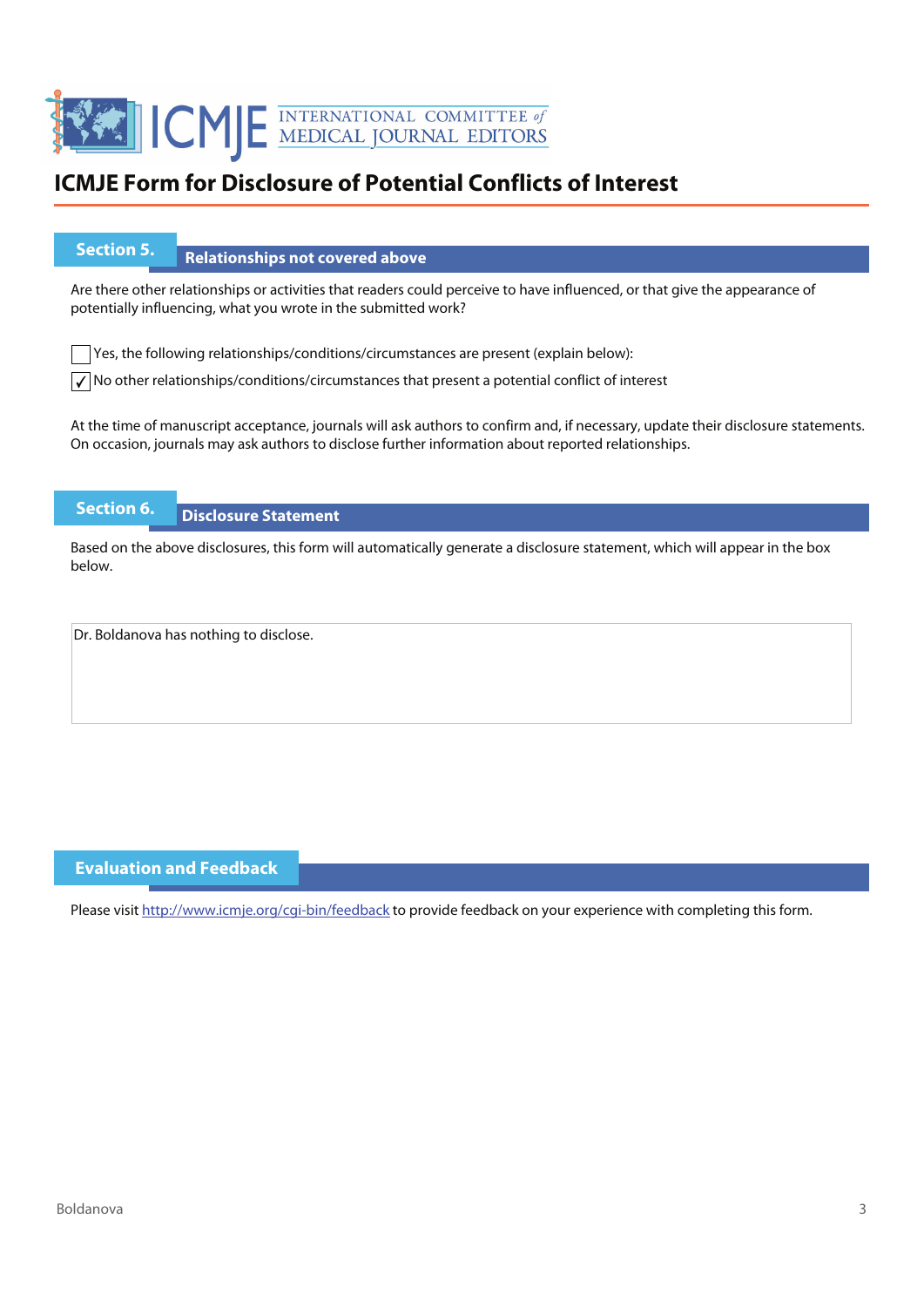

### **Instructions**

 l

> **The purpose of this form is to provide readers of your manuscript with information about your other interests that could influence how they receive and understand your work. The form is designed to be completed electronically and stored electronically. It contains programming that allows appropriate data display. Each author should submit a separate form and is responsible for the accuracy and completeness of the submitted information. The form is in six parts.**

#### **Identifying information. 1.**

#### **The work under consideration for publication. 2.**

This section asks for information about the work that you have submitted for publication. The time frame for this reporting is that of the work itself, from the initial conception and planning to the present. The requested information is about resources that you received, either directly or indirectly (via your institution), to enable you to complete the work. Checking "No" means that you did the work without receiving any financial support from any third party -- that is, the work was supported by funds from the same institution that pays your salary and that institution did not receive third-party funds with which to pay you. If you or your institution received funds from a third party to support the work, such as a government granting agency, charitable foundation or commercial sponsor, check "Yes".

#### **Relevant financial activities outside the submitted work. 3.**

This section asks about your financial relationships with entities in the bio-medical arena that could be perceived to influence, or that give the appearance of potentially influencing, what you wrote in the submitted work. You should disclose interactions with ANY entity that could be considered broadly relevant to the work. For example, if your article is about testing an epidermal growth factor receptor (EGFR) antagonist in lung cancer, you should report all associations with entities pursuing diagnostic or therapeutic strategies in cancer in general, not just in the area of EGFR or lung cancer.

Report all sources of revenue paid (or promised to be paid) directly to you or your institution on your behalf over the 36 months prior to submission of the work. This should include all monies from sources with relevance to the submitted work, not just monies from the entity that sponsored the research. Please note that your interactions with the work's sponsor that are outside the submitted work should also be listed here. If there is any question, it is usually better to disclose a relationship than not to do so.

 For grants you have received for work outside the submitted work, you should disclose support ONLY from entities that could be perceived to be affected financially by the published work, such as drug companies, or foundations supported by entities that could be perceived to have a financial stake in the outcome. Public funding sources, such as government agencies, charitable foundations or academic institutions, need not be disclosed. For example, if a government agency sponsored a study in which you have been involved and drugs were provided by a pharmaceutical company, you need only list the pharmaceutical company.

#### **Intellectual Property. 4.**

This section asks about patents and copyrights, whether pending, issued, licensed and/or receiving royalties.

#### **Relationships not covered above. 5.**

Use this section to report other relationships or activities that readers could perceive to have influenced, or that give the appearance of potentially influencing, what you wrote in the submitted work.

## **Definitions.**

**Entity:** government agency, foundation, commercial sponsor, academic institution, etc.

**Grant:** A grant from an entity, generally [but not always] paid to your organization

**Personal Fees:** Monies paid to you for services rendered, generally honoraria, royalties, or fees for consulting , lectures, speakers bureaus, expert testimony, employment, or other affiliations

**Non-Financial Support:** Examples include drugs/equipment supplied by the entity, travel paid by the entity, writing assistance, administrative support, etc**.**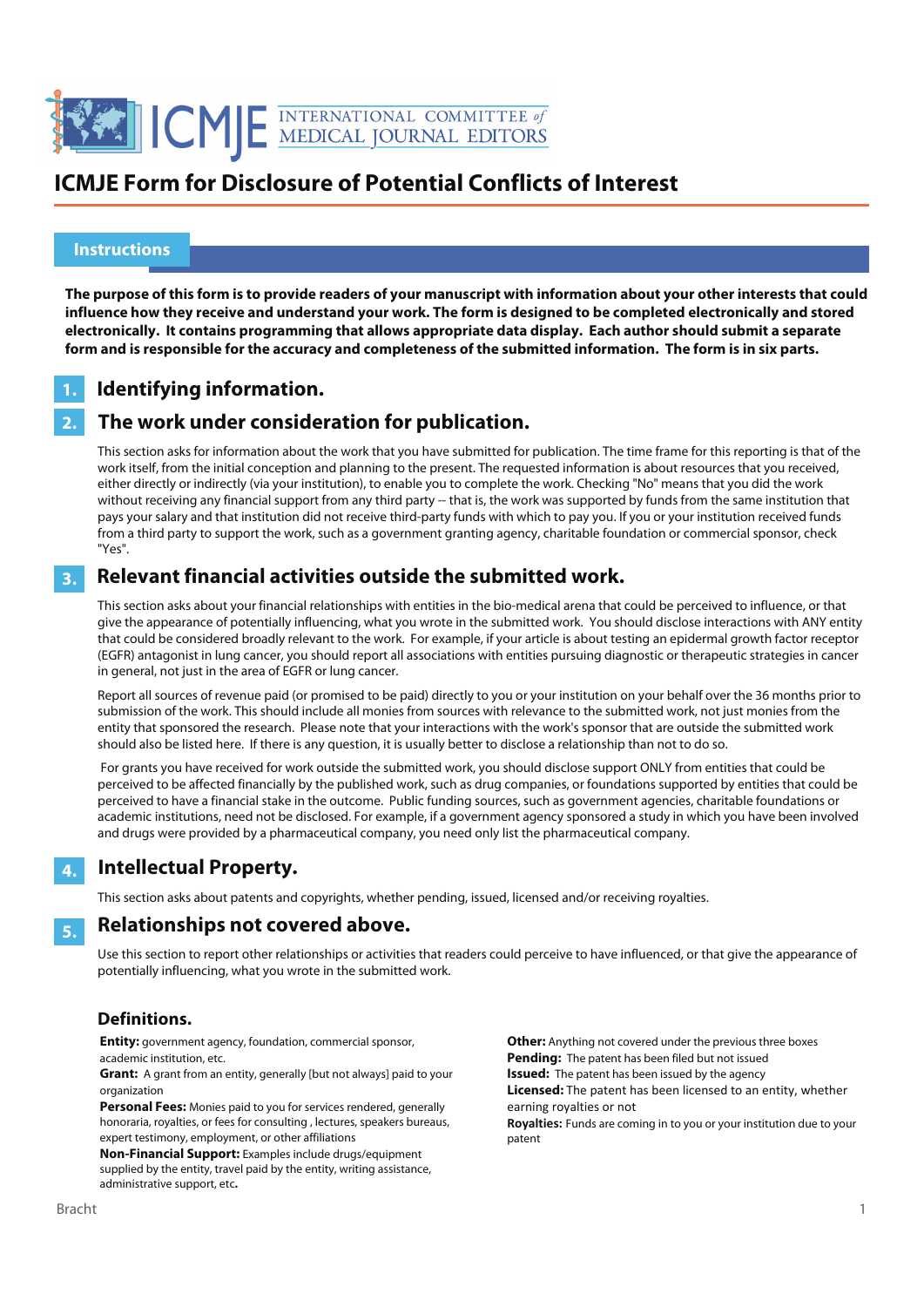

| <b>Section 1.</b>                                                                                                                                                                                                                                                                                                                                                                                                                                                      | <b>Identifying Information</b>                                                                                                                 |                                                           |                                               |                             |  |
|------------------------------------------------------------------------------------------------------------------------------------------------------------------------------------------------------------------------------------------------------------------------------------------------------------------------------------------------------------------------------------------------------------------------------------------------------------------------|------------------------------------------------------------------------------------------------------------------------------------------------|-----------------------------------------------------------|-----------------------------------------------|-----------------------------|--|
| 1. Given Name (First Name)<br>Thilo                                                                                                                                                                                                                                                                                                                                                                                                                                    |                                                                                                                                                | 2. Surname (Last Name)<br><b>Bracht</b>                   |                                               | 3. Date<br>25-February-2020 |  |
|                                                                                                                                                                                                                                                                                                                                                                                                                                                                        | 4. Are you the corresponding author?                                                                                                           | $\sqrt{N}$<br>Yes                                         | Corresponding Author's Name<br>Eike Steinmann |                             |  |
|                                                                                                                                                                                                                                                                                                                                                                                                                                                                        | 5. Manuscript Title<br>C19orf66 is an interferon-induced inhibitor of HCV replication restricting formation of the viral replication organelle |                                                           |                                               |                             |  |
| JHEPAT-D-19-01585                                                                                                                                                                                                                                                                                                                                                                                                                                                      | 6. Manuscript Identifying Number (if you know it)                                                                                              |                                                           |                                               |                             |  |
|                                                                                                                                                                                                                                                                                                                                                                                                                                                                        |                                                                                                                                                |                                                           |                                               |                             |  |
| <b>Section 2.</b>                                                                                                                                                                                                                                                                                                                                                                                                                                                      |                                                                                                                                                | <b>The Work Under Consideration for Publication</b>       |                                               |                             |  |
| Did you or your institution at any time receive payment or services from a third party (government, commercial, private foundation, etc.) for<br>any aspect of the submitted work (including but not limited to grants, data monitoring board, study design, manuscript preparation,<br>statistical analysis, etc.)?<br>Are there any relevant conflicts of interest?<br>$\sqrt{ }$ No<br>Yes                                                                          |                                                                                                                                                |                                                           |                                               |                             |  |
|                                                                                                                                                                                                                                                                                                                                                                                                                                                                        |                                                                                                                                                |                                                           |                                               |                             |  |
| <b>Section 3.</b>                                                                                                                                                                                                                                                                                                                                                                                                                                                      |                                                                                                                                                | Relevant financial activities outside the submitted work. |                                               |                             |  |
| Place a check in the appropriate boxes in the table to indicate whether you have financial relationships (regardless of amount<br>of compensation) with entities as described in the instructions. Use one line for each entity; add as many lines as you need by<br>clicking the "Add +" box. You should report relationships that were present during the 36 months prior to publication.<br>Are there any relevant conflicts of interest?<br>No<br>Yes<br>$\sqrt{}$ |                                                                                                                                                |                                                           |                                               |                             |  |
| <b>Section 4.</b>                                                                                                                                                                                                                                                                                                                                                                                                                                                      |                                                                                                                                                | <b>Intellectual Property -- Patents &amp; Copyrights</b>  |                                               |                             |  |
|                                                                                                                                                                                                                                                                                                                                                                                                                                                                        |                                                                                                                                                |                                                           |                                               |                             |  |
| Do you have any patents, whether planned, pending or issued, broadly relevant to the work?<br>Yes<br>√∣No                                                                                                                                                                                                                                                                                                                                                              |                                                                                                                                                |                                                           |                                               |                             |  |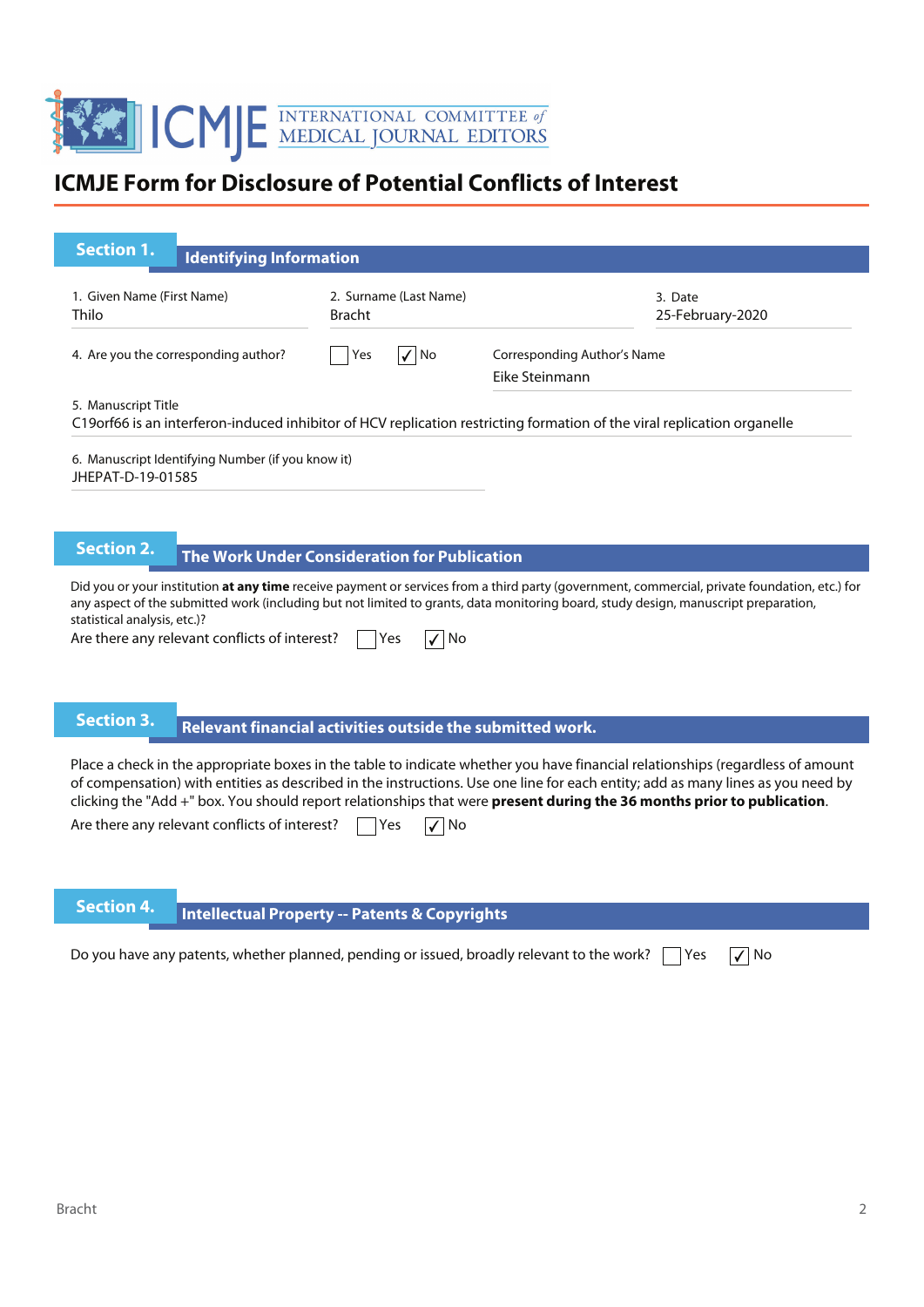

# **Section 5.** Relationships not covered above

Are there other relationships or activities that readers could perceive to have influenced, or that give the appearance of potentially influencing, what you wrote in the submitted work?

Yes, the following relationships/conditions/circumstances are present (explain below):

 $\sqrt{\phantom{a}}$  No other relationships/conditions/circumstances that present a potential conflict of interest

At the time of manuscript acceptance, journals will ask authors to confirm and, if necessary, update their disclosure statements. On occasion, journals may ask authors to disclose further information about reported relationships.

## **Section 6. Disclosure Statement**

Based on the above disclosures, this form will automatically generate a disclosure statement, which will appear in the box below.

Dr. Bracht has nothing to disclose.

## **Evaluation and Feedback**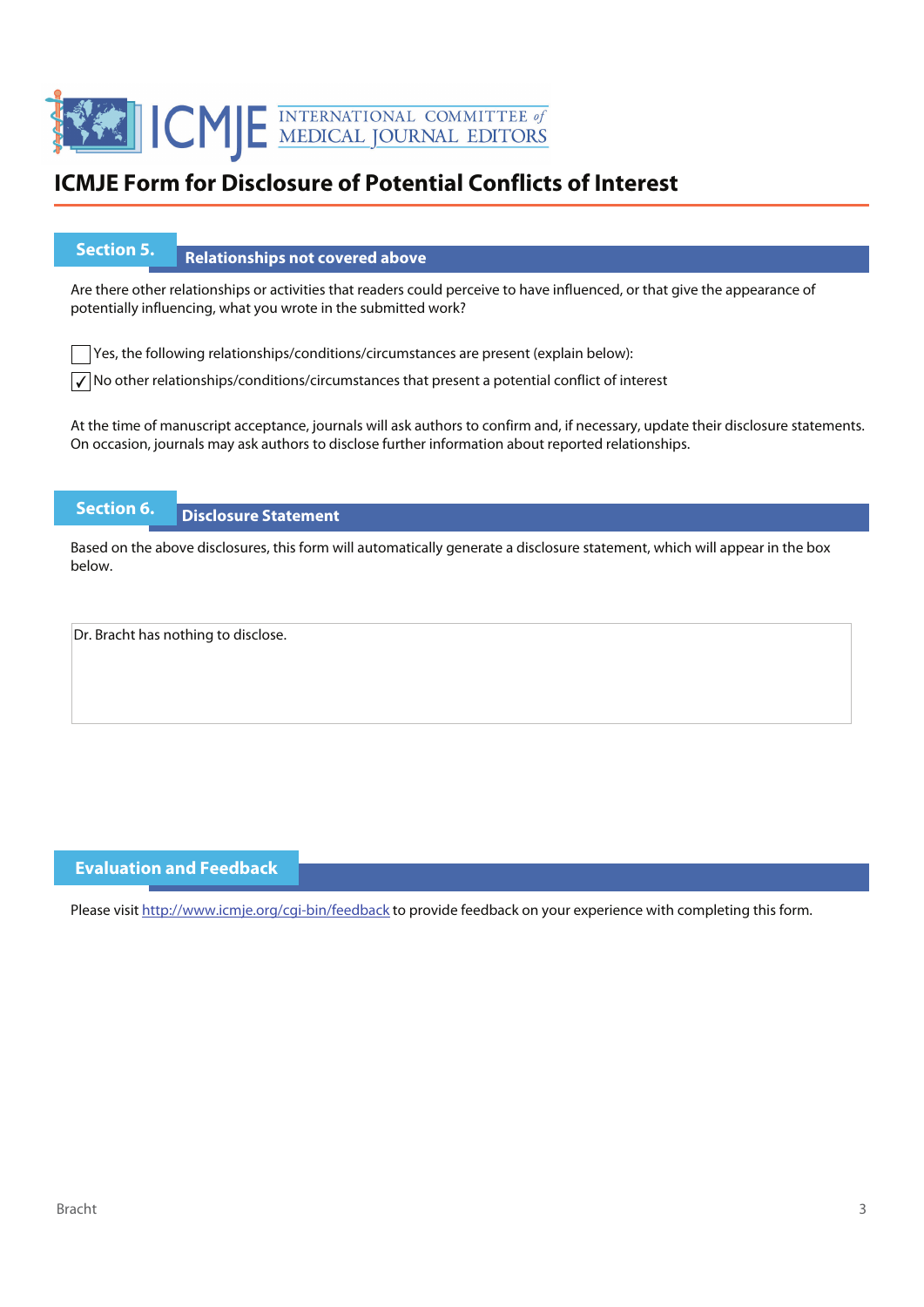

### **Instructions**

 l

> **The purpose of this form is to provide readers of your manuscript with information about your other interests that could influence how they receive and understand your work. The form is designed to be completed electronically and stored electronically. It contains programming that allows appropriate data display. Each author should submit a separate form and is responsible for the accuracy and completeness of the submitted information. The form is in six parts.**

#### **Identifying information. 1.**

#### **The work under consideration for publication. 2.**

This section asks for information about the work that you have submitted for publication. The time frame for this reporting is that of the work itself, from the initial conception and planning to the present. The requested information is about resources that you received, either directly or indirectly (via your institution), to enable you to complete the work. Checking "No" means that you did the work without receiving any financial support from any third party -- that is, the work was supported by funds from the same institution that pays your salary and that institution did not receive third-party funds with which to pay you. If you or your institution received funds from a third party to support the work, such as a government granting agency, charitable foundation or commercial sponsor, check "Yes".

#### **Relevant financial activities outside the submitted work. 3.**

This section asks about your financial relationships with entities in the bio-medical arena that could be perceived to influence, or that give the appearance of potentially influencing, what you wrote in the submitted work. You should disclose interactions with ANY entity that could be considered broadly relevant to the work. For example, if your article is about testing an epidermal growth factor receptor (EGFR) antagonist in lung cancer, you should report all associations with entities pursuing diagnostic or therapeutic strategies in cancer in general, not just in the area of EGFR or lung cancer.

Report all sources of revenue paid (or promised to be paid) directly to you or your institution on your behalf over the 36 months prior to submission of the work. This should include all monies from sources with relevance to the submitted work, not just monies from the entity that sponsored the research. Please note that your interactions with the work's sponsor that are outside the submitted work should also be listed here. If there is any question, it is usually better to disclose a relationship than not to do so.

 For grants you have received for work outside the submitted work, you should disclose support ONLY from entities that could be perceived to be affected financially by the published work, such as drug companies, or foundations supported by entities that could be perceived to have a financial stake in the outcome. Public funding sources, such as government agencies, charitable foundations or academic institutions, need not be disclosed. For example, if a government agency sponsored a study in which you have been involved and drugs were provided by a pharmaceutical company, you need only list the pharmaceutical company.

#### **Intellectual Property. 4.**

This section asks about patents and copyrights, whether pending, issued, licensed and/or receiving royalties.

#### **Relationships not covered above. 5.**

Use this section to report other relationships or activities that readers could perceive to have influenced, or that give the appearance of potentially influencing, what you wrote in the submitted work.

## **Definitions.**

**Entity:** government agency, foundation, commercial sponsor, academic institution, etc.

**Grant:** A grant from an entity, generally [but not always] paid to your organization

**Personal Fees:** Monies paid to you for services rendered, generally honoraria, royalties, or fees for consulting , lectures, speakers bureaus, expert testimony, employment, or other affiliations

**Non-Financial Support:** Examples include drugs/equipment supplied by the entity, travel paid by the entity, writing assistance, administrative support, etc**.**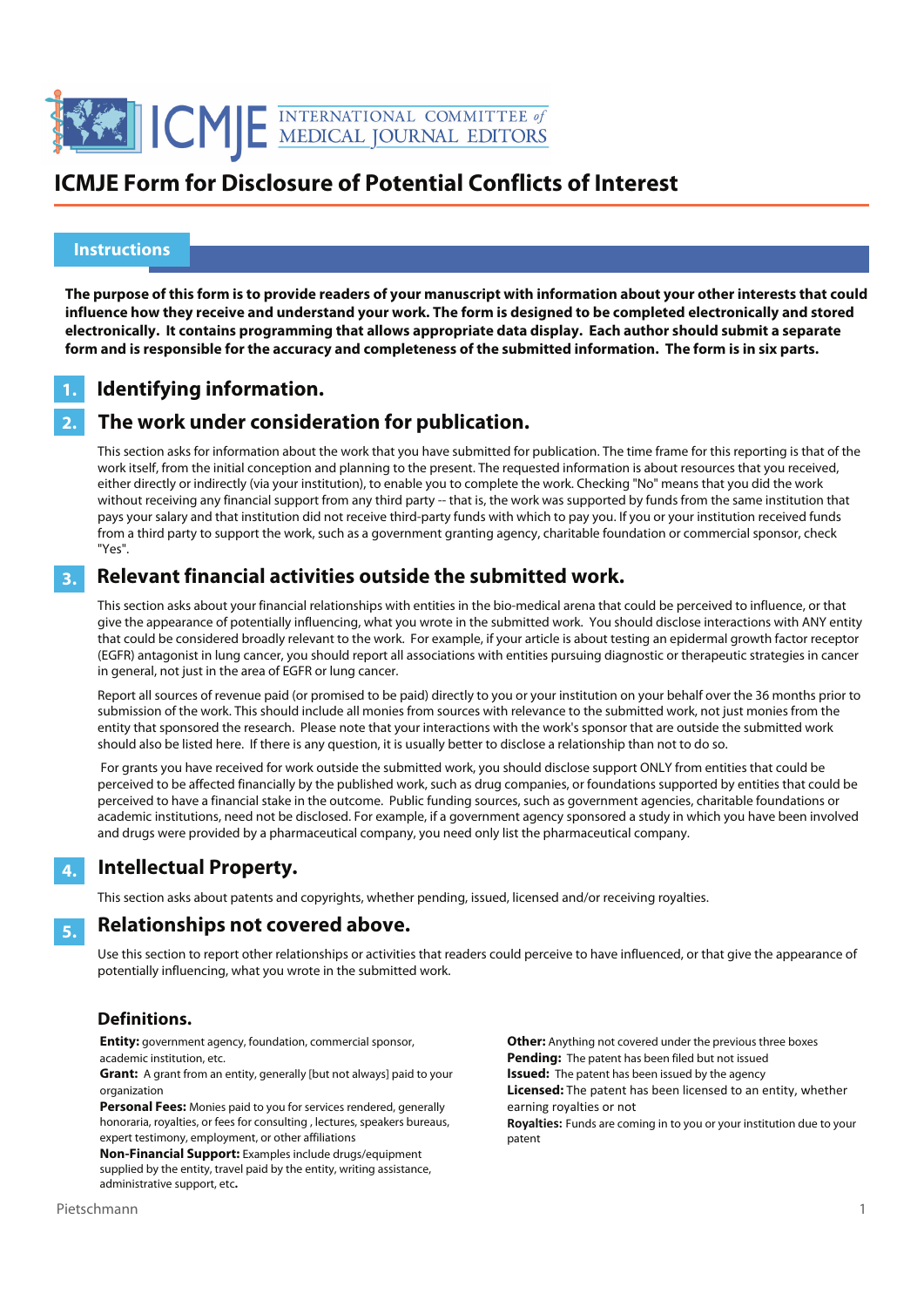

| <b>Section 1.</b>                                                                                                                                                                                                                                                                                                                                                                                                                                                                                                       | <b>Identifying Information</b>                    |                                                           |                                               |                                                                                                                         |
|-------------------------------------------------------------------------------------------------------------------------------------------------------------------------------------------------------------------------------------------------------------------------------------------------------------------------------------------------------------------------------------------------------------------------------------------------------------------------------------------------------------------------|---------------------------------------------------|-----------------------------------------------------------|-----------------------------------------------|-------------------------------------------------------------------------------------------------------------------------|
| 1. Given Name (First Name)<br>Thomas                                                                                                                                                                                                                                                                                                                                                                                                                                                                                    |                                                   | 2. Surname (Last Name)<br>Pietschmann                     |                                               | 3. Date<br>25-February-2020                                                                                             |
|                                                                                                                                                                                                                                                                                                                                                                                                                                                                                                                         | 4. Are you the corresponding author?              | $\sqrt{ N}$<br>Yes                                        | Corresponding Author's Name<br>Eike Steinmann |                                                                                                                         |
| 5. Manuscript Title                                                                                                                                                                                                                                                                                                                                                                                                                                                                                                     |                                                   |                                                           |                                               | C19orf66 is an interferon-induced inhibitor of HCV replication restricting formation of the viral replication organelle |
| JHEPAT-D-19-01585                                                                                                                                                                                                                                                                                                                                                                                                                                                                                                       | 6. Manuscript Identifying Number (if you know it) |                                                           |                                               |                                                                                                                         |
| <b>Section 2.</b>                                                                                                                                                                                                                                                                                                                                                                                                                                                                                                       |                                                   | <b>The Work Under Consideration for Publication</b>       |                                               |                                                                                                                         |
| Did you or your institution at any time receive payment or services from a third party (government, commercial, private foundation, etc.) for<br>any aspect of the submitted work (including but not limited to grants, data monitoring board, study design, manuscript preparation,<br>statistical analysis, etc.)?<br>Are there any relevant conflicts of interest?<br>$\sqrt{ }$ No<br>Yes                                                                                                                           |                                                   |                                                           |                                               |                                                                                                                         |
| <b>Section 3.</b>                                                                                                                                                                                                                                                                                                                                                                                                                                                                                                       |                                                   | Relevant financial activities outside the submitted work. |                                               |                                                                                                                         |
| Place a check in the appropriate boxes in the table to indicate whether you have financial relationships (regardless of amount<br>of compensation) with entities as described in the instructions. Use one line for each entity; add as many lines as you need by<br>clicking the "Add +" box. You should report relationships that were present during the 36 months prior to publication.<br>Are there any relevant conflicts of interest?<br>No<br>Yes<br>If yes, please fill out the appropriate information below. |                                                   |                                                           |                                               |                                                                                                                         |
| <b>Name of Entity</b>                                                                                                                                                                                                                                                                                                                                                                                                                                                                                                   |                                                   | Personal<br>Grant?<br>Fees!                               | <b>Non-Financial</b><br>Other:<br>Support:    | <b>Comments</b>                                                                                                         |
| <b>Biotest AG</b>                                                                                                                                                                                                                                                                                                                                                                                                                                                                                                       |                                                   | $ \checkmark $                                            |                                               |                                                                                                                         |
| Janssen Global Services, L.L.C.                                                                                                                                                                                                                                                                                                                                                                                                                                                                                         |                                                   | $ \checkmark $                                            |                                               |                                                                                                                         |
|                                                                                                                                                                                                                                                                                                                                                                                                                                                                                                                         |                                                   |                                                           |                                               |                                                                                                                         |
| <b>Section 4.</b>                                                                                                                                                                                                                                                                                                                                                                                                                                                                                                       |                                                   | <b>Intellectual Property -- Patents &amp; Copyrights</b>  |                                               |                                                                                                                         |

Do you have any patents, whether planned, pending or issued, broadly relevant to the work?  $\Box$  Yes  $\Box$  No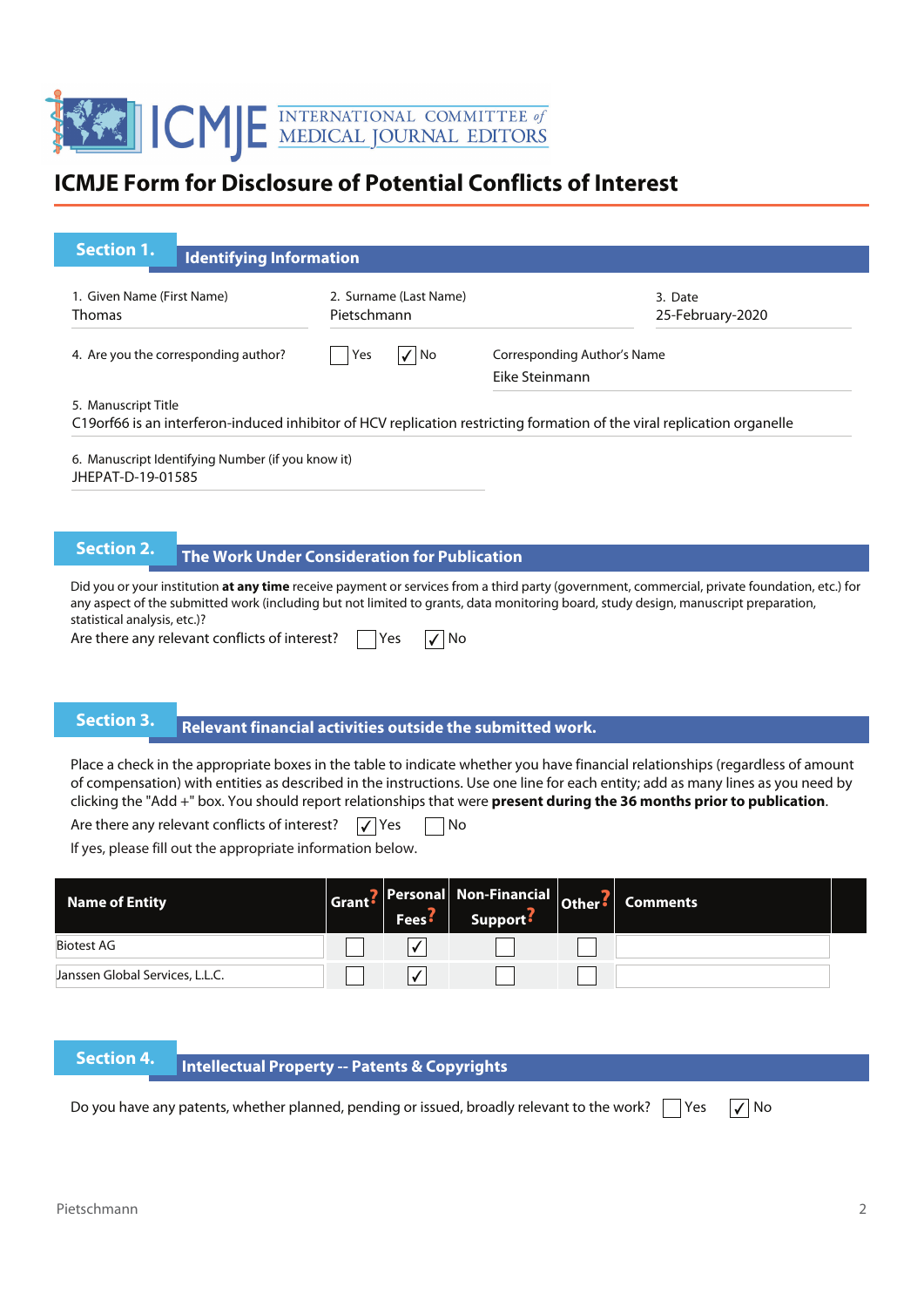

# **Section 5.** Relationships not covered above

Are there other relationships or activities that readers could perceive to have influenced, or that give the appearance of potentially influencing, what you wrote in the submitted work?

 $\Box$  Yes, the following relationships/conditions/circumstances are present (explain below):

 $\sqrt{\phantom{a}}$  No other relationships/conditions/circumstances that present a potential conflict of interest

At the time of manuscript acceptance, journals will ask authors to confirm and, if necessary, update their disclosure statements. On occasion, journals may ask authors to disclose further information about reported relationships.

## **Section 6. Disclosure Statement**

Based on the above disclosures, this form will automatically generate a disclosure statement, which will appear in the box below.

Dr. Pietschmann reports personal fees from Biotest AG , personal fees from Janssen Global Services, L.L.C., outside the submitted work.

## **Evaluation and Feedback**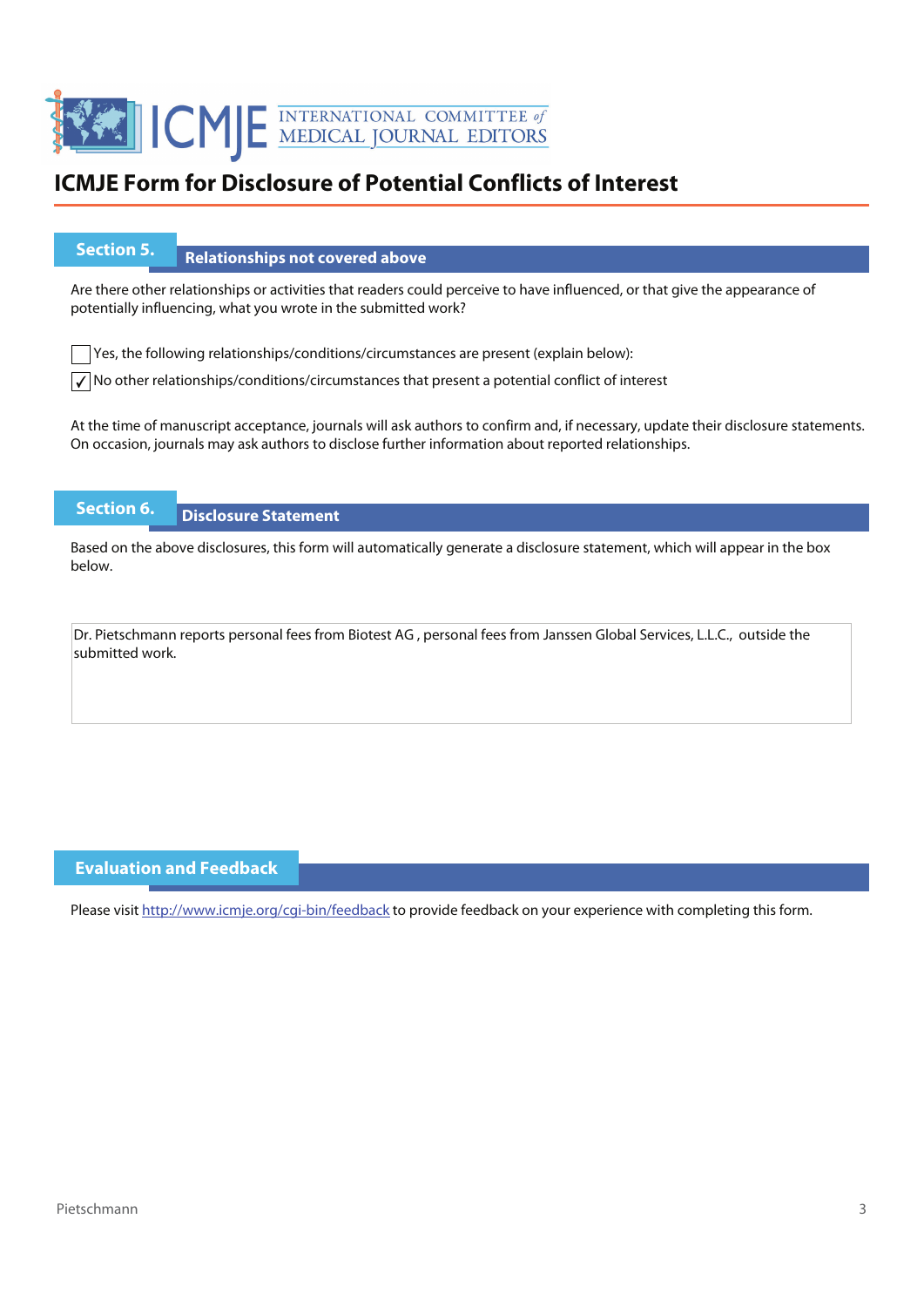

### **Instructions**

 l

> **The purpose of this form is to provide readers of your manuscript with information about your other interests that could influence how they receive and understand your work. The form is designed to be completed electronically and stored electronically. It contains programming that allows appropriate data display. Each author should submit a separate form and is responsible for the accuracy and completeness of the submitted information. The form is in six parts.**

#### **Identifying information. 1.**

#### **The work under consideration for publication. 2.**

This section asks for information about the work that you have submitted for publication. The time frame for this reporting is that of the work itself, from the initial conception and planning to the present. The requested information is about resources that you received, either directly or indirectly (via your institution), to enable you to complete the work. Checking "No" means that you did the work without receiving any financial support from any third party -- that is, the work was supported by funds from the same institution that pays your salary and that institution did not receive third-party funds with which to pay you. If you or your institution received funds from a third party to support the work, such as a government granting agency, charitable foundation or commercial sponsor, check "Yes".

#### **Relevant financial activities outside the submitted work. 3.**

This section asks about your financial relationships with entities in the bio-medical arena that could be perceived to influence, or that give the appearance of potentially influencing, what you wrote in the submitted work. You should disclose interactions with ANY entity that could be considered broadly relevant to the work. For example, if your article is about testing an epidermal growth factor receptor (EGFR) antagonist in lung cancer, you should report all associations with entities pursuing diagnostic or therapeutic strategies in cancer in general, not just in the area of EGFR or lung cancer.

Report all sources of revenue paid (or promised to be paid) directly to you or your institution on your behalf over the 36 months prior to submission of the work. This should include all monies from sources with relevance to the submitted work, not just monies from the entity that sponsored the research. Please note that your interactions with the work's sponsor that are outside the submitted work should also be listed here. If there is any question, it is usually better to disclose a relationship than not to do so.

 For grants you have received for work outside the submitted work, you should disclose support ONLY from entities that could be perceived to be affected financially by the published work, such as drug companies, or foundations supported by entities that could be perceived to have a financial stake in the outcome. Public funding sources, such as government agencies, charitable foundations or academic institutions, need not be disclosed. For example, if a government agency sponsored a study in which you have been involved and drugs were provided by a pharmaceutical company, you need only list the pharmaceutical company.

#### **Intellectual Property. 4.**

This section asks about patents and copyrights, whether pending, issued, licensed and/or receiving royalties.

#### **Relationships not covered above. 5.**

Use this section to report other relationships or activities that readers could perceive to have influenced, or that give the appearance of potentially influencing, what you wrote in the submitted work.

## **Definitions.**

**Entity:** government agency, foundation, commercial sponsor, academic institution, etc.

**Grant:** A grant from an entity, generally [but not always] paid to your organization

**Personal Fees:** Monies paid to you for services rendered, generally honoraria, royalties, or fees for consulting , lectures, speakers bureaus, expert testimony, employment, or other affiliations

**Non-Financial Support:** Examples include drugs/equipment supplied by the entity, travel paid by the entity, writing assistance, administrative support, etc**.**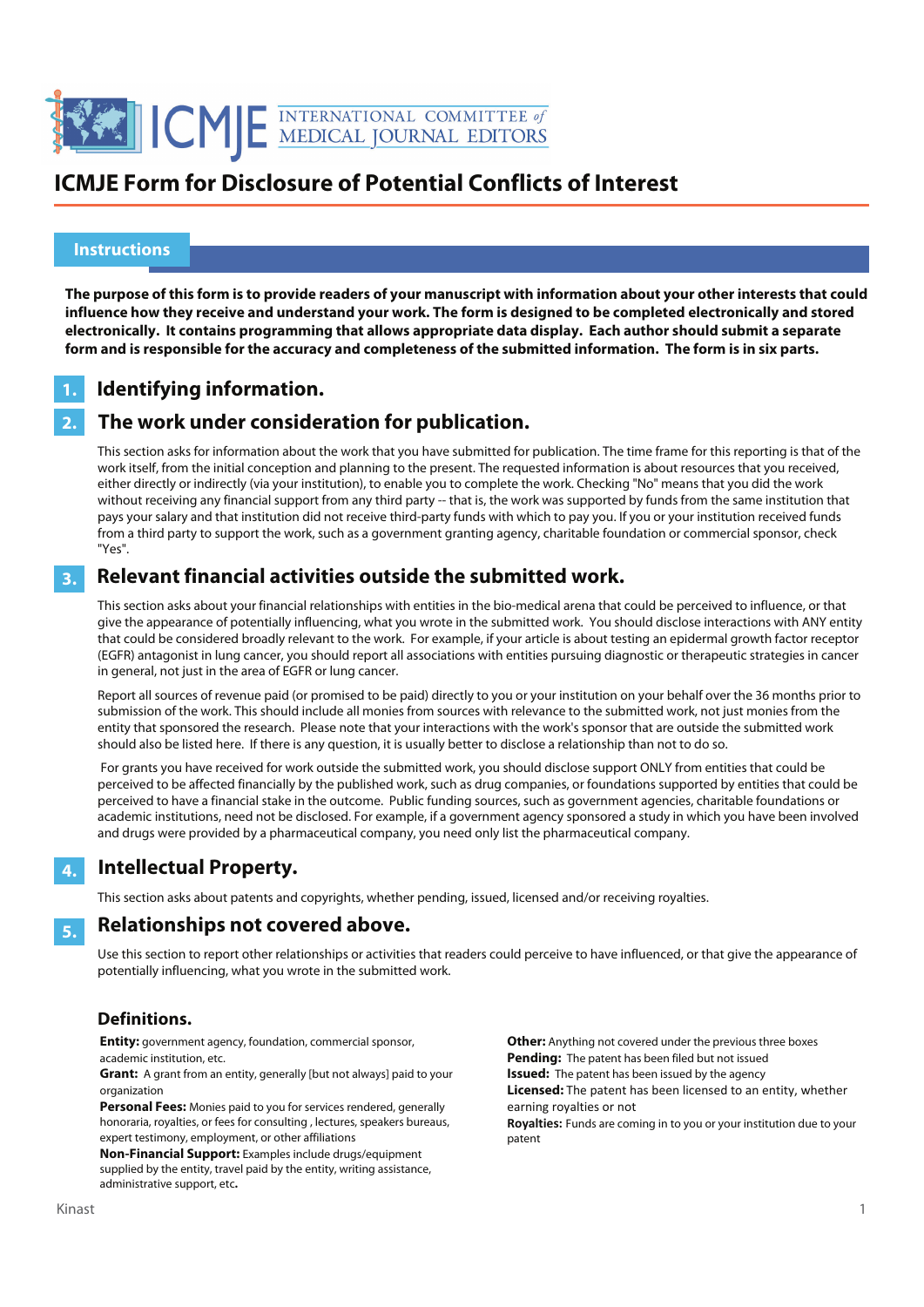

| <b>Section 1.</b>                                                                                                                                                                                                                                                                                                                                                                                                                                              | <b>Identifying Information</b>                    |                                                          |                                                                                                                         |  |
|----------------------------------------------------------------------------------------------------------------------------------------------------------------------------------------------------------------------------------------------------------------------------------------------------------------------------------------------------------------------------------------------------------------------------------------------------------------|---------------------------------------------------|----------------------------------------------------------|-------------------------------------------------------------------------------------------------------------------------|--|
| 1. Given Name (First Name)<br>Volker                                                                                                                                                                                                                                                                                                                                                                                                                           |                                                   | 2. Surname (Last Name)<br>Kinast                         | 3. Date<br>25-February-2020                                                                                             |  |
|                                                                                                                                                                                                                                                                                                                                                                                                                                                                | 4. Are you the corresponding author?              | $\sqrt{ NQ}$<br>Yes                                      | Corresponding Author's Name<br>Eike Steinmann                                                                           |  |
| 5. Manuscript Title                                                                                                                                                                                                                                                                                                                                                                                                                                            |                                                   |                                                          | C19orf66 is an interferon-induced inhibitor of HCV replication restricting formation of the viral replication organelle |  |
| JHEPAT-D-19-01585                                                                                                                                                                                                                                                                                                                                                                                                                                              | 6. Manuscript Identifying Number (if you know it) |                                                          |                                                                                                                         |  |
|                                                                                                                                                                                                                                                                                                                                                                                                                                                                |                                                   |                                                          |                                                                                                                         |  |
| <b>Section 2.</b>                                                                                                                                                                                                                                                                                                                                                                                                                                              |                                                   | <b>The Work Under Consideration for Publication</b>      |                                                                                                                         |  |
| Did you or your institution at any time receive payment or services from a third party (government, commercial, private foundation, etc.) for<br>any aspect of the submitted work (including but not limited to grants, data monitoring board, study design, manuscript preparation,<br>statistical analysis, etc.)?<br>Are there any relevant conflicts of interest?<br>$\sqrt{ N}$<br>Yes                                                                    |                                                   |                                                          |                                                                                                                         |  |
|                                                                                                                                                                                                                                                                                                                                                                                                                                                                |                                                   |                                                          |                                                                                                                         |  |
| <b>Section 3.</b><br>Relevant financial activities outside the submitted work.                                                                                                                                                                                                                                                                                                                                                                                 |                                                   |                                                          |                                                                                                                         |  |
| Place a check in the appropriate boxes in the table to indicate whether you have financial relationships (regardless of amount<br>of compensation) with entities as described in the instructions. Use one line for each entity; add as many lines as you need by<br>clicking the "Add +" box. You should report relationships that were present during the 36 months prior to publication.<br>Are there any relevant conflicts of interest?<br>No<br>Yes<br>✓ |                                                   |                                                          |                                                                                                                         |  |
| <b>Section 4.</b>                                                                                                                                                                                                                                                                                                                                                                                                                                              |                                                   |                                                          |                                                                                                                         |  |
|                                                                                                                                                                                                                                                                                                                                                                                                                                                                |                                                   | <b>Intellectual Property -- Patents &amp; Copyrights</b> |                                                                                                                         |  |
| Do you have any patents, whether planned, pending or issued, broadly relevant to the work?<br>$\sqrt{ NQ}$<br>Yes                                                                                                                                                                                                                                                                                                                                              |                                                   |                                                          |                                                                                                                         |  |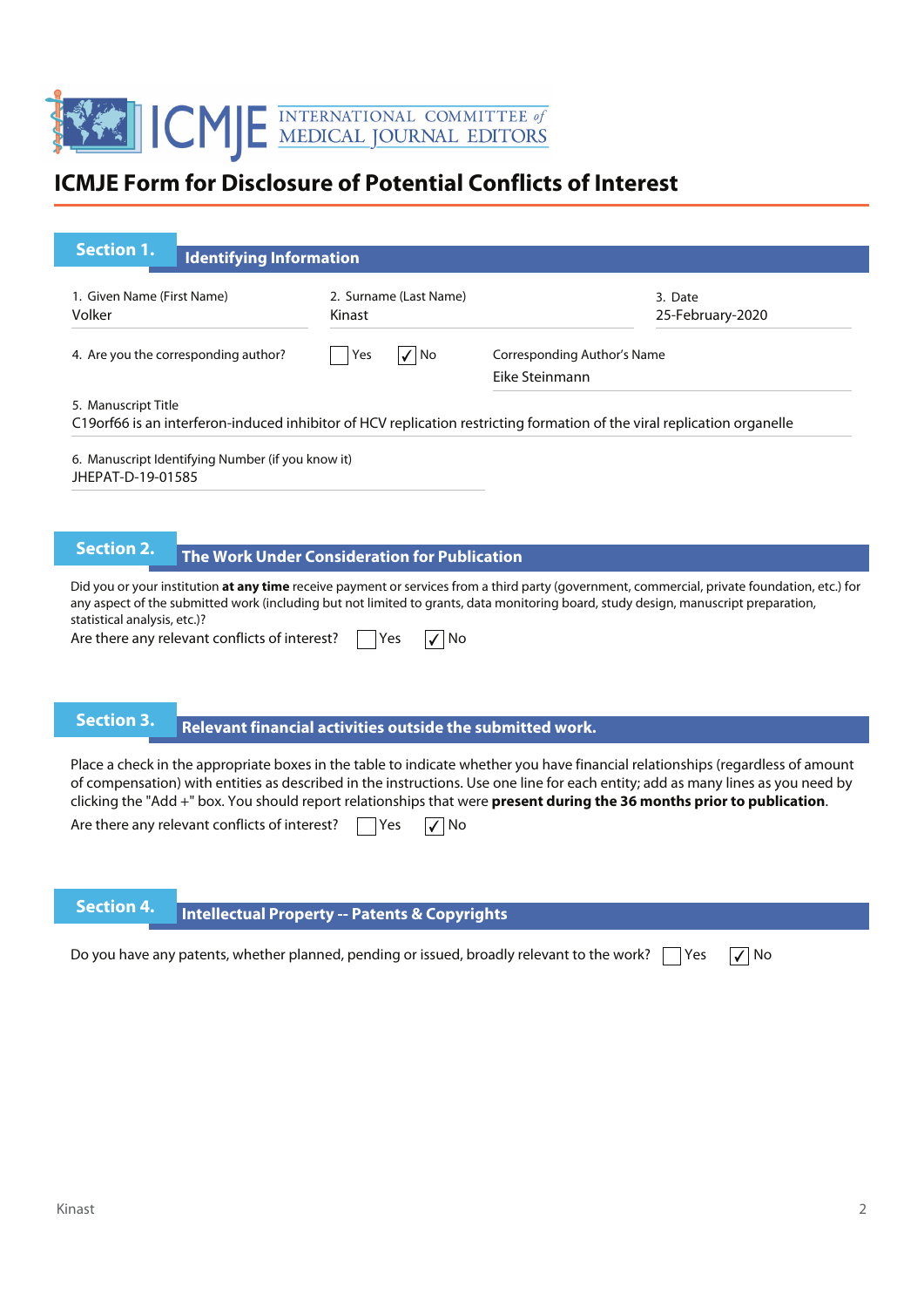

# **Section 5.** Relationships not covered above

Are there other relationships or activities that readers could perceive to have influenced, or that give the appearance of potentially influencing, what you wrote in the submitted work?

Yes, the following relationships/conditions/circumstances are present (explain below):

 $\sqrt{\phantom{a}}$  No other relationships/conditions/circumstances that present a potential conflict of interest

At the time of manuscript acceptance, journals will ask authors to confirm and, if necessary, update their disclosure statements. On occasion, journals may ask authors to disclose further information about reported relationships.

## **Section 6. Disclosure Statement**

Based on the above disclosures, this form will automatically generate a disclosure statement, which will appear in the box below.

Mr. Kinast has nothing to disclose.

## **Evaluation and Feedback**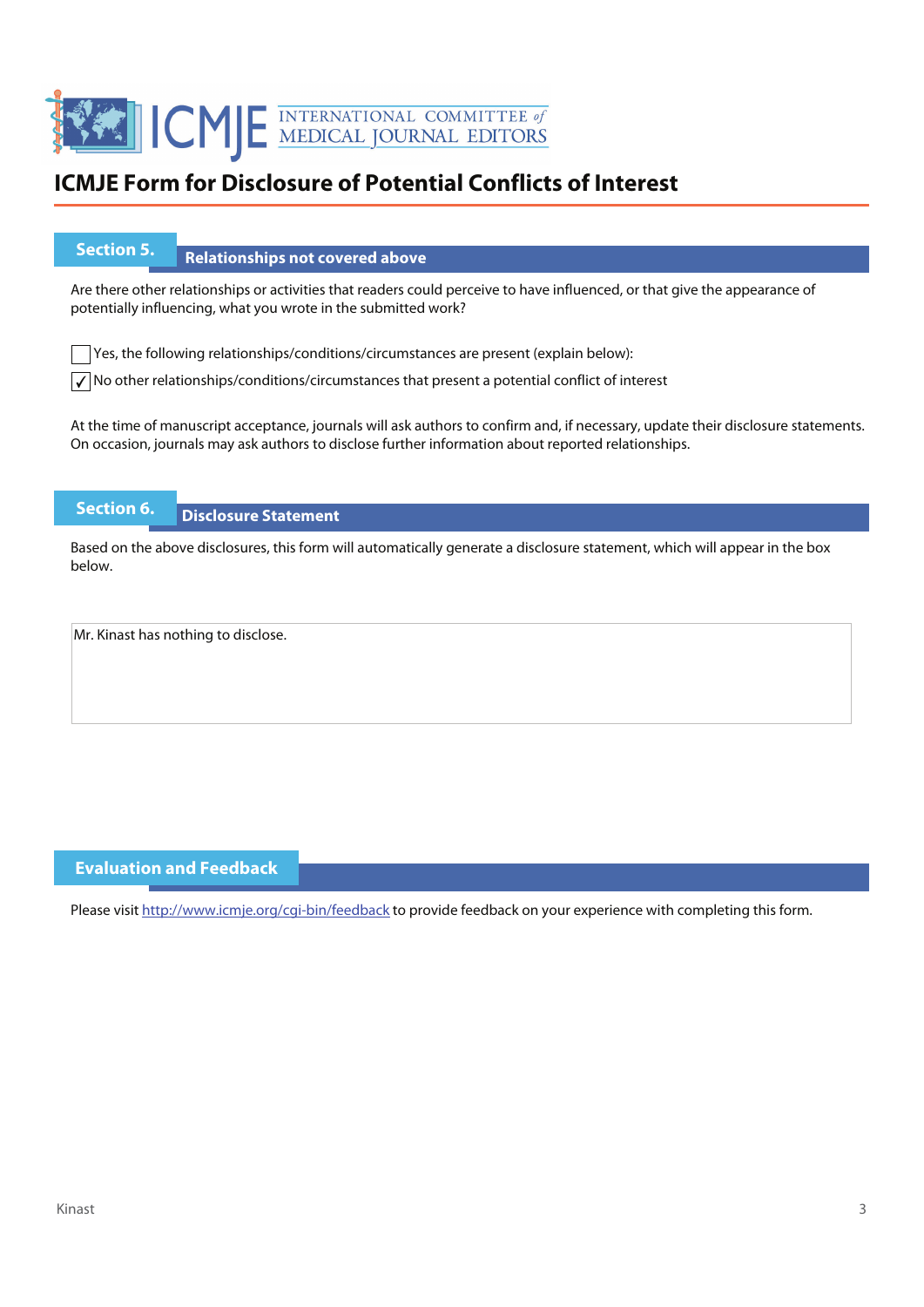

### **Instructions**

 l

> **The purpose of this form is to provide readers of your manuscript with information about your other interests that could influence how they receive and understand your work. The form is designed to be completed electronically and stored electronically. It contains programming that allows appropriate data display. Each author should submit a separate form and is responsible for the accuracy and completeness of the submitted information. The form is in six parts.**

#### **Identifying information. 1.**

#### **The work under consideration for publication. 2.**

This section asks for information about the work that you have submitted for publication. The time frame for this reporting is that of the work itself, from the initial conception and planning to the present. The requested information is about resources that you received, either directly or indirectly (via your institution), to enable you to complete the work. Checking "No" means that you did the work without receiving any financial support from any third party -- that is, the work was supported by funds from the same institution that pays your salary and that institution did not receive third-party funds with which to pay you. If you or your institution received funds from a third party to support the work, such as a government granting agency, charitable foundation or commercial sponsor, check "Yes".

#### **Relevant financial activities outside the submitted work. 3.**

This section asks about your financial relationships with entities in the bio-medical arena that could be perceived to influence, or that give the appearance of potentially influencing, what you wrote in the submitted work. You should disclose interactions with ANY entity that could be considered broadly relevant to the work. For example, if your article is about testing an epidermal growth factor receptor (EGFR) antagonist in lung cancer, you should report all associations with entities pursuing diagnostic or therapeutic strategies in cancer in general, not just in the area of EGFR or lung cancer.

Report all sources of revenue paid (or promised to be paid) directly to you or your institution on your behalf over the 36 months prior to submission of the work. This should include all monies from sources with relevance to the submitted work, not just monies from the entity that sponsored the research. Please note that your interactions with the work's sponsor that are outside the submitted work should also be listed here. If there is any question, it is usually better to disclose a relationship than not to do so.

 For grants you have received for work outside the submitted work, you should disclose support ONLY from entities that could be perceived to be affected financially by the published work, such as drug companies, or foundations supported by entities that could be perceived to have a financial stake in the outcome. Public funding sources, such as government agencies, charitable foundations or academic institutions, need not be disclosed. For example, if a government agency sponsored a study in which you have been involved and drugs were provided by a pharmaceutical company, you need only list the pharmaceutical company.

#### **Intellectual Property. 4.**

This section asks about patents and copyrights, whether pending, issued, licensed and/or receiving royalties.

#### **Relationships not covered above. 5.**

Use this section to report other relationships or activities that readers could perceive to have influenced, or that give the appearance of potentially influencing, what you wrote in the submitted work.

## **Definitions.**

**Entity:** government agency, foundation, commercial sponsor, academic institution, etc.

**Grant:** A grant from an entity, generally [but not always] paid to your organization

**Personal Fees:** Monies paid to you for services rendered, generally honoraria, royalties, or fees for consulting , lectures, speakers bureaus, expert testimony, employment, or other affiliations

**Non-Financial Support:** Examples include drugs/equipment supplied by the entity, travel paid by the entity, writing assistance, administrative support, etc**.**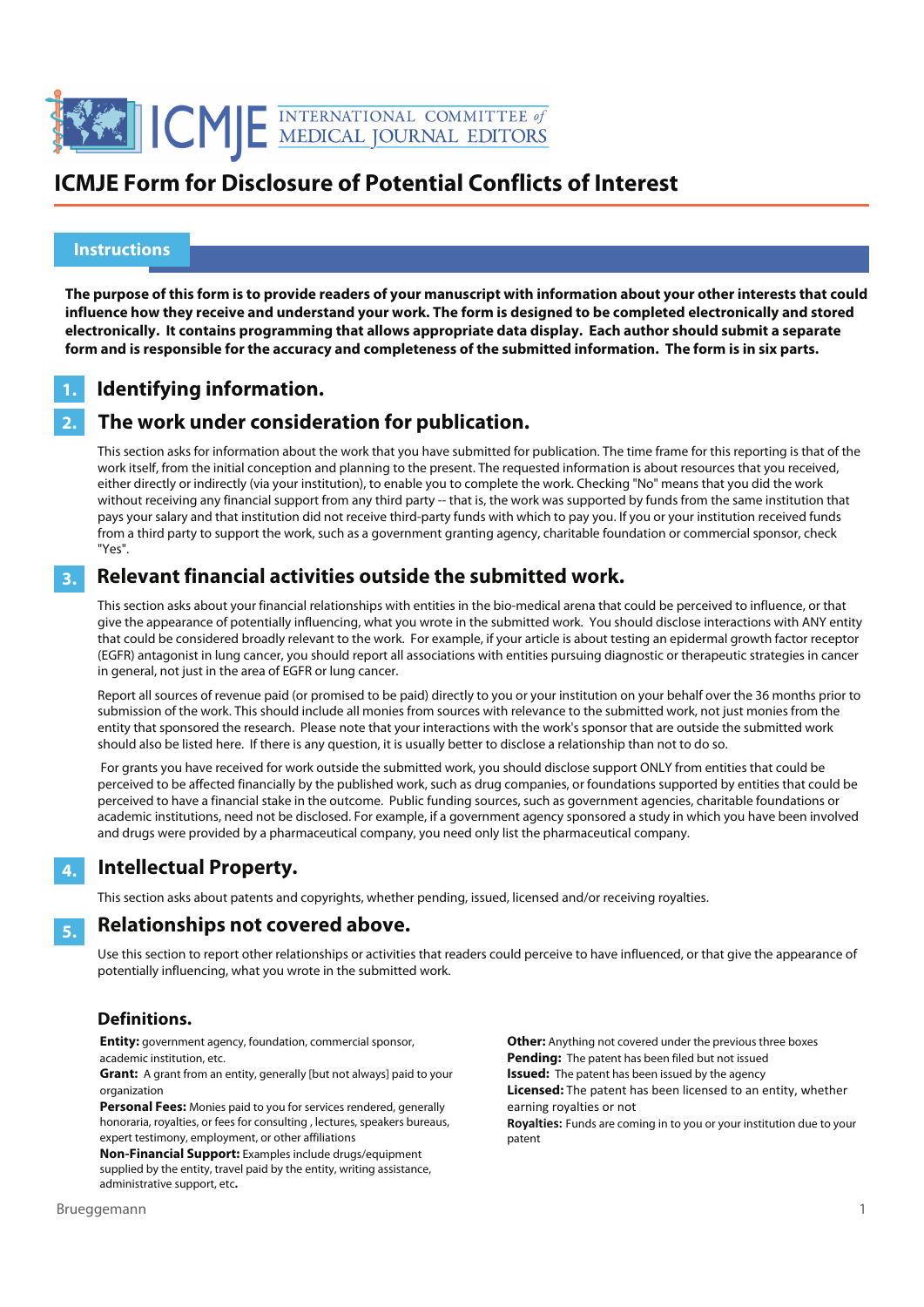

| <b>Section 1.</b>                                                                                                                                                                                                                                                                                                                                                                                                                                                   | <b>Identifying Information</b>                           |                                       |                                                                                                                         |  |
|---------------------------------------------------------------------------------------------------------------------------------------------------------------------------------------------------------------------------------------------------------------------------------------------------------------------------------------------------------------------------------------------------------------------------------------------------------------------|----------------------------------------------------------|---------------------------------------|-------------------------------------------------------------------------------------------------------------------------|--|
| 1. Given Name (First Name)<br>Yannick                                                                                                                                                                                                                                                                                                                                                                                                                               |                                                          | 2. Surname (Last Name)<br>Brueggemann | 3. Date<br>25-February-2020                                                                                             |  |
|                                                                                                                                                                                                                                                                                                                                                                                                                                                                     | 4. Are you the corresponding author?                     | $\sqrt{}$ No<br>Yes                   | Corresponding Author's Name<br>Eike Steinmann                                                                           |  |
| 5. Manuscript Title                                                                                                                                                                                                                                                                                                                                                                                                                                                 |                                                          |                                       | C19orf66 is an interferon-induced inhibitor of HCV replication restricting formation of the viral replication organelle |  |
| JHEPAT-D-19-01585                                                                                                                                                                                                                                                                                                                                                                                                                                                   | 6. Manuscript Identifying Number (if you know it)        |                                       |                                                                                                                         |  |
|                                                                                                                                                                                                                                                                                                                                                                                                                                                                     |                                                          |                                       |                                                                                                                         |  |
| <b>Section 2.</b>                                                                                                                                                                                                                                                                                                                                                                                                                                                   | The Work Under Consideration for Publication             |                                       |                                                                                                                         |  |
| Did you or your institution at any time receive payment or services from a third party (government, commercial, private foundation, etc.) for<br>any aspect of the submitted work (including but not limited to grants, data monitoring board, study design, manuscript preparation,<br>statistical analysis, etc.)?<br>Are there any relevant conflicts of interest?<br>$\sqrt{}$ No<br><b>Yes</b>                                                                 |                                                          |                                       |                                                                                                                         |  |
|                                                                                                                                                                                                                                                                                                                                                                                                                                                                     |                                                          |                                       |                                                                                                                         |  |
| <b>Section 3.</b><br>Relevant financial activities outside the submitted work.                                                                                                                                                                                                                                                                                                                                                                                      |                                                          |                                       |                                                                                                                         |  |
| Place a check in the appropriate boxes in the table to indicate whether you have financial relationships (regardless of amount<br>of compensation) with entities as described in the instructions. Use one line for each entity; add as many lines as you need by<br>clicking the "Add +" box. You should report relationships that were present during the 36 months prior to publication.<br>Are there any relevant conflicts of interest?<br>$\sqrt{ NQ}$<br>Yes |                                                          |                                       |                                                                                                                         |  |
| <b>Section 4.</b>                                                                                                                                                                                                                                                                                                                                                                                                                                                   | <b>Intellectual Property -- Patents &amp; Copyrights</b> |                                       |                                                                                                                         |  |
| Do you have any patents, whether planned, pending or issued, broadly relevant to the work?<br>$\sqrt{ N_{0}}$<br><b>Yes</b>                                                                                                                                                                                                                                                                                                                                         |                                                          |                                       |                                                                                                                         |  |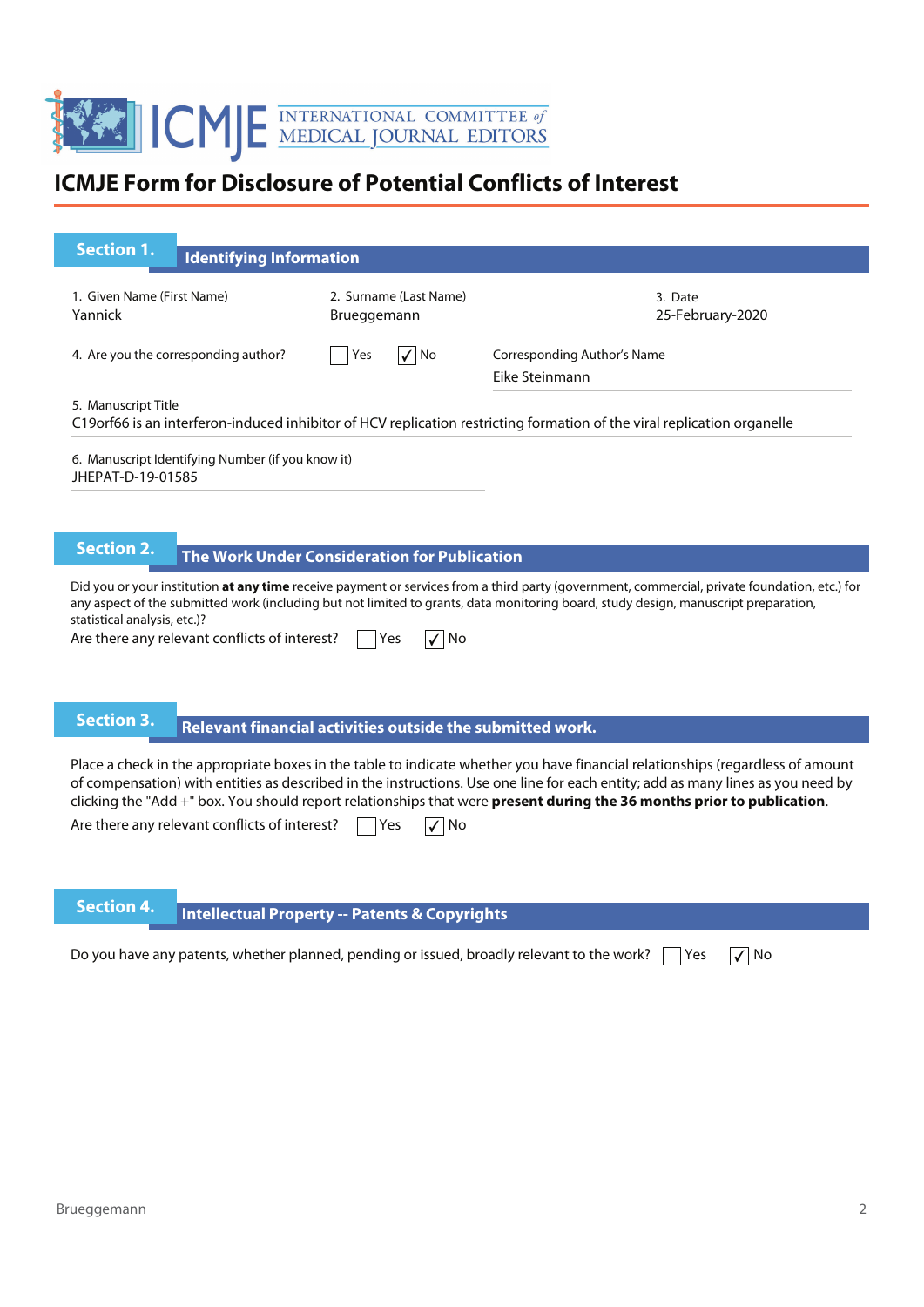

# **Section 5.** Relationships not covered above

Are there other relationships or activities that readers could perceive to have influenced, or that give the appearance of potentially influencing, what you wrote in the submitted work?

 $\Box$  Yes, the following relationships/conditions/circumstances are present (explain below):

 $\sqrt{\phantom{a}}$  No other relationships/conditions/circumstances that present a potential conflict of interest

At the time of manuscript acceptance, journals will ask authors to confirm and, if necessary, update their disclosure statements. On occasion, journals may ask authors to disclose further information about reported relationships.

## **Section 6. Disclosure Statement**

Based on the above disclosures, this form will automatically generate a disclosure statement, which will appear in the box below.

Dr. Brueggemann has nothing to disclose.

## **Evaluation and Feedback**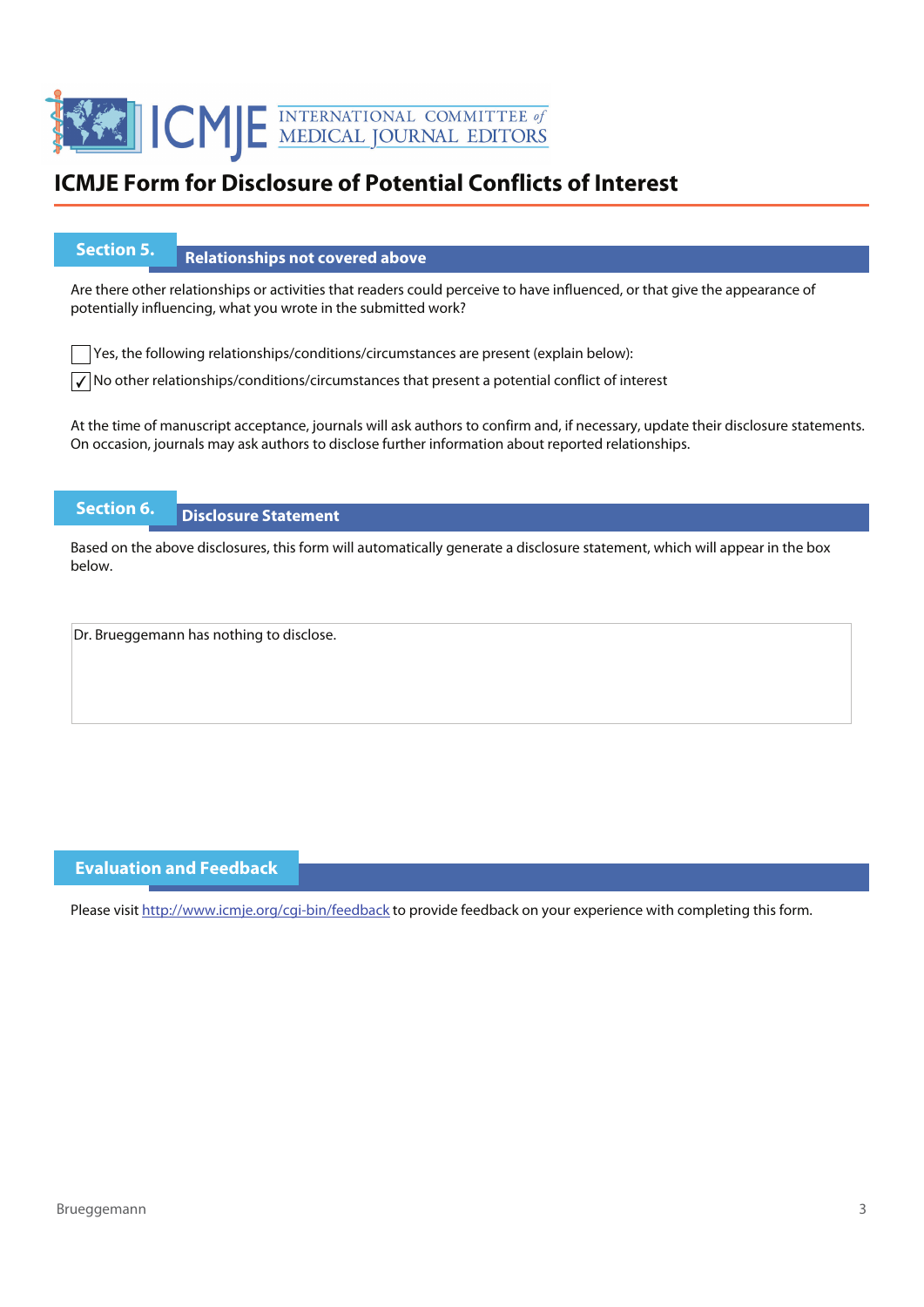

### **Instructions**

 l

> **The purpose of this form is to provide readers of your manuscript with information about your other interests that could influence how they receive and understand your work. The form is designed to be completed electronically and stored electronically. It contains programming that allows appropriate data display. Each author should submit a separate form and is responsible for the accuracy and completeness of the submitted information. The form is in six parts.**

#### **Identifying information. 1.**

#### **The work under consideration for publication. 2.**

This section asks for information about the work that you have submitted for publication. The time frame for this reporting is that of the work itself, from the initial conception and planning to the present. The requested information is about resources that you received, either directly or indirectly (via your institution), to enable you to complete the work. Checking "No" means that you did the work without receiving any financial support from any third party -- that is, the work was supported by funds from the same institution that pays your salary and that institution did not receive third-party funds with which to pay you. If you or your institution received funds from a third party to support the work, such as a government granting agency, charitable foundation or commercial sponsor, check "Yes".

#### **Relevant financial activities outside the submitted work. 3.**

This section asks about your financial relationships with entities in the bio-medical arena that could be perceived to influence, or that give the appearance of potentially influencing, what you wrote in the submitted work. You should disclose interactions with ANY entity that could be considered broadly relevant to the work. For example, if your article is about testing an epidermal growth factor receptor (EGFR) antagonist in lung cancer, you should report all associations with entities pursuing diagnostic or therapeutic strategies in cancer in general, not just in the area of EGFR or lung cancer.

Report all sources of revenue paid (or promised to be paid) directly to you or your institution on your behalf over the 36 months prior to submission of the work. This should include all monies from sources with relevance to the submitted work, not just monies from the entity that sponsored the research. Please note that your interactions with the work's sponsor that are outside the submitted work should also be listed here. If there is any question, it is usually better to disclose a relationship than not to do so.

 For grants you have received for work outside the submitted work, you should disclose support ONLY from entities that could be perceived to be affected financially by the published work, such as drug companies, or foundations supported by entities that could be perceived to have a financial stake in the outcome. Public funding sources, such as government agencies, charitable foundations or academic institutions, need not be disclosed. For example, if a government agency sponsored a study in which you have been involved and drugs were provided by a pharmaceutical company, you need only list the pharmaceutical company.

#### **Intellectual Property. 4.**

This section asks about patents and copyrights, whether pending, issued, licensed and/or receiving royalties.

#### **Relationships not covered above. 5.**

Use this section to report other relationships or activities that readers could perceive to have influenced, or that give the appearance of potentially influencing, what you wrote in the submitted work.

## **Definitions.**

**Entity:** government agency, foundation, commercial sponsor, academic institution, etc.

**Grant:** A grant from an entity, generally [but not always] paid to your organization

**Personal Fees:** Monies paid to you for services rendered, generally honoraria, royalties, or fees for consulting , lectures, speakers bureaus, expert testimony, employment, or other affiliations

**Non-Financial Support:** Examples include drugs/equipment supplied by the entity, travel paid by the entity, writing assistance, administrative support, etc**.**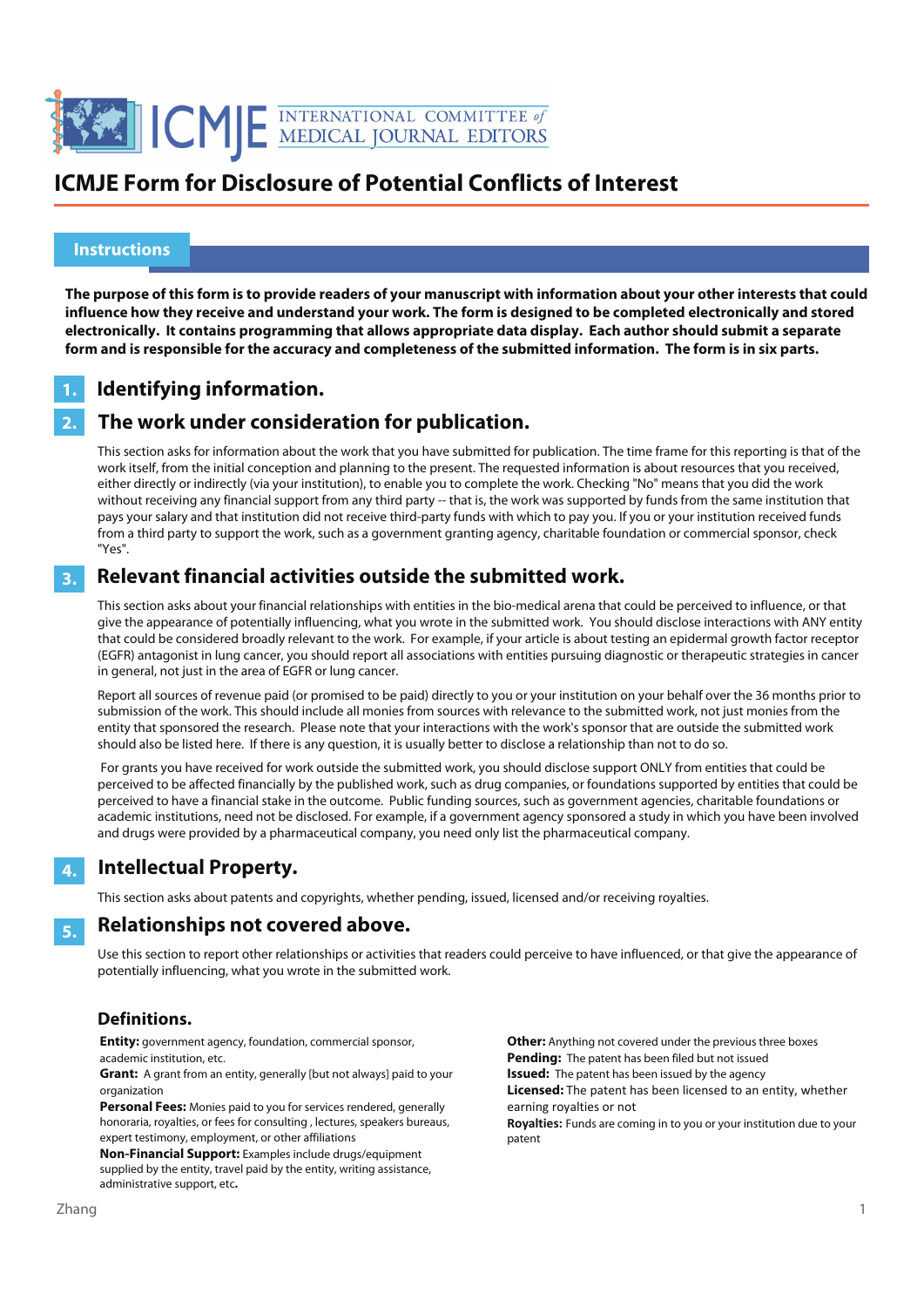

| <b>Section 1.</b><br><b>Identifying Information</b>                                                                                                                                                                                                                                                                                                                                                                                                       |                                                          |                                                                                                                           |  |  |
|-----------------------------------------------------------------------------------------------------------------------------------------------------------------------------------------------------------------------------------------------------------------------------------------------------------------------------------------------------------------------------------------------------------------------------------------------------------|----------------------------------------------------------|---------------------------------------------------------------------------------------------------------------------------|--|--|
| 1. Given Name (First Name)<br>Yudi                                                                                                                                                                                                                                                                                                                                                                                                                        | 2. Surname (Last Name)<br>Zhang                          | 3. Date<br>25-February-2020                                                                                               |  |  |
| 4. Are you the corresponding author?                                                                                                                                                                                                                                                                                                                                                                                                                      | $\sqrt{ N}$<br>Yes                                       | Corresponding Author's Name<br>Eike Steinmann                                                                             |  |  |
| 5. Manuscript Title                                                                                                                                                                                                                                                                                                                                                                                                                                       |                                                          | C19 or f66 is an interferon-induced inhibitor of HCV replication restricting formation of the viral replication organelle |  |  |
| 6. Manuscript Identifying Number (if you know it)<br>JHEPAT-D-19-01585                                                                                                                                                                                                                                                                                                                                                                                    |                                                          |                                                                                                                           |  |  |
|                                                                                                                                                                                                                                                                                                                                                                                                                                                           |                                                          |                                                                                                                           |  |  |
| <b>Section 2.</b>                                                                                                                                                                                                                                                                                                                                                                                                                                         | The Work Under Consideration for Publication             |                                                                                                                           |  |  |
| Did you or your institution at any time receive payment or services from a third party (government, commercial, private foundation, etc.) for<br>any aspect of the submitted work (including but not limited to grants, data monitoring board, study design, manuscript preparation,<br>statistical analysis, etc.)?<br>Are there any relevant conflicts of interest?<br>$\sqrt{ N}$<br>Yes                                                               |                                                          |                                                                                                                           |  |  |
|                                                                                                                                                                                                                                                                                                                                                                                                                                                           |                                                          |                                                                                                                           |  |  |
| <b>Section 3.</b><br>Relevant financial activities outside the submitted work.                                                                                                                                                                                                                                                                                                                                                                            |                                                          |                                                                                                                           |  |  |
| Place a check in the appropriate boxes in the table to indicate whether you have financial relationships (regardless of amount<br>of compensation) with entities as described in the instructions. Use one line for each entity; add as many lines as you need by<br>clicking the "Add +" box. You should report relationships that were present during the 36 months prior to publication.<br>Are there any relevant conflicts of interest?<br>No<br>Yes |                                                          |                                                                                                                           |  |  |
| <b>Section 4.</b>                                                                                                                                                                                                                                                                                                                                                                                                                                         |                                                          |                                                                                                                           |  |  |
|                                                                                                                                                                                                                                                                                                                                                                                                                                                           | <b>Intellectual Property -- Patents &amp; Copyrights</b> |                                                                                                                           |  |  |
| Do you have any patents, whether planned, pending or issued, broadly relevant to the work?                                                                                                                                                                                                                                                                                                                                                                |                                                          | $\sqrt{ NQ}$<br>Yes                                                                                                       |  |  |